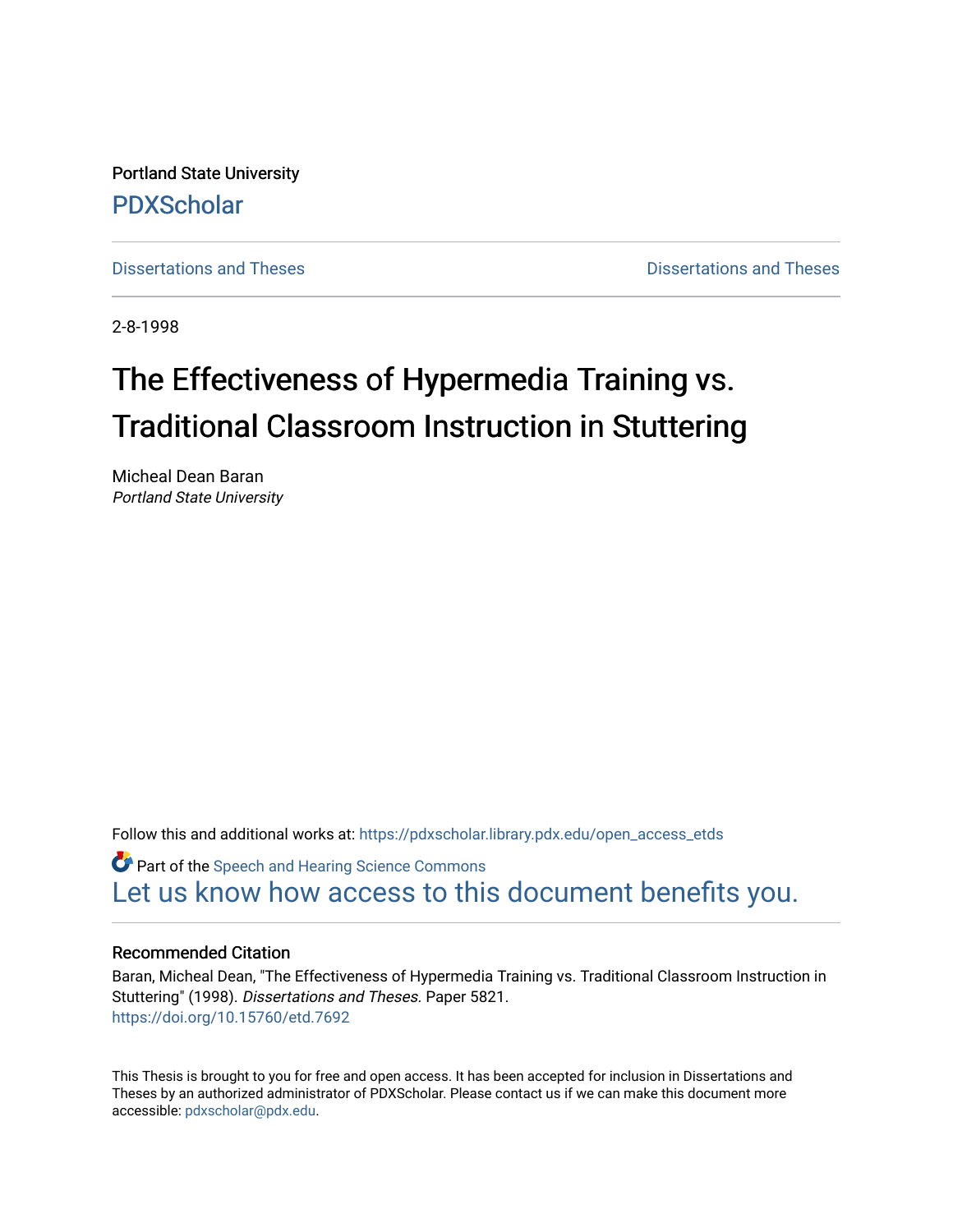### THESIS APPROVAL

The abstract and thesis of Michael Dean Baran for the Master of Science in Speech Communication: Speech and Hearing Science were presented February 9, 1998, and accepted by the thesis committee and the department.

coMMITTEE APPROVALS:

| Jøhn A. Tetnowski |  |
|-------------------|--|
|                   |  |
| Doug Martin       |  |
|                   |  |
| Carrol Tama       |  |
|                   |  |

DEPARTMENT APPROVAL:

Peter Ehrenhaus, Acting Chair Department of Speech Communication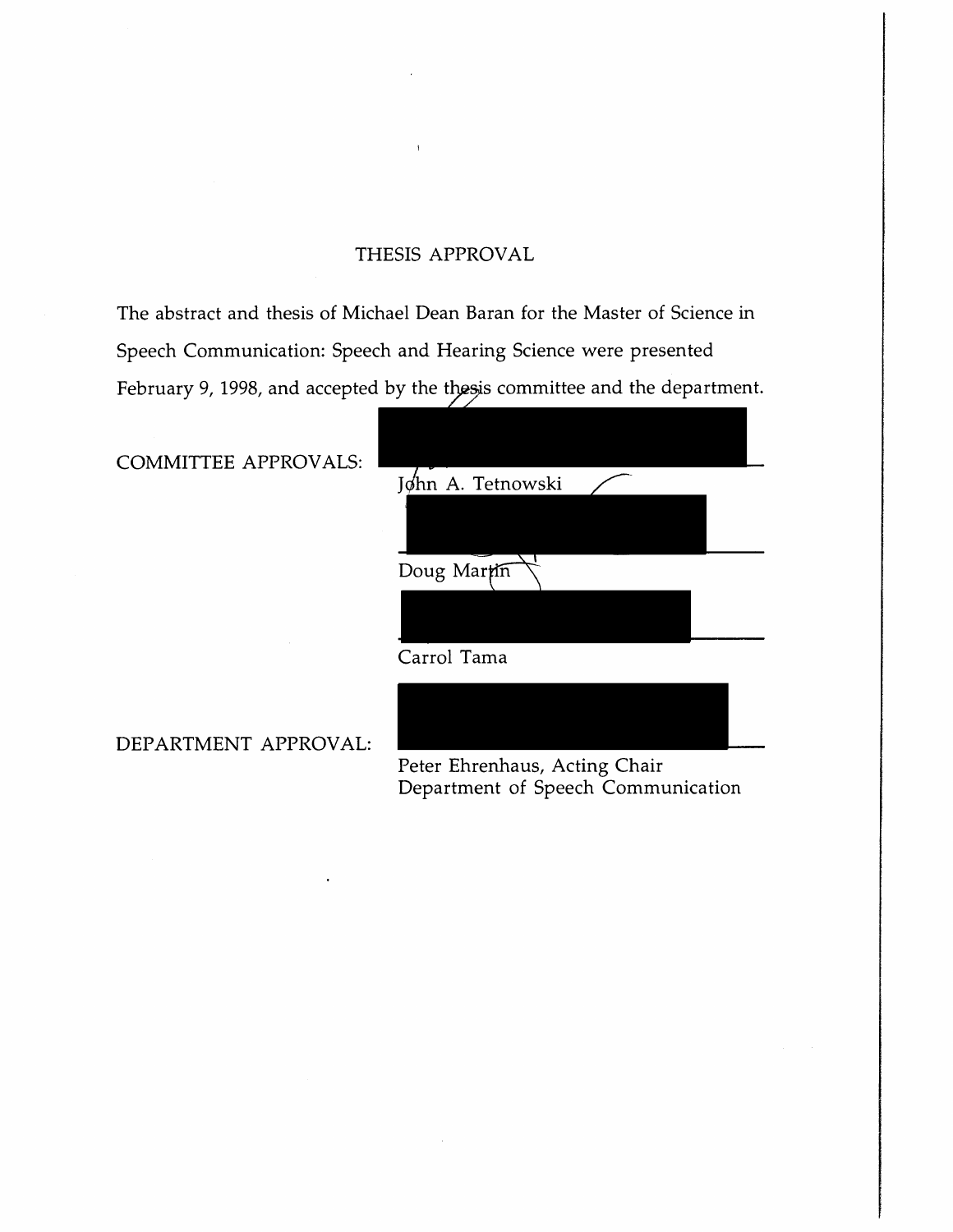### ABSTRACT

An abstract of the thesis of Michael Dean Baran for the Master of Science in Speech Communication: Speech and Hearing Science presented on February 9, 1998.

### Title: The Effectiveness of Hypermedia Training vs. Traditional Classroom Instruction in Stuttering

A study by Henri (1994) showed that fluency is one of two areas where speech-language pathology clinicians feel least prepared and Sommers and Caruso (1995) advocated improved training in fluency. The use of computer technology to train students in the field of stuttering has been proven effective in previous studies (Strang, Meyers & Hall, 1989; Tetnowski & Martin, 1996).

The purpose of this study was to further develop a hypermedia training module for stuttering identification and to determine whether this hypermedia training module was as effective as traditional classroom teaching methods.

Subjects in this study were undergraduate students in speech and hearing sciences currently enrolled in the Disorders of Communication II course at Portland State University. Subjects were randomly placed into one of two groups, hypermedia training or traditional classroom instruction. Following elimination criteria, the data for 13 subjects participating in the hypermedia group and 15 subjects in the traditional classroom instruction group were analyzed.

A hypermedia training program was developed from the outline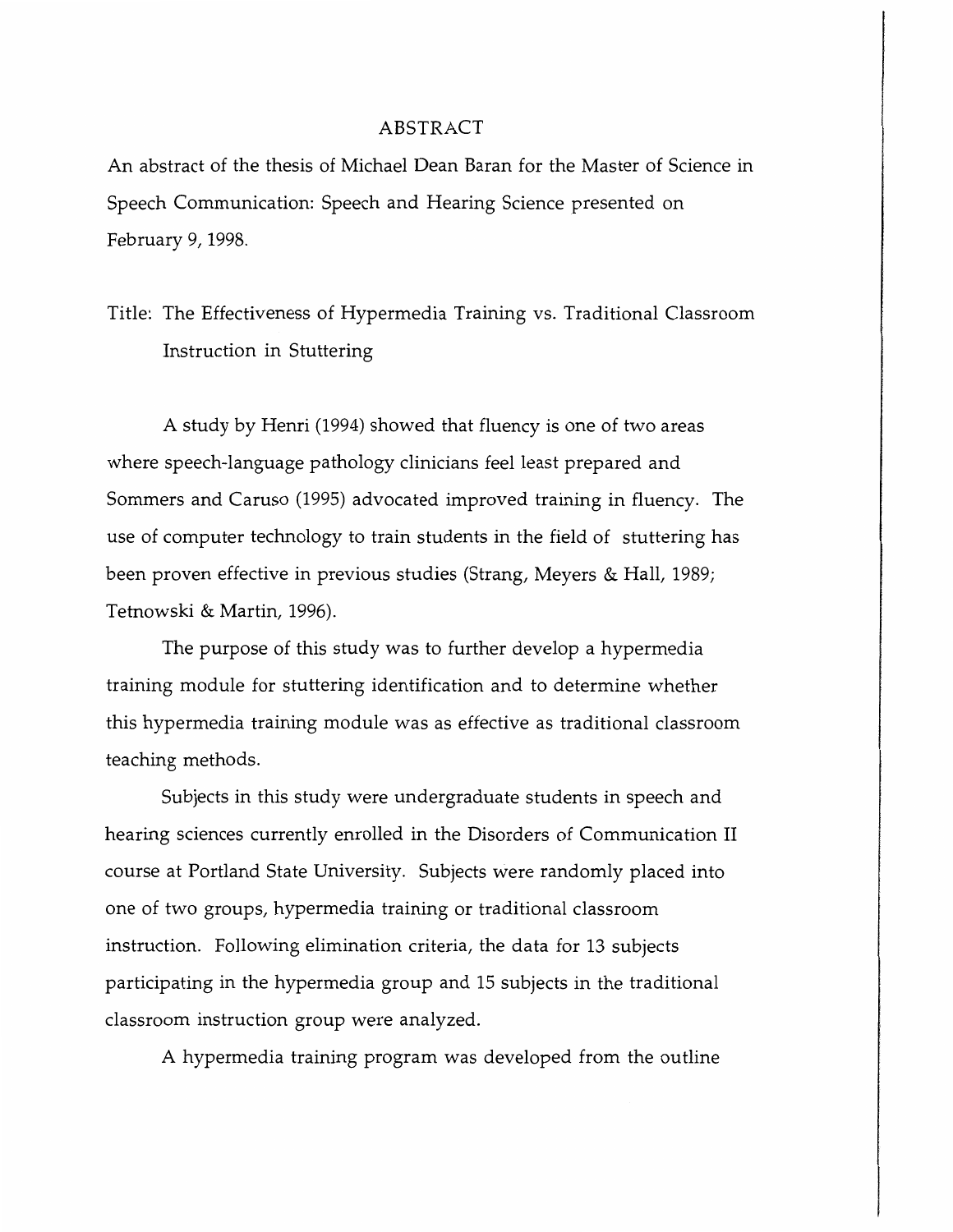normally used for instruction of the class. Subjects in the hypermedia training group were provided with access to the program for a one week period while subjects in the classroom instruction group received five hours of *direct* instruction over three class periods.

In the post-testing phase subjects from both groups observed a videotaped speech sample and marked all occurrences of stuttering. Every word (unit) selected by each subject was compared for whether it was stuttered/not stuttered with the unanimous selections made by a panel of three experienced and certified speech-language pathologists (SLP's) with experience in stuttering.

A total number of unit-by-unit agreements for each subject and group was calculated. An unequal variance t-test was performed in order to determine if hypermedia training of a stuttering identification task was as effective as traditional classroom instruction methods. Results showed a significant difference ( $t = 3.89$ ,  $p = .0016$ ) between the scores of subjects trained through the hypermedia training program and through traditional classroom instruction methods at the .05 alpha level. In this study, hypermedia training was found to be a more effective instructional method.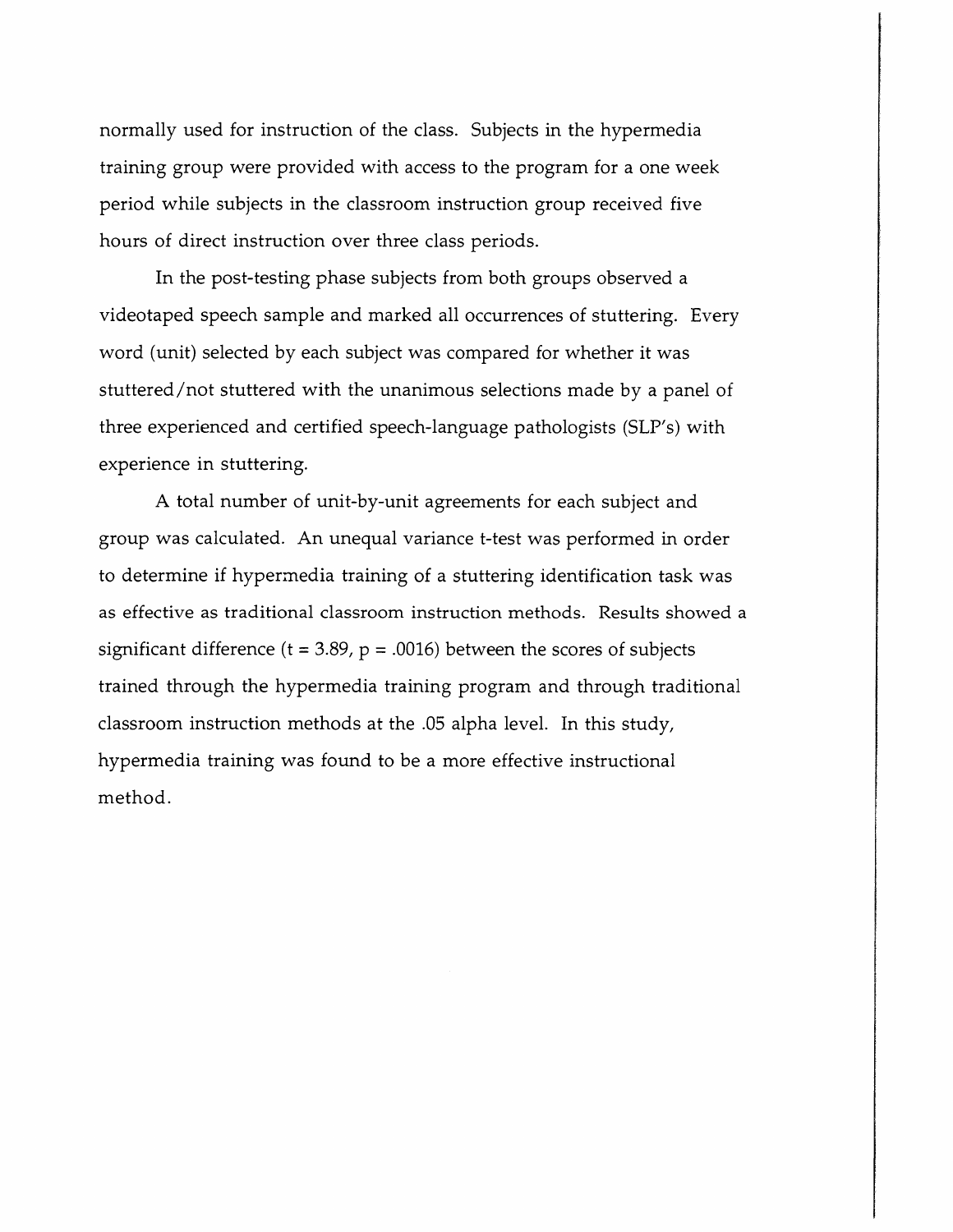### THE EFFECTIVENESS OF HYPERMEDIA TRAINING

vs.

### TRADITIONAL CLASSROOM INSTRUCTION IN STUTTERING

by

### MICHAEL DEAN BARAN

### A thesis submitted in partial fulfillment of the requirements for the degree of

MASTER OF SCIENCE in SPEECH COMMUNICATION: SPEECH AND HEARING SCIENCE

> Portland State University 1998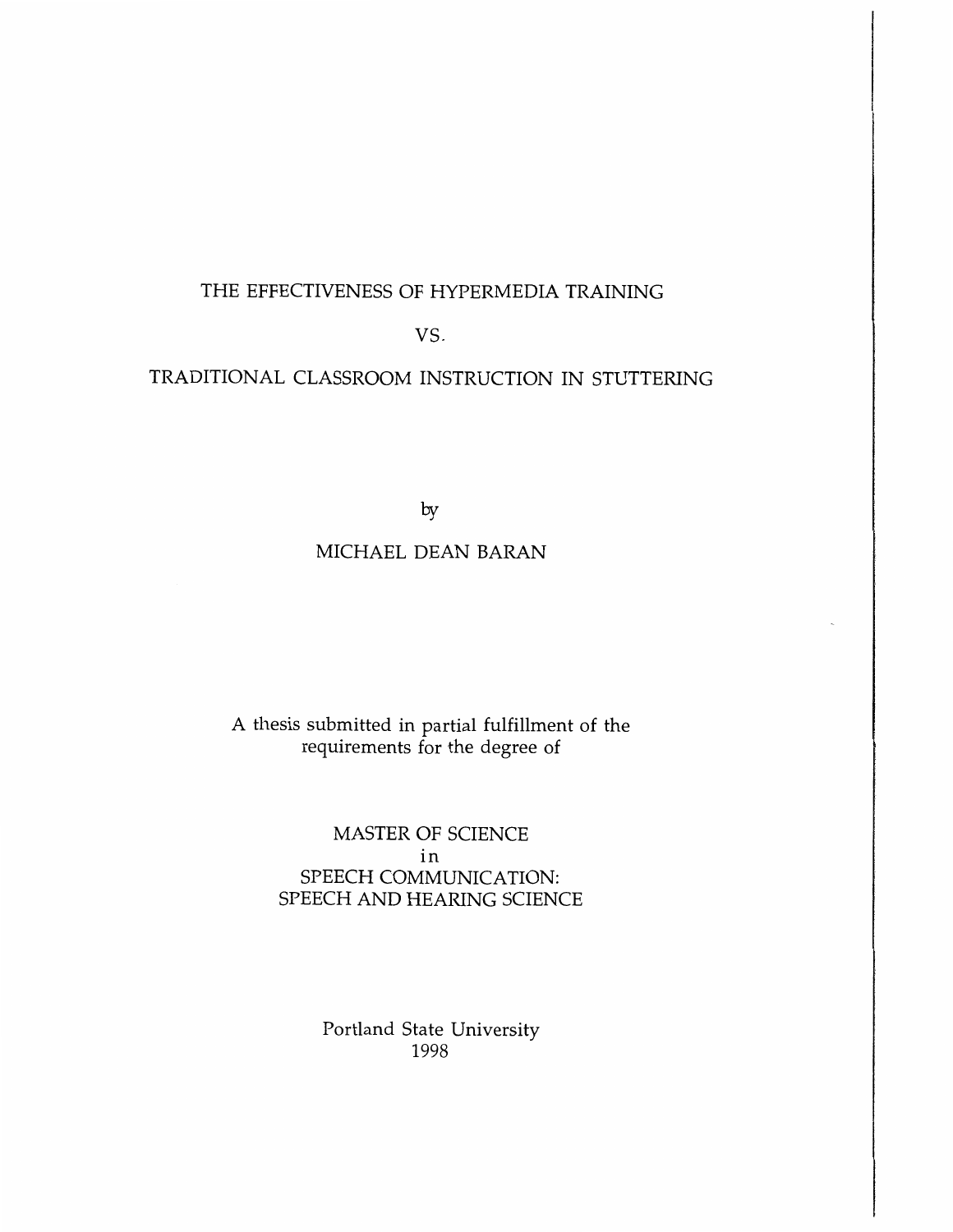### TABLE OF CONTENTS

### ITEM

 $TCTOTFAD$ 

 $\lambda$ 

### PAGE

| Hypermedia in Speech Communication 6                                             |          |
|----------------------------------------------------------------------------------|----------|
|                                                                                  | 17<br>17 |
|                                                                                  | 24<br>30 |
|                                                                                  | 35       |
|                                                                                  |          |
| <b>APPENDICES</b><br>Stuttering Identification Post-Testing Passage 43<br>A<br>B |          |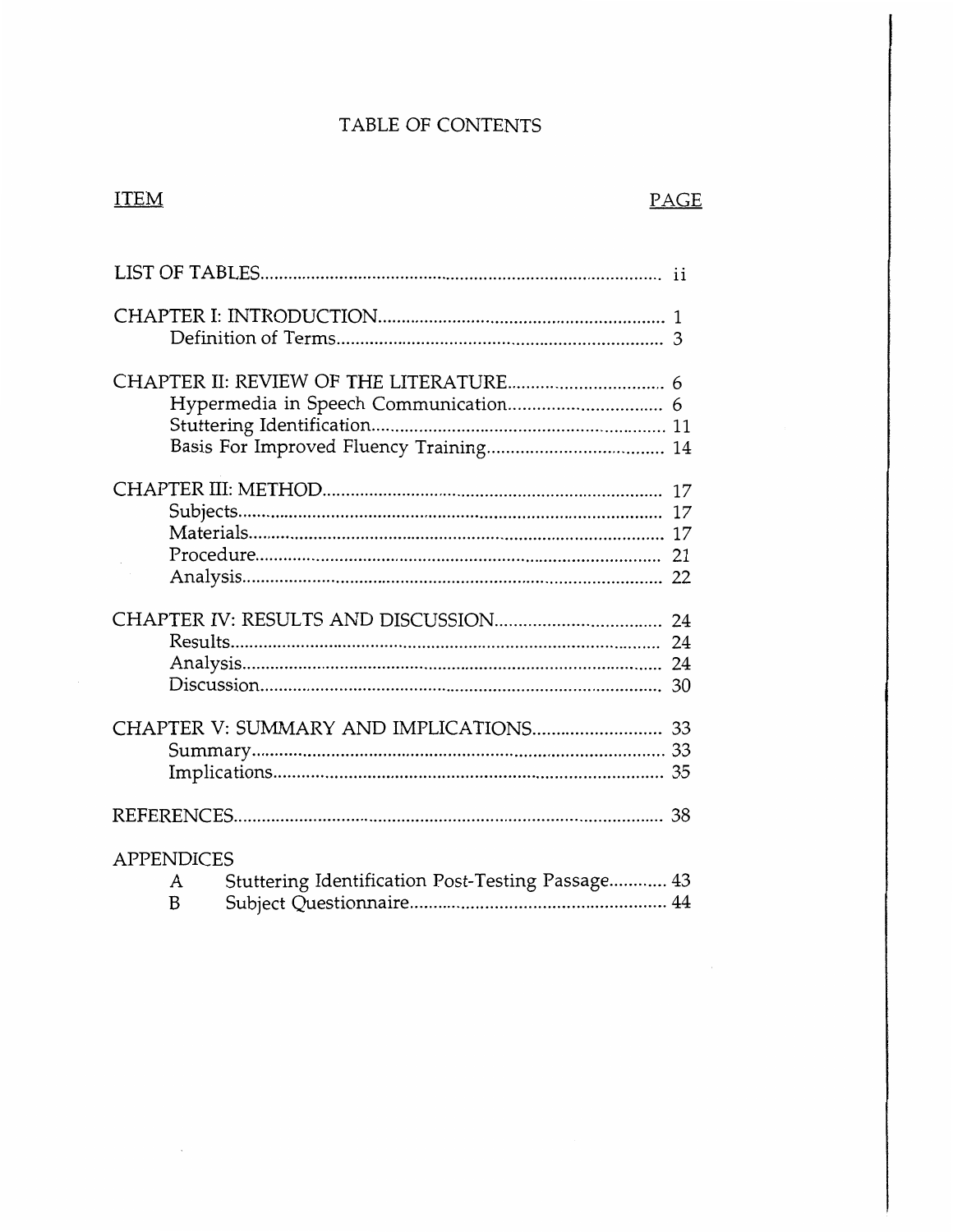### LIST OF TABLES

### TABLE PAGE

|   | Improvements To Stuttering Identification |
|---|-------------------------------------------|
|   |                                           |
| 3 |                                           |
| 4 | Subject Data For Traditional Classroom    |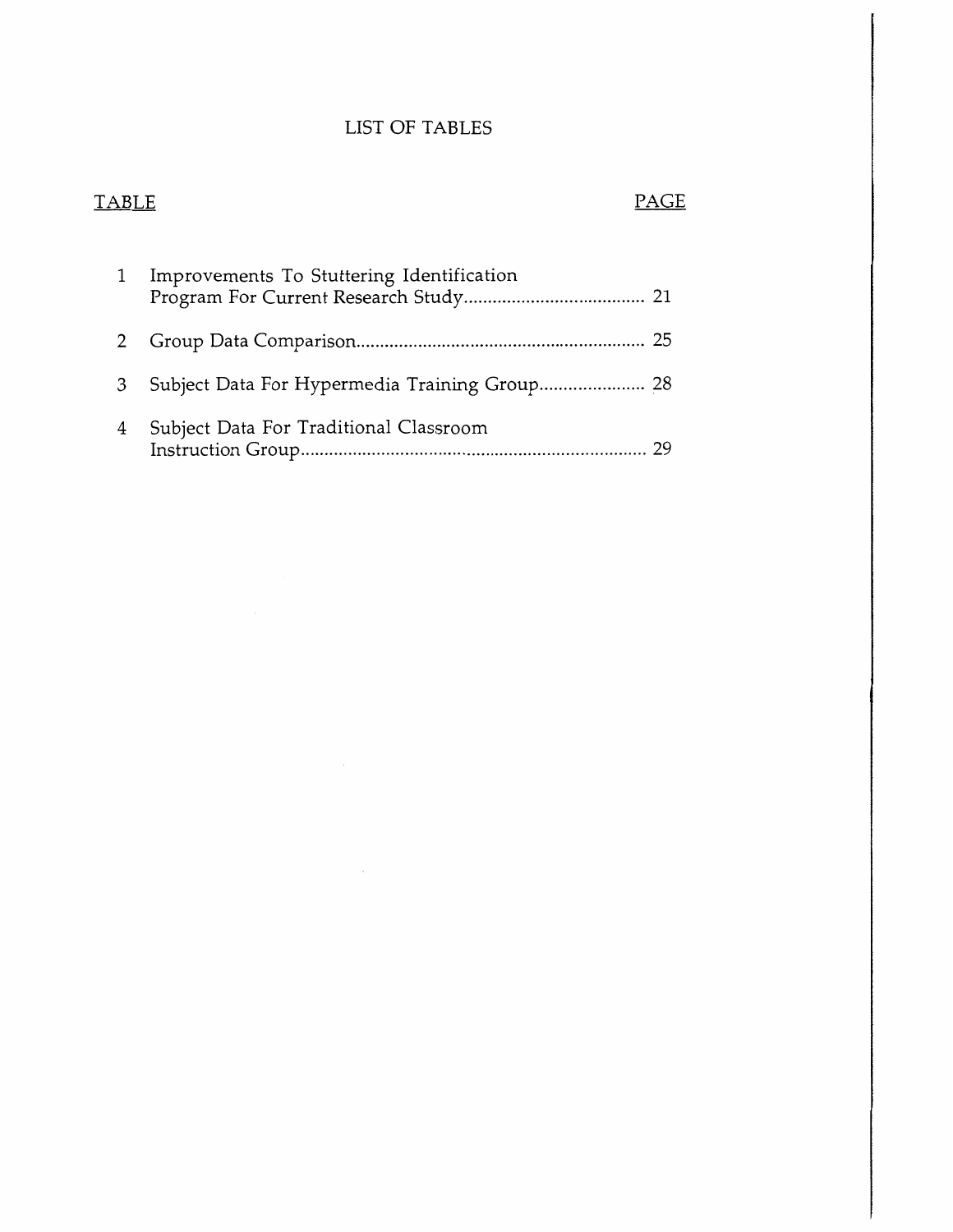### CHAPTER I

### INTRODUCTION

Many studies illustrate the poor reliability of stuttering identification among judges (Cordes, Ingham, Frank & Ingham, 1992; Coyle & Mallard, 1979; Curlee, Perkins, & Michael, 1970; Curlee, 1981; Emerick, 1960; Ham, 1989; Ingham & Cordes, 1992; Kully & Boberg, 1988; MacDonald & Martin, 1973; Young, 1975, 1984). Cordes and Ingham (1994) state that "substantial differences among judges are consistently demonstrated, but the factors that might influence those differences are only beginning to be explored" (p. 284). Data from Curlee's (1981) study, which used graduate and undergraduate students as subjects, supports this belief. It was found that "there was relatively low unit-by-unit agreement among listeners" (p. 595). According *to* Ingham, Cordes, Ingham and Gow (1995) "training procedures must be developed if the data that form the basis of ongoing investigations into the nature and treatment of stuttering are *to* be reliable and valid" (p. 325).

The identification of stuttering is one of several areas in which individuals may benefit from instruction through hypermedia training programs. While the use of hypermedia training in the field of speechpathology and audiology is increasing, little research is being devoted to fluency (Strang & Meyers, 1987; Strang, Meyers & Hall, 1989). In order *to*  address the need for better accuracy in stuttering identification tasks, development of a hypermedia training program may be able to provide the field of speech and hearing sciences with a solution *to* a problem which has stymied researchers and clinicians alike for the better part of the 20th century.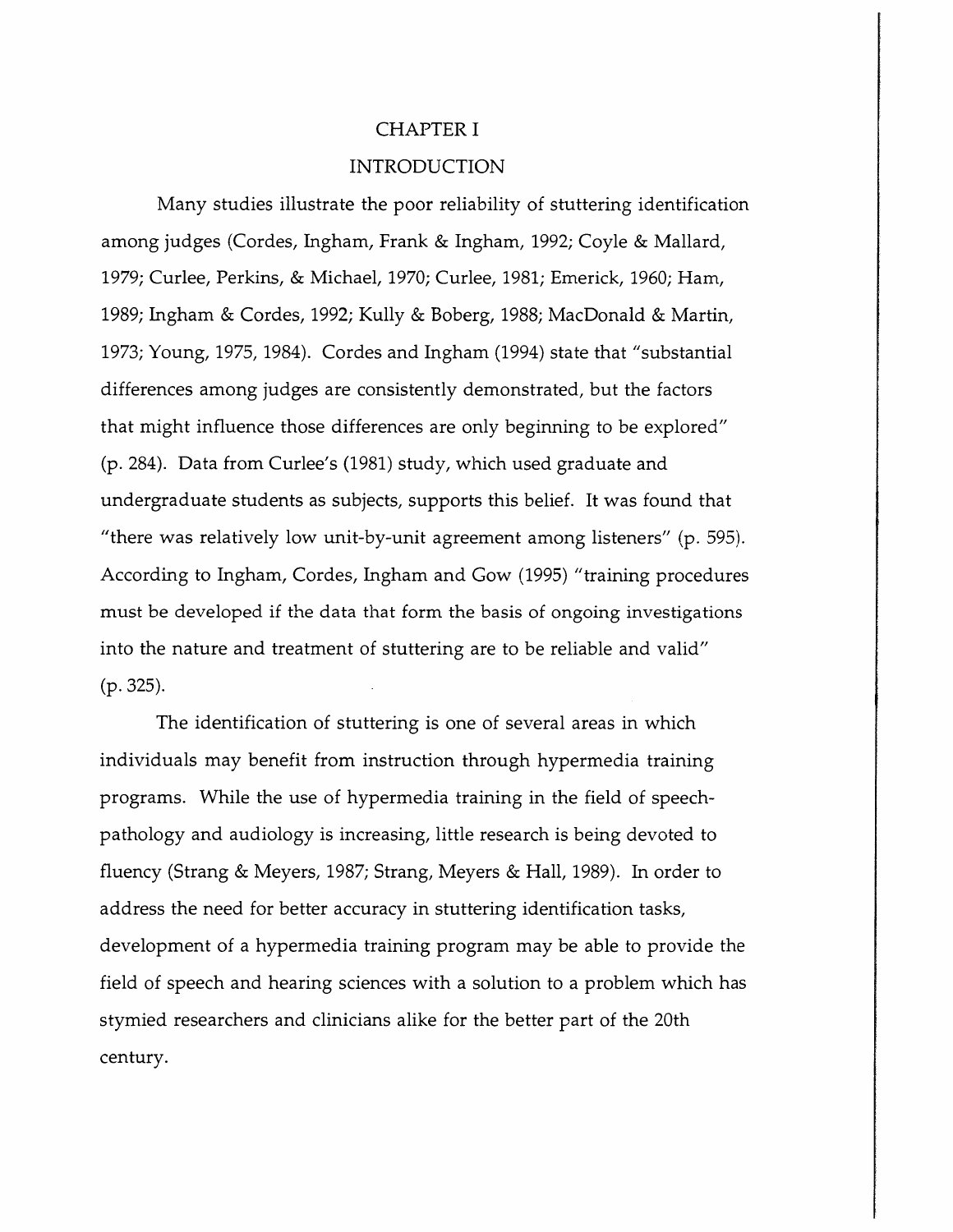The determination of "What is stuttering?" is still under debate among researchers in the field of speech and hearing sciences (Ingham, 1990; Moore & Perkins, 1990; Perkins, 1990) and as yet, the determination remains unresolved. Perkins (1990) believes that stuttering is a private event that can only be determined by the speaker while others (Ingham, 1990) believe that stuttering is determined by the perceptions of independent observers. The debate about whether stuttering events are private events or observed disruptions will likely continue in the years to come, but either way, it is important that we continue to look at new ways of identifying stuttering events regardless of who is performing the judging.

This research study follows that of Tetnowski and Martin (1996) in that the instructor and contributor of content remain the same and the study is being conducted at the same university. Aside from this, the present study will provide further data on the effectiveness of hypermedia training as an instructional method for educating undergraduate students. There are several key differences between this study and that conducted by Tetnowski and Martin (1996). In addition to many key changes being made to the hypermedia program in order to provide subjects with a more interactive education tool, this study looks at the use of instructional methods with undergraduate students instead of graduate students and will utilize a larger sample size than that of the previous study.

The null hypothesis of this study is that, "No significant difference exists in the scores between students instructed through hypermedia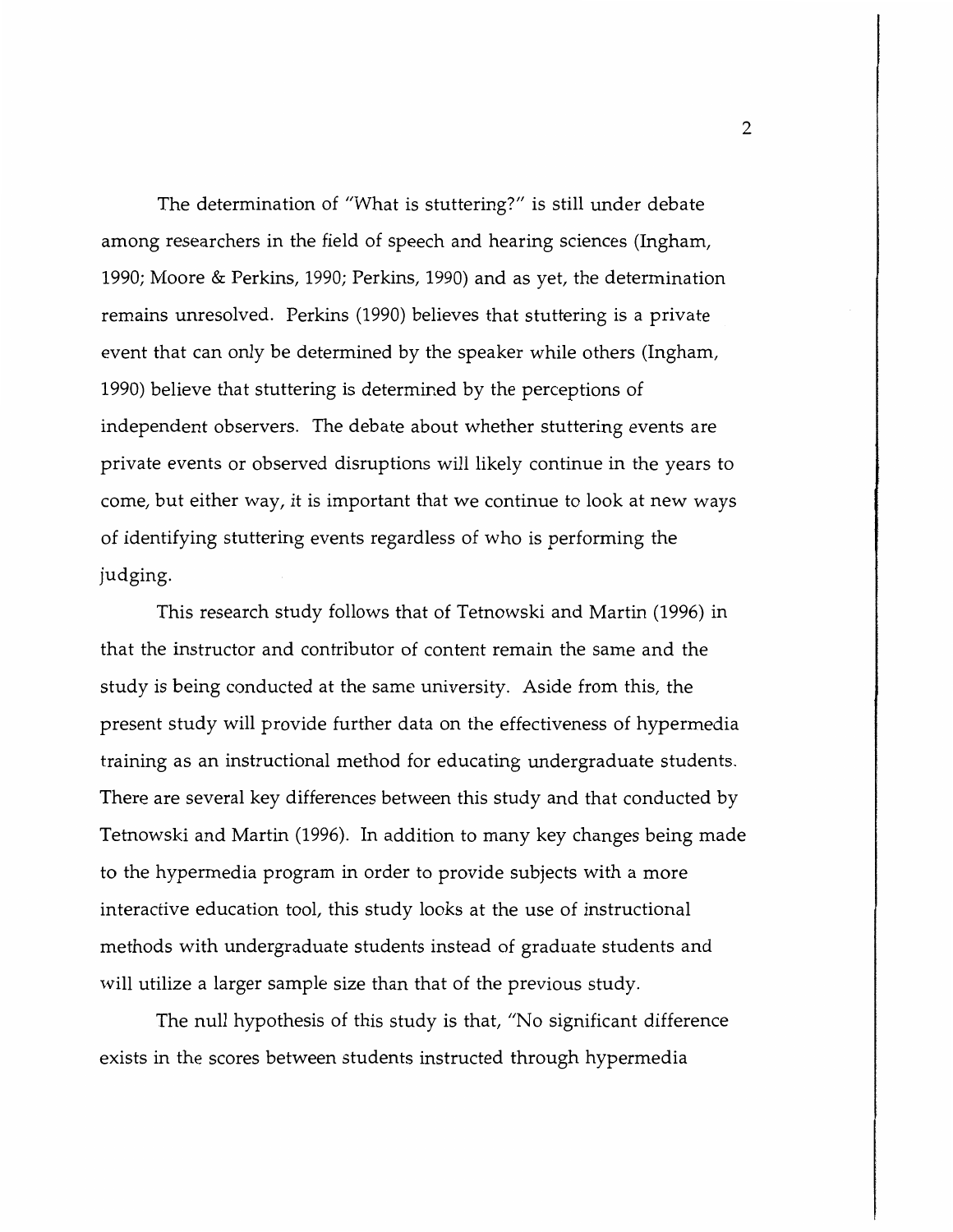training or through traditional classroom instruction methods." If the null hypothesis fails to be rejected, one may conclude that within the scope of this one study, hypermedia was found to be an effective means of educating undergraduate students in stuttering identification. Thus, the purpose of this study is to further develop a hypermedia training module for stuttering identification and to determine whether this hypermedia training module is as effective as traditional classroom instruction methods.

### Definition of Terms

The following terms used throughout this study are more specifically defined below.

Fixations: a prolongation or maintenance of an articulatory or phonatory posture for an abnormal duration; another name for a stoppage and one of the four disfluency types commonly considered to be stuttering.

Fluency: according to Nicolosi, Harryman and Kresheck (1996) fluency is the "smoothness with which sounds, syllables, words, and phrases are joined together during oral language: lack of hesitations or repetitions in speaking." A fluency disorder is a term used to "describe any interruption in the flow of oral language and/ or deviations from acceptable rhythm of speech noticeable enough to cause concern."

Hypermedia: according to Liu and Reed (1994) it "refers to an associative, nonlinear information presentation and representation system built around a network of multimedia materials such as text, graphics, sound, animation, and motion" (p. 421).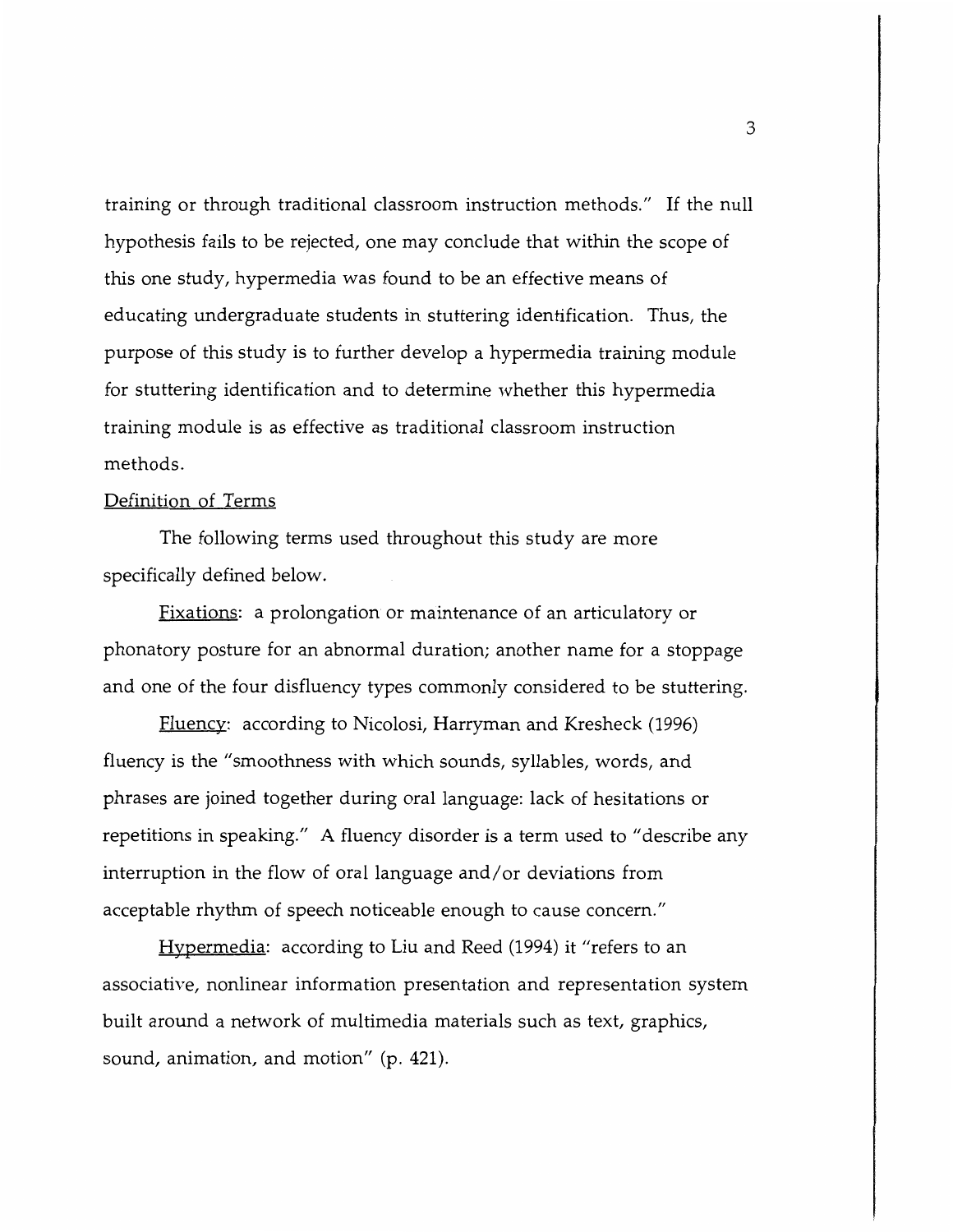Normal pauses: hesitancies or breaks in the forward flow of speech that are produced without tension. This type of disfluency is not typically considered to be stuttering.

Prolongations: the lengthening of a speech sound or maintaining the posture of the lips, tongue, or other parts of the speech mechanism in an attempt to modify the stuttering pattern; one of the four disfluency types commonly considered to be stuttering.

Repetition of one syllable words: a type of disfluency where the speaker repeats a single syllable word repeatedly. There is some disagreement among experts, but the majority consider this behavior to be indicative of stuttering.

Rephrasing of a sentence: a type of disfluency where the speaker begins a sentence, hesitates, and then rephrases the intended thought. This type of disfluency is not typically considered to be stuttering.

Repetition of phrases: a type of disfluency where the speaker repeats a part of a phrase or the entire phrase more than once in succession. This type of disfluency is not typically considered to be stuttering.

Stoppages: a prolongation or maintenance of an articulatory or phonatory posture for an abnormal duration; another name for a fixation and one of the four disfluency types commonly considered to be stuttering

Stuttering: a fluency disorder typically characterized by sound repetitions, prolongations, and/ or stoppages of sound. The previously mentioned behaviors are the outward manifestations of the disorder; however, covert symptoms related to tension, stress and fear can also be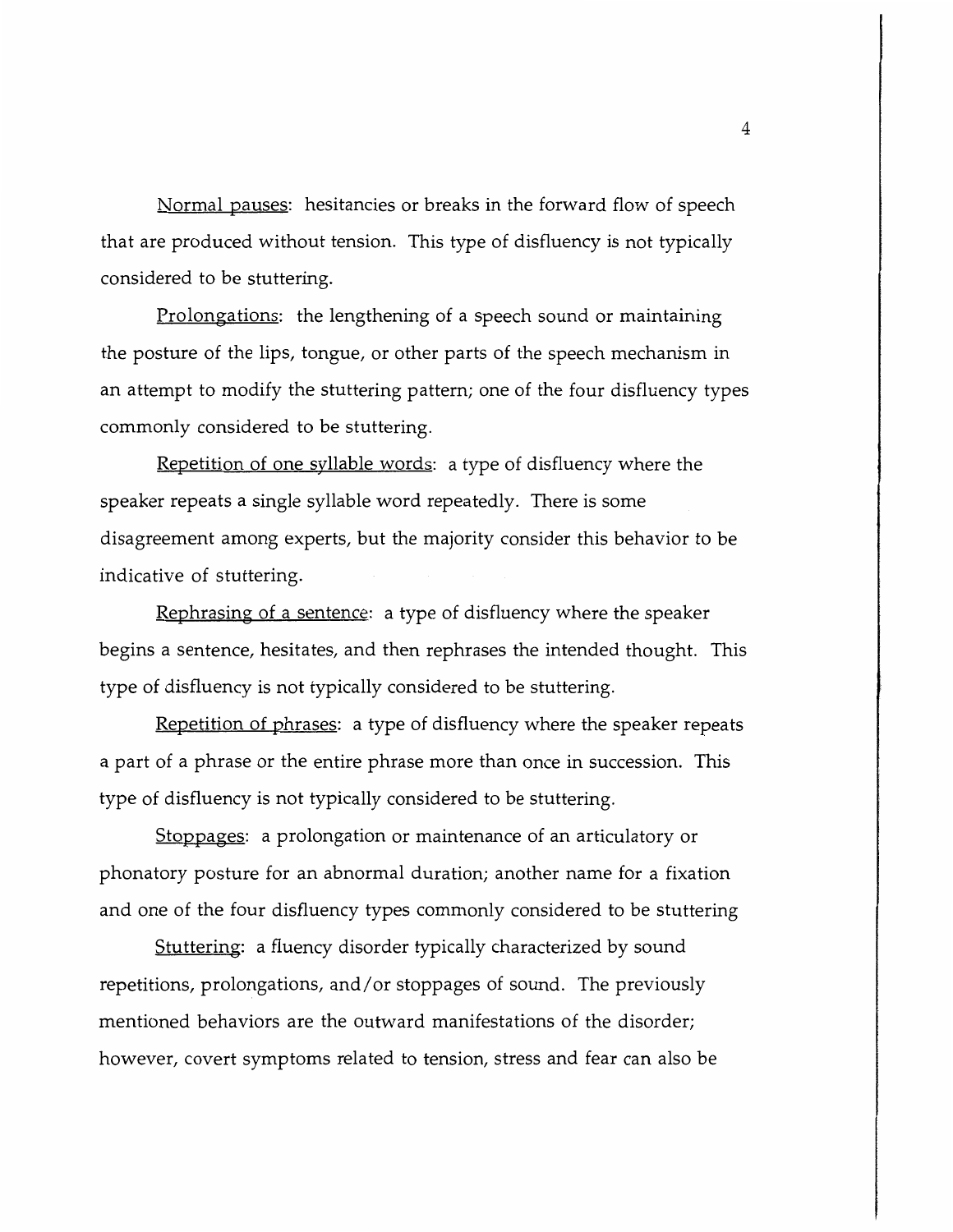part of this disorder.

Stuttering Severity Instrument for Children and Adults (SSI): one of the commonly "standardized" measures for rating stuttering severity. This tool was developed by Glyndon Riley. The most recent revision of this tool, the 3rd edition, was released in 1994.

Unit-by-unit identification: a method where each individual word or syllable is evaluated for the presence/ absence of stuttering.

Videosound spectrogram: refers to the actual display from a digital electronic device which is used to store, sample, and analyze the speech signal. The spectrogram can be shown as a continuous time-by-frequency spectrogram or as one or more spectral plots taken at specific moments. The videosound spectrogram can provide fundamental frequency of voice, duration of segments of speech or intervals between segments of interest, approximate location of vocal tract resonance (formants of speech), and approximate measures of intensity.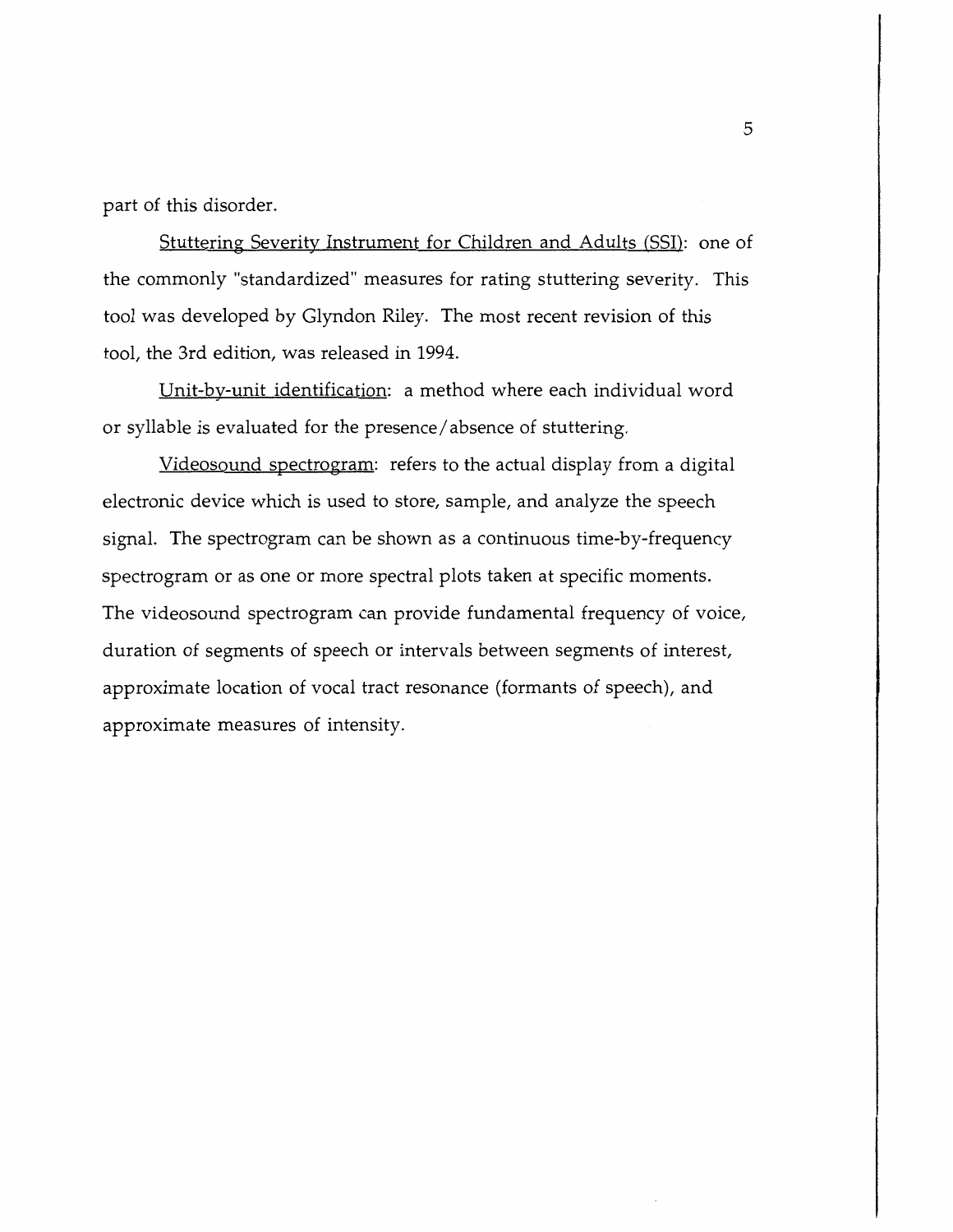#### CHAPTER II

### REVIEW OF THE LITERATURE

#### Hypermedia in Speech Communication

Hughes, Lehman, Scukanec, & Tatchell (1993) state, "several courses in the curriculum (Speech Communication) lend themselves to computerassisted instruction both in and outside class" (p. 38). They mention anatomy, neuroanatomy, phonetics and speech science, although more could be added to this list. Several studies will be discussed in this section which have used hypermedia in other areas of speech communication, but besides a recent study by Tetnowski and Martin (1996), little research has been completed which has investigated the use of hypermedia as a tool for training students in stuttering identification.

The use of computer technology to train student-clinicians in other areas of stuttering has been proven effective in previous studies. In a study by Strang et al. (1989), the authors used twenty graduate students enrolled in an introductory fluency course as subjects. In this study, the authors used a computerized training program that allowed the subjects to carry on a real-time dialogue with a young child in preschool who stuttered. The stuttering level of the child was directly tied to the effectiveness of the student-clinician's intervention. The authors found that the group of subjects who received more training using the software used significantly more effective and significantly fewer ineffective intervention techniques.

The advent of multimedia programs began in the 1970's, and their use as an instructional method has slowly grown. In recent years, research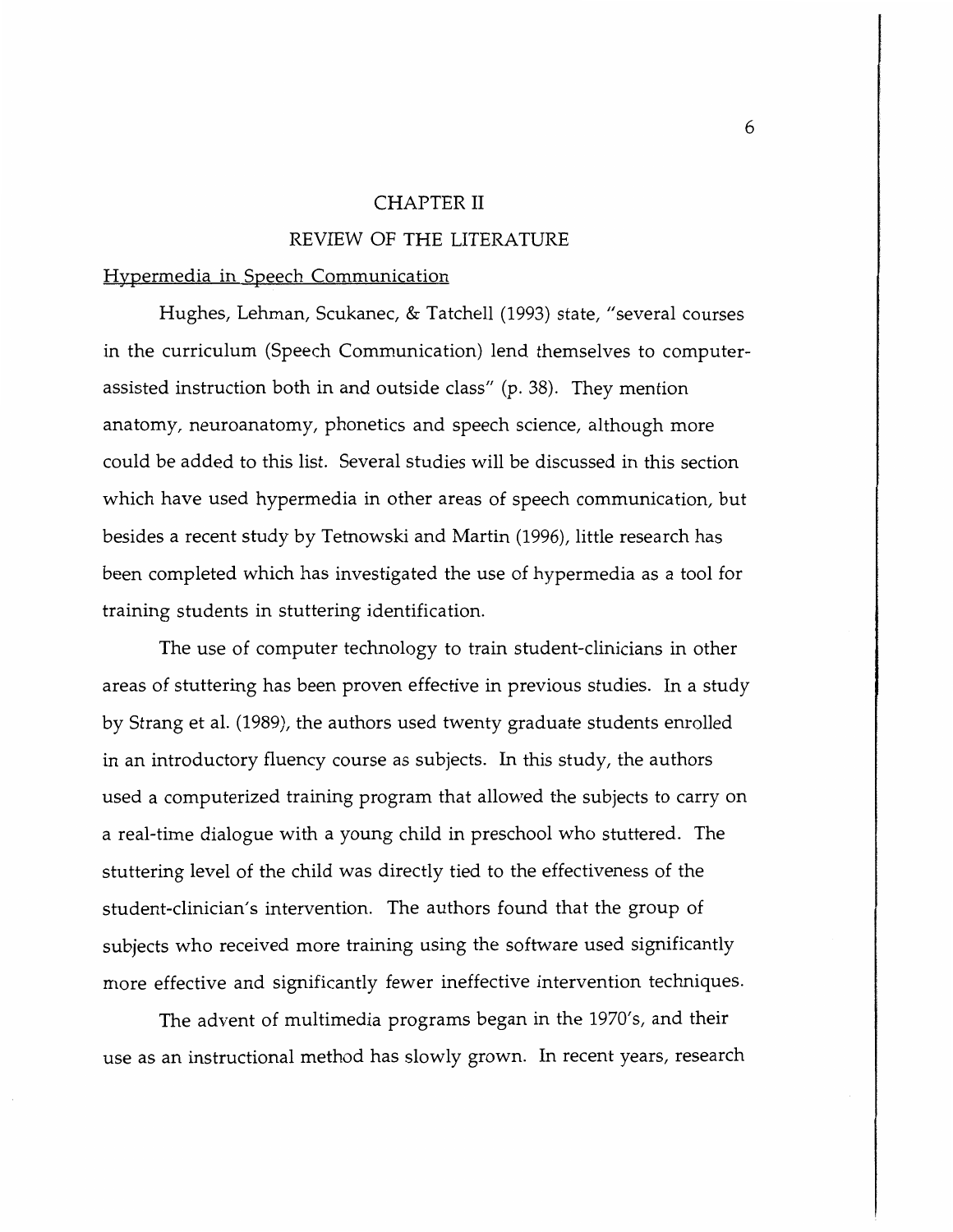has validated its effectiveness as a viable instructional method which has resulted in more research being done in this area. Perhaps, the unit-byunit identification of a stuttering event is an area within the field of speech communication which could benefit from the use of hypermedia technology as a training tool.

One recent study which showed the effectiveness of using multimedia as an instructional method indicated that students learning *Developmental Sentence Scoring (DSS)* (Lee, 1974) through either computer-assisted instruction or traditional methods achieved equal mastery levels (Hughes, Fey, Kertoy, & Nelson, 1993). In addition, the computer-assisted instruction method only required one-seventh the instructional time. This study supports the educational advantage of utilizing current technologies to supplement traditional learning strategies.

Ott-Rose and Cochran (1992) compared the computer-controlled videodisc and traditional picture stimuli methods in teaching action verbs. They found that many action verbs do not lend themselves well to realistic demonstration through the actions of the clinician or manipulation of objects. As a clinician, when choosing between pictures and objects you may be making a choice between what they termed "two evils". They felt that pictures were effective at providing context and are effective for teaching verbs which are often difficult to demonstrate, but they are not an extremely effective stimuli. Whereas, objects may be an effective stimuli, but if the clinician does not act upon the object in a way that is familiar to the child, it would not be realistic to that child. Their study found that both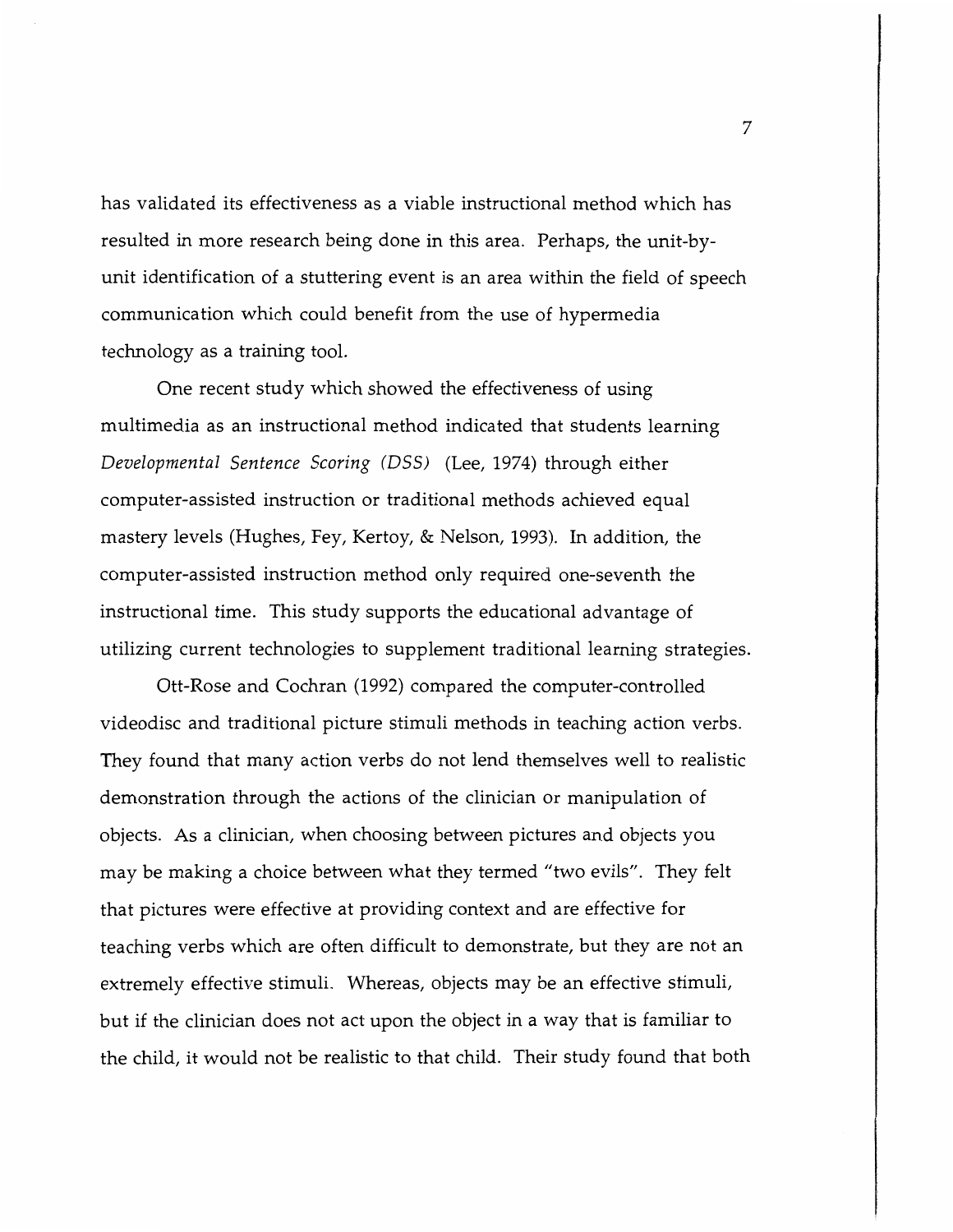instructional methods were effective, but that four of the five children did as well or better with the videodisc training and the one child who did better with the picture stimuli actually preferred learning with the videodisc training. It appears that in at least two recent studies, the subjects either preferred (MacArthur & Haynes, 1995) or gave numerous positive comments (Tetnowski & Martin, 1996) about the the computer-assisted instruction method.

According to Ingham et al. (1995), one of the distinct advantages videolaser disc technology has over other methods is not only the ability to provide the judges with audible features, but also the ability to provide visual access. Like videolaser disc technology, hypermedia technology provides the user with the ability to evaluate the event frame by frame as the samples are played. While hypermedia may not, at this time, offer the video quality and versatility of videolaser disc technology, it allows the user access to written text contained in links. Liu and Reed (1994) cited several areas where hypermedia offers distinct advantages over videolaser disc technology. These areas include nonlinearity, associativity, flexibility, and efficiency. Accessibility is another key issue as videolaser disc technology is not commonplace at this point in time; meanwhile, CD-ROM players can be found in nearly all schools, clinics, and hospitals and in many private practices. In addition, the ability to add links to definitions, and allow responses and feedback to the user in real-time is unique to hypermedia and is what makes it such an effective training tool, and thus, the one proposed in this study.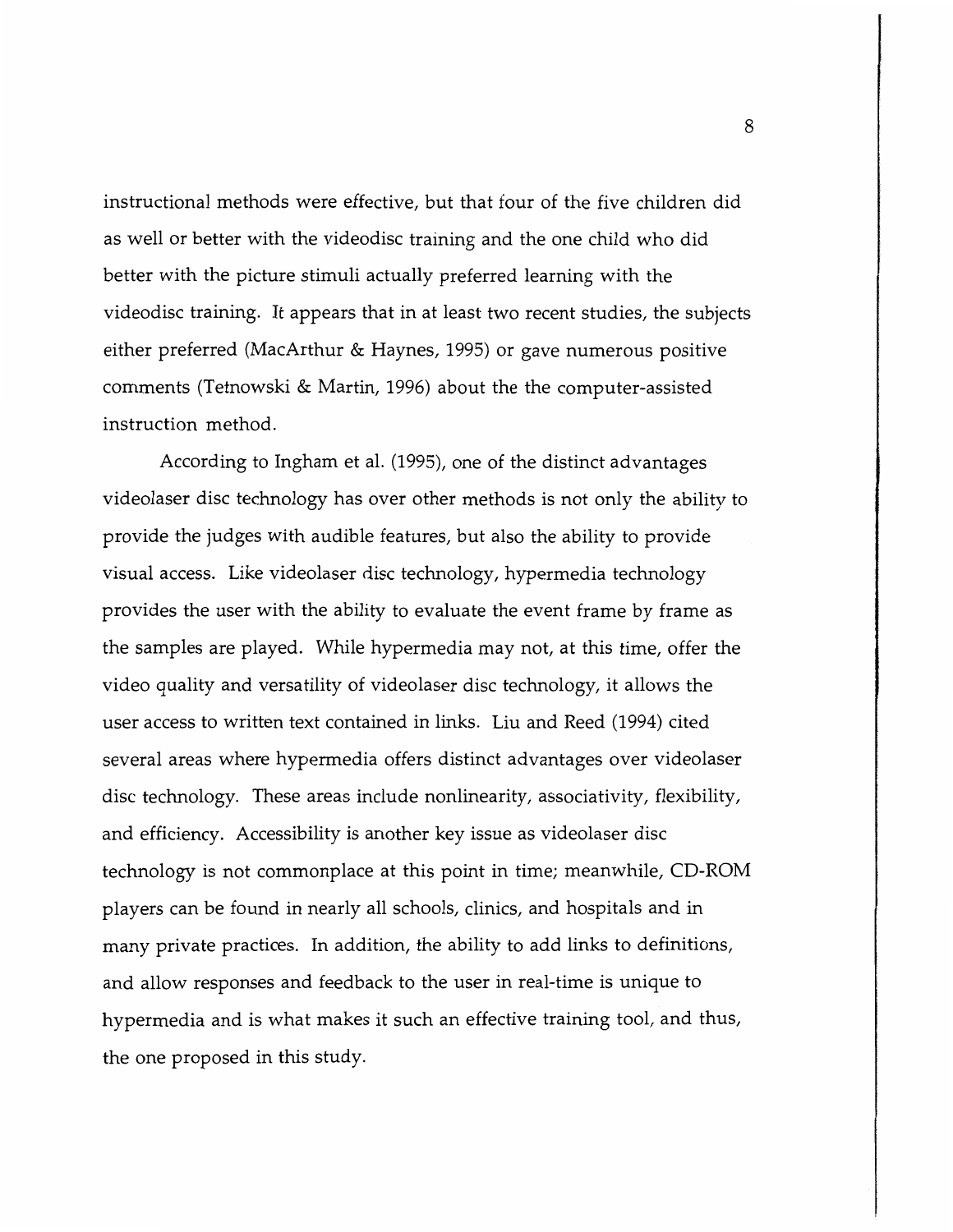Schery and O'Connor (1992) stated that it is important to determine whether hypermedia technology can be used more extensively in instruction. They found that of the fifty-two subjects in their study with mental retardation, those who received school-based computer language intervention made greater gains than the group receiving traditional classroom instruction. Although the majority of the students required assistance while working on the computer, these individuals made dramatic progress in their speech and language development. The authors of this study noted the case of a non-verbal four-year old, with a prior diagnosis of autism and mental retardation, who began to echo words for the first time while using the computer. It appears that computer-assisted instruction can be helpful in many tasks which were traditionally done with classroom instruction.

One reason the effectiveness of hypermedia as an educational tool is starting to gain more attention from educators is that there have been several studies in the area of children's language which have demonstrated the effectiveness of hypermedia training. MacArthur and Haynes' (1995) longitudinal study showed that hypermedia was easy for students to learn and provided meaningful assistance in comprehension of content to those children who are language delayed. Their study, which observed 10 students with learning disabilities, aged 15 to 17, showed that students received significantly higher comprehension scores when using an enhanced software program than when using a simpler version. The basic version included the components found in the current textbook used in

9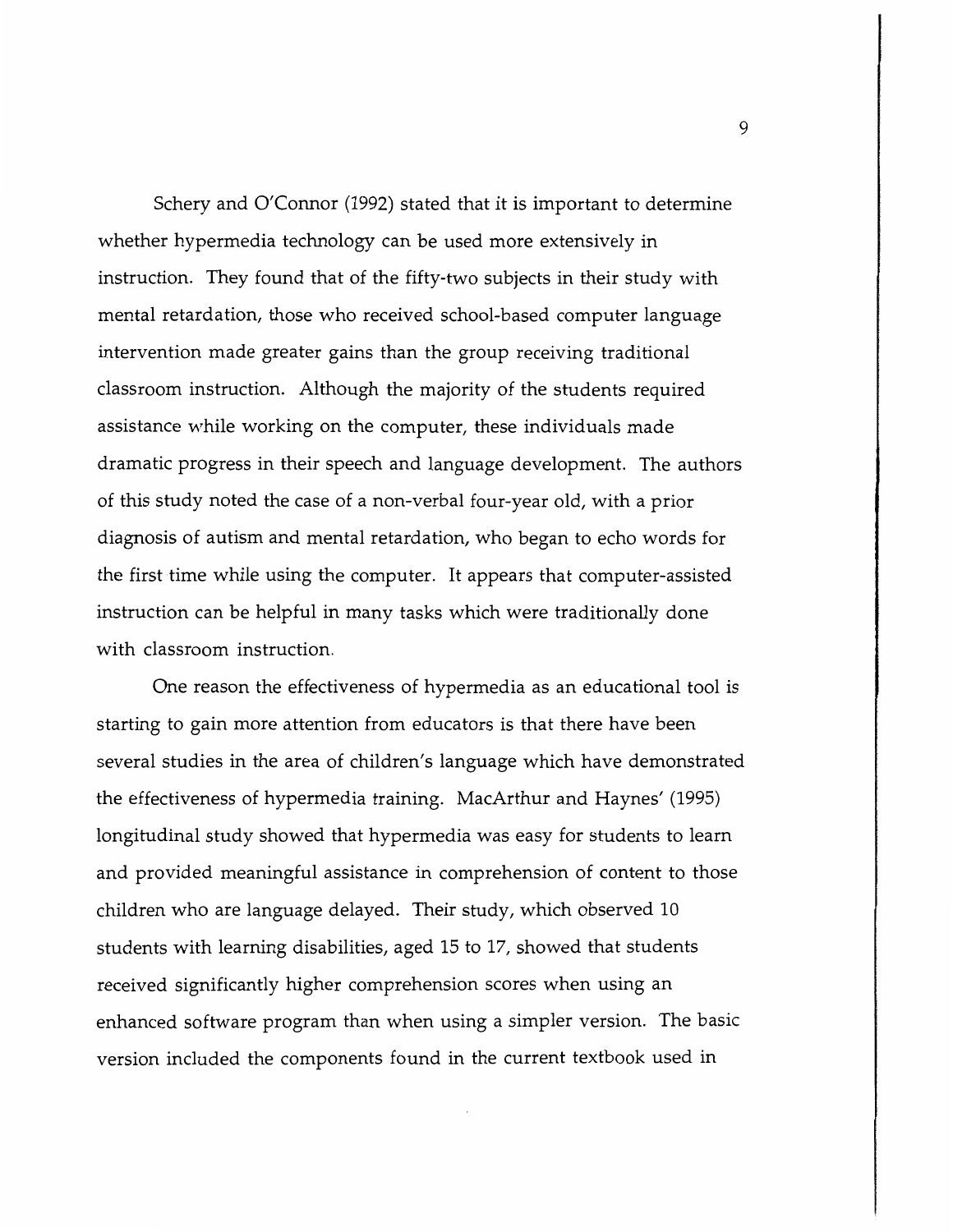the classroom, while the enhanced version added speech synthesis and links for questions.

Recent studies have shown that the use of hypermedia programs can be an effective instructional method for students. In Tetnowski and Martin's (1996) study, twenty graduate students in speech and hearing sciences, currently enrolled in a graduate stuttering course at Portland State University, were randomly assigned to one of two groups. The classroom instruction included lecture and pseudostuttering by the instructor, as well as videotape samples; while the hypermedia group received a written "how to" script, definitions, a script of reading or other speaking tasks, video samples of the children and adults, and practice items. The hypermedia group's program was stored on the hard drive of a Macintosh computer, and consisted of the aforementioned components integrated into an instructional program written by the authors.

The group receiving traditional classroom instruction received five hours of instruction, while the hypermedia instructed group received fifteen minutes of classroom instruction and then a self-determined amount of time to use the hypermedia training module. After this time, the groups were tested, using videotaped samples with pencil and paper. Their scores for the number of units of stuttering were compared with two "expert" judges, with at least ten years of experience who are instructors in the area of stuttering. The results showed there was no significant statistical difference between the two groups.

Tetnowski and Martin (1996) noted that instructing students in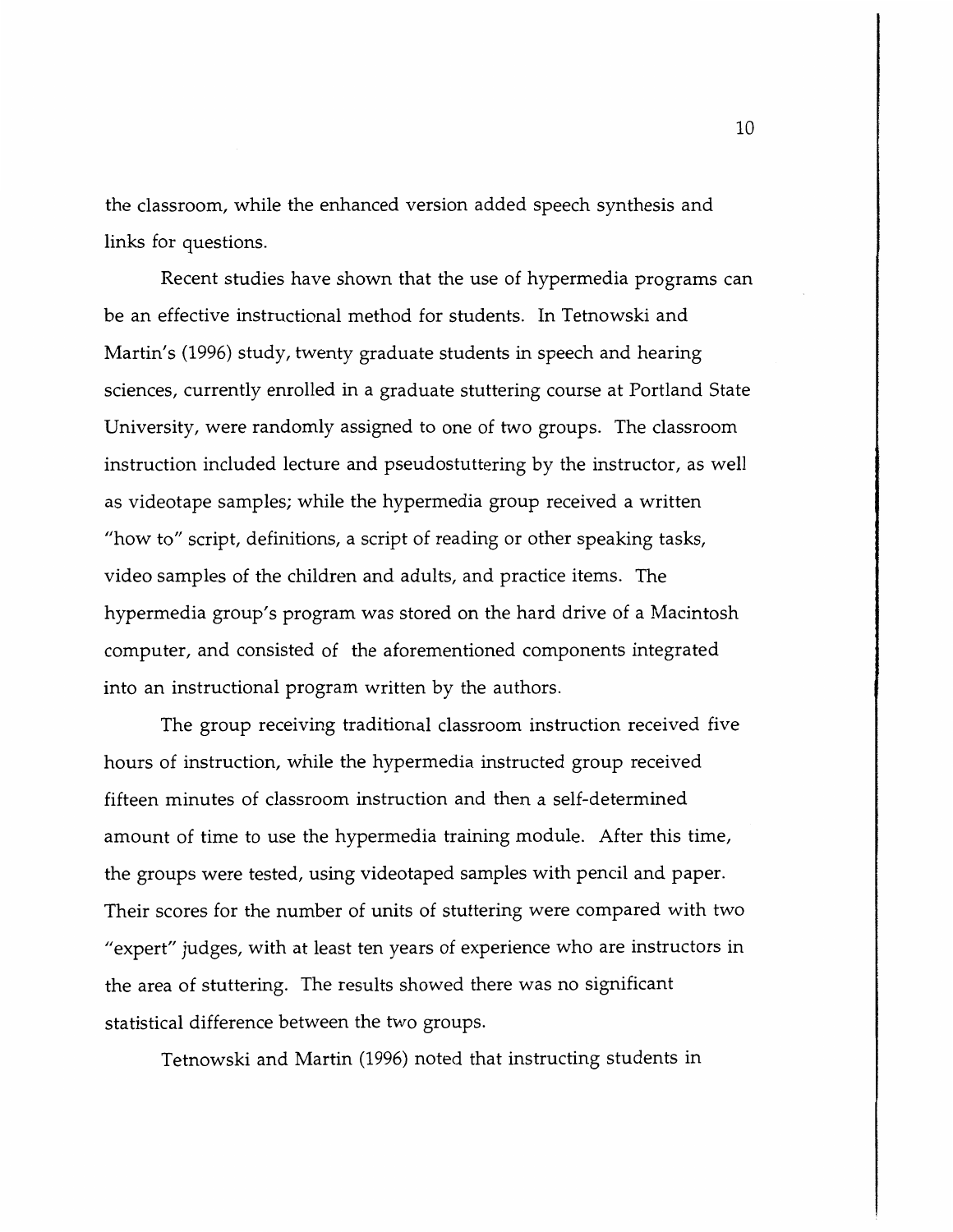stuttering identification is time-consuming and that if the student began the class with this background knowledge, in-class time could be used for other course topics. Therefore, the authors hypothesized that computer technology could be a viable instructional method and would allow the instructor to provide competent clinical training without sacrificing classroom time.

Comments from the subjects in the hypermedia group included, "I liked working at my own pace.", "I'm glad that I could do the tasks over as many times as I liked.", although one subject stated that, "The videos could have been bigger." The authors felt that besides allowing for more class time to be spent on less repetitive tasks, hypermedia training promoted student independence and improved computer skills. These results indicate hypermedia may be an effective method for instructing students in stuttering identification.

#### Stuttering Identification

Most stuttering evaluations require a clinician to determine whether stuttering occurred, the length of the stuttering event, and the type of stuttering occurrence. These descriptors provide clinicians with valuable information that can be used in the diagnosis and treatment of fluency disordered clients. Despite questionable reliability between judges, this is still the most common measure used to evaluate stuttering behaviors. Very few studies have looked at training procedures specific to this task. The few studies that have explored this area have been summarized in this section.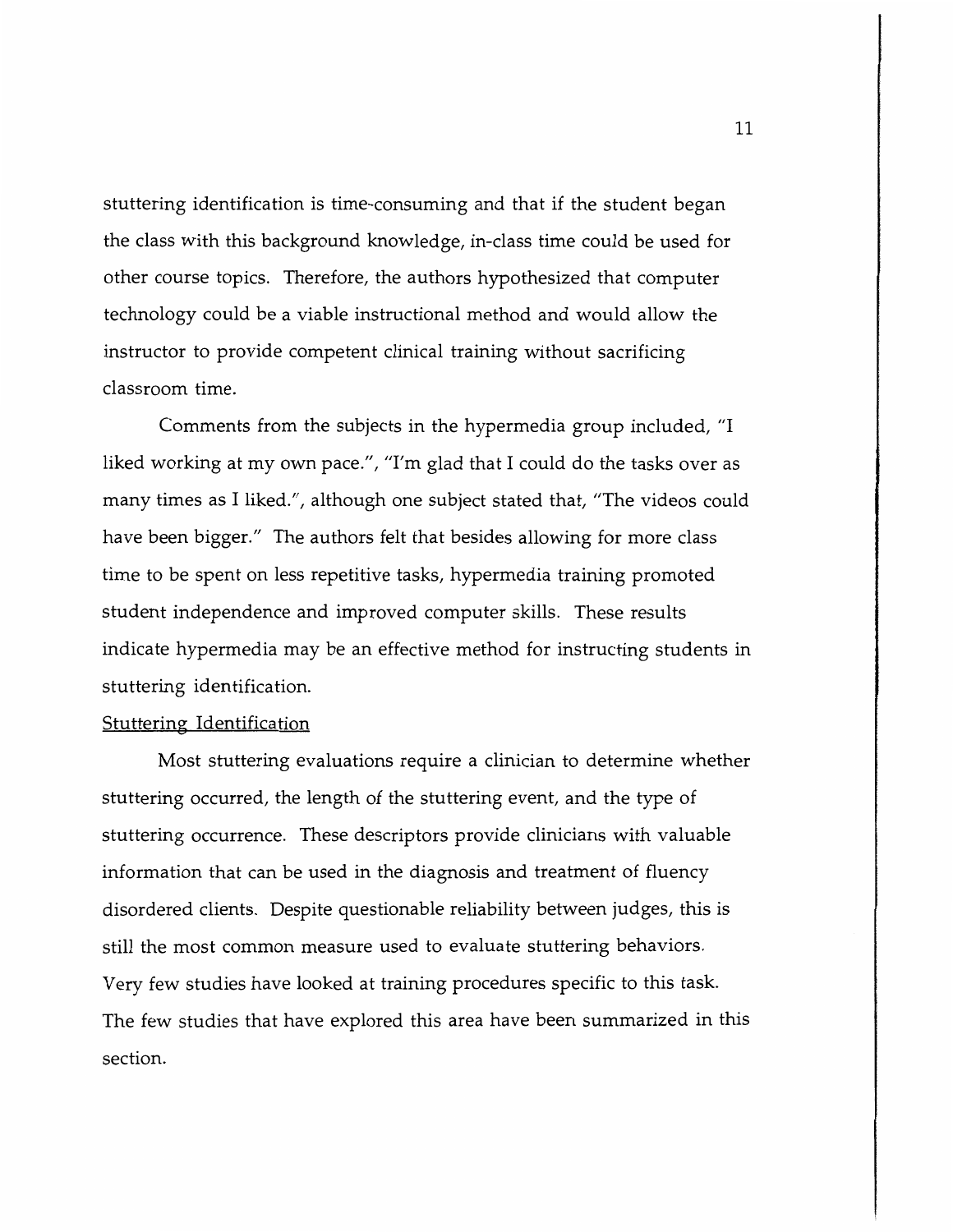Agreements on when stuttering events occur has been a topic of interest and debate in the field of speech and hearing sciences as early as Tuthill's (1946) pioneering study. As current studies continue to be completed in this area, several researchers have investigated interjudge and intrajudge agreements of stuttering events. Research completed this decade (Cooper, 1990), has only further validated that of studies conducted previously (Young, 1975; Young 1984). The results indicate there is little agreement on the location and number of stuttering events among judges (Cordes et al., 1992; Curlee et al., 1970; Curlee, 1981; Ham, 1989; Kully & Boberg, 1988; MacDonald & Martin, 1973; Young, 1975, 1984). Most evaluations use this type of stuttering event analysis and have shown interjudge agreement to be below 60% (Coyle & Mallard, 1979; Curlee, 1981; Emerick, 1960; MacDonald & Martin, 1973; Young, 1975). In addition, studies have also been completed that showed low interclinic agreement among judges (Kully & Boberg, 1988) and low intrajudge and interjudge agreement within a particular clinic setting and across-clinics (Ingham & Cordes, 1992).

Agreement on onset and offset of stuttering among judges who are experts in fluency was also explored (Ingham et al., 1995). The results of this study indicated high disagreement as to when and where a stuttering event takes place. In fact, according to Ingham et al. (1995), the results of their study showed "a series of interjudge agreements that raise serious questions about the reliability and validity of stuttering event onset and offset measures" (p. 323). Their study, while looking at onset and offset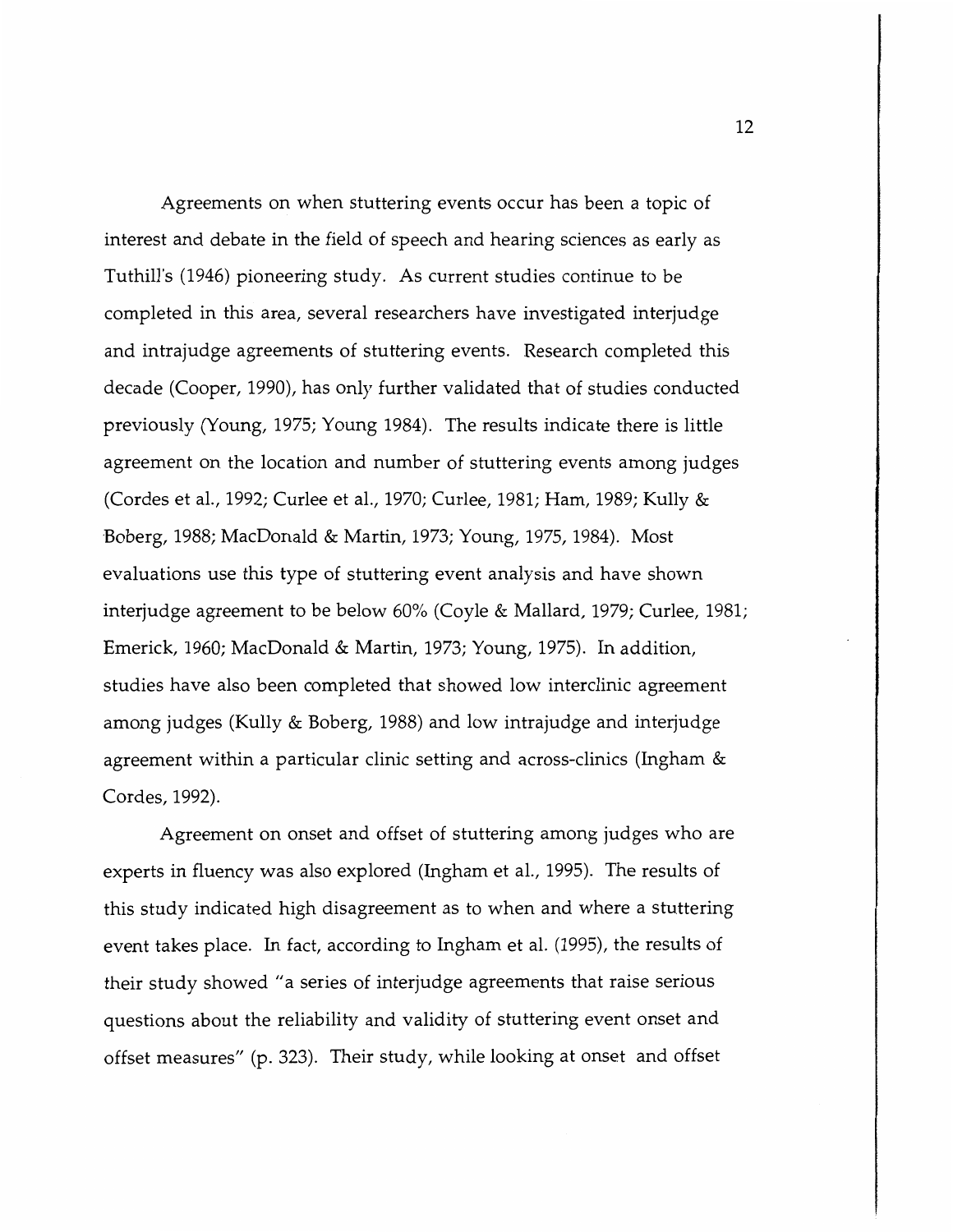measures rather than stuttering events, still raises the question about why the identification of stuttering is so difficult. Rather than to determine why it is so difficult, the present study will test the effectiveness of using new methods to instruct those who are identifying the stuttering events.

Several other studies have attempted to improve reliability of stuttering judgments (Cordes et al., 1992; Curlee, 1981; Ingham et al., 1995; MacDonald & Martin, 1973). In a study by Ingham et al. (1995), the authors were used as judges. Each of these individuals have strong backgrounds in the measurement, treatment and research of stuttering. Using a videolaser disc to assist in determining stuttering onset and offset by frame, the authors found that of a sample of 66 isolated stuttering events, only about half of the videoframes were agreed upon as containing stuttering by all four judges. It is truly a difficult task to identify stuttering even when using experienced judges and some of the best video technology available today. This further validates the need for new methods, such as hypermedia, which may improve reliability of stuttering identification.

Several studies seem to suggest that high intrajudge and interjudge agreement is possible (Kelly & Conture, 1988; Zebrowski, 1991). In Zebrowski's study (1991), the judge's agreements for the presence of individual sound/syllable repetitions and sound prolongations was .96 for intrajudge and .92 for interjudge agreement as measured by a total counts index developed by Sander's (1961). This study used "videosound spectrograms" of two disfluency types and it was these disfluencies that were judged. In the study by Kelly and Conture (1988), it was reported that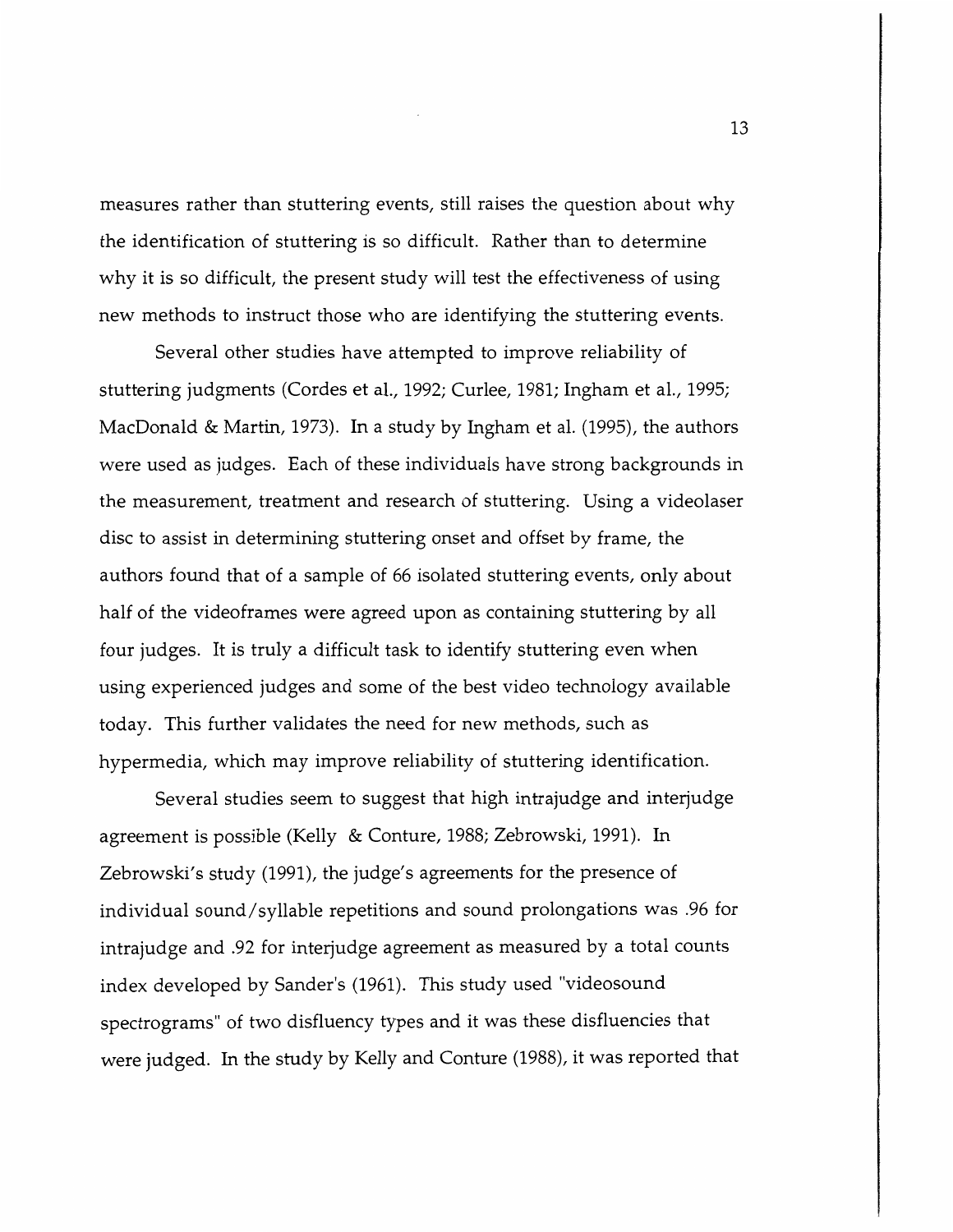intrajudge agreements ranged from .84 to .96 and interjudge agreements from .81 to .96. The fact that the judges could reach reasonable levels of agreement gives strong support for showing that stuttering identification can be a reliable task if and when methods are adequately controlled. The results of these two studies suggest high agreements are possible within specific teaching strategies.

#### Basis For Improved Fluency Training

A study by Henri (1994) study showed that speech-language pathology clinicians felt most prepared in the areas of language and articulation/phonology and least prepared in voice and fluency. Not surprisingly, clinicians stated that they felt more comfortable treating individuals who have deficits in the areas in which they have had the most experience. It is clear that education of current and future clinicians in the area of fluency is important to make each one a more well-rounded clinician. Fluency is one of many areas which could benefit from the use of hypermedia programs as an instructional tool. Several factors have led the author to select this area, not the least of which are the difficulty in stuttering identification, the need to try new methods, the lack of inservice for current clinicians, and the expressed need of these clinicians.

Another study which called for improved training in fluency was completed by Sommers and Caruso (1995). They found that inservice training was characterized by many directors of university training programs and supervisors of language services as "weak in meeting the needs of practicing clinicians for the development/ enhancement of clinical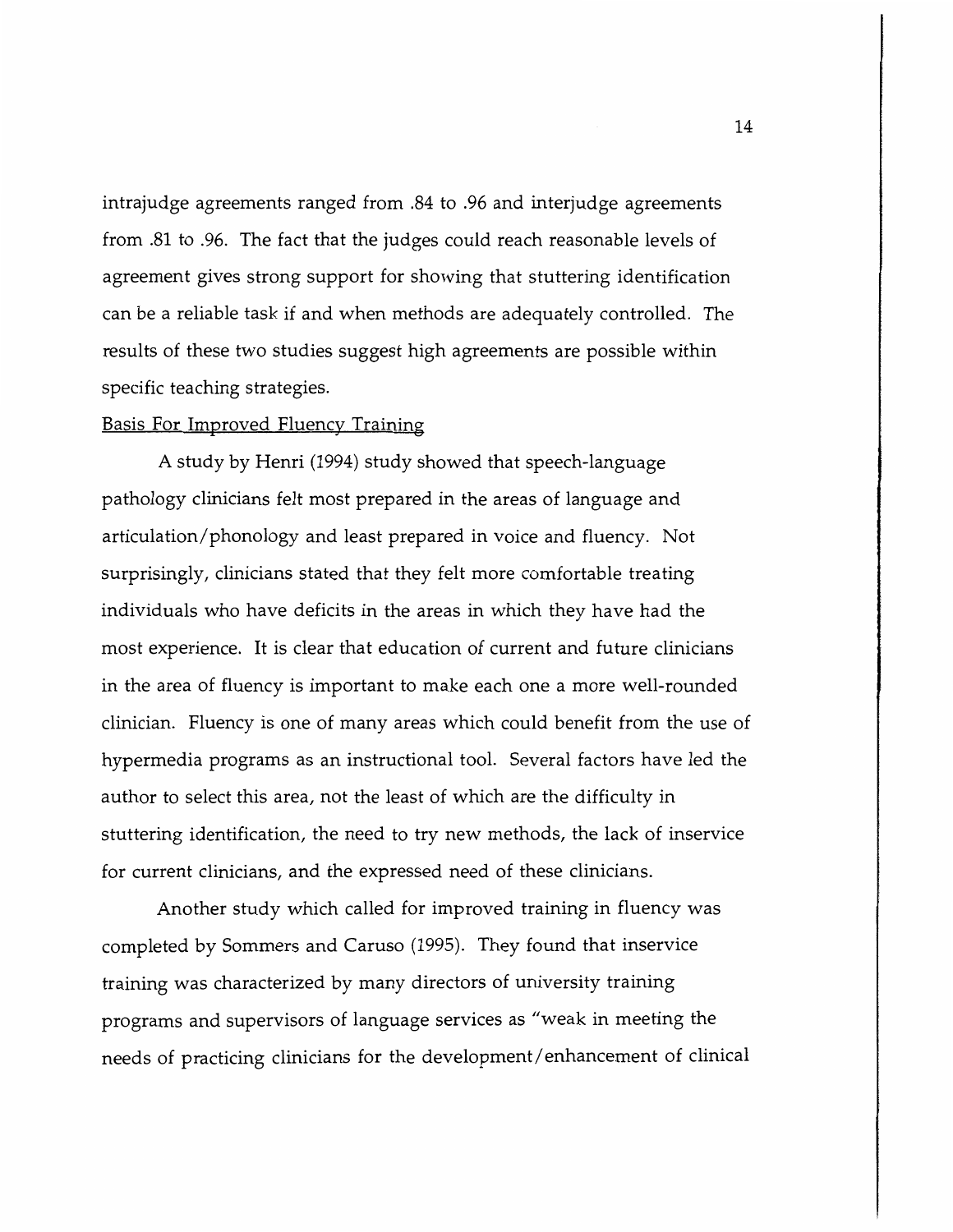management skills" (p. 241). These individuals felt voice and fluency were the two areas in which the individuals they worked with needed the most inservice training. Creating an alternative form of education may be effective from an instructional standpoint as well as an economic standpoint.

In addition, Sommers and Caruso (1995) looked at the American Speech-Language-Hearing Association's (ASHA) listing of inservice programs for a 5-year period from 1987-1992 and found that only 1 %, 31 of 2,771, of all inservice programs were conducted in the area of fluency. These results coupled with the the responses of clinicians favoring more instruction in the area of fluency, make it clear that a demand exists for an instructional program which, if effective, could be used in place of inservice programs to educate current and future speech-language pathologists.

As Cordes (1994) states "the reliability of observational data may always be problematic, simply because there will always be differences among human observers" (p. 276) and advocates the use of training programs as one way to reduce differences among observers. According to to the results of Liu and Reed's (1994) study, "hypermedia technology has the potential to accommodate learners with different needs through its rich environment" (p. 432). Providing individuals with a more reliable way to perform stuttering identification is important to the field of speech communication. As stated by Lieberth and Martin (1995), we should not "abandon our search for the answers to the questions of what we can and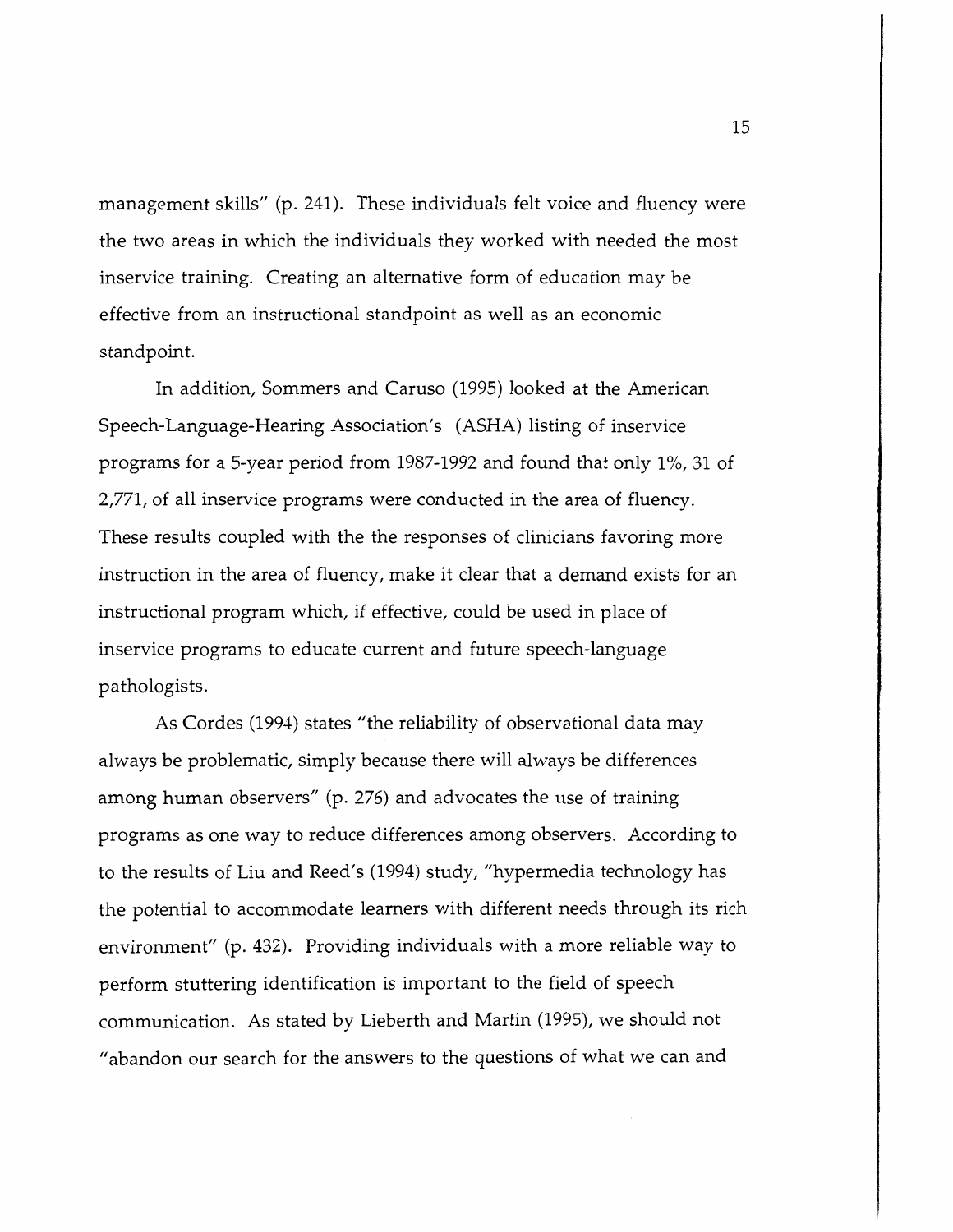should be doing with computer technology" (p. 241).

Some research looking into the use of computer technology in fluency has been completed (Strang and Meyers, 1987; Strang et al., 1989). Unfortunately, a gap in the literature still exists. Research has either targeted other topic areas in speech and hearing sciences, looked at training the client rather than instructing the clinician; or the research was done so long ago that its value for comparing hypermedia training and traditional classroom instruction methods should be questioned. Thus, the proposed research question for this thesis is: "Is hypermedia training of a stuttering identification task as effective as traditional classroom instruction methods?"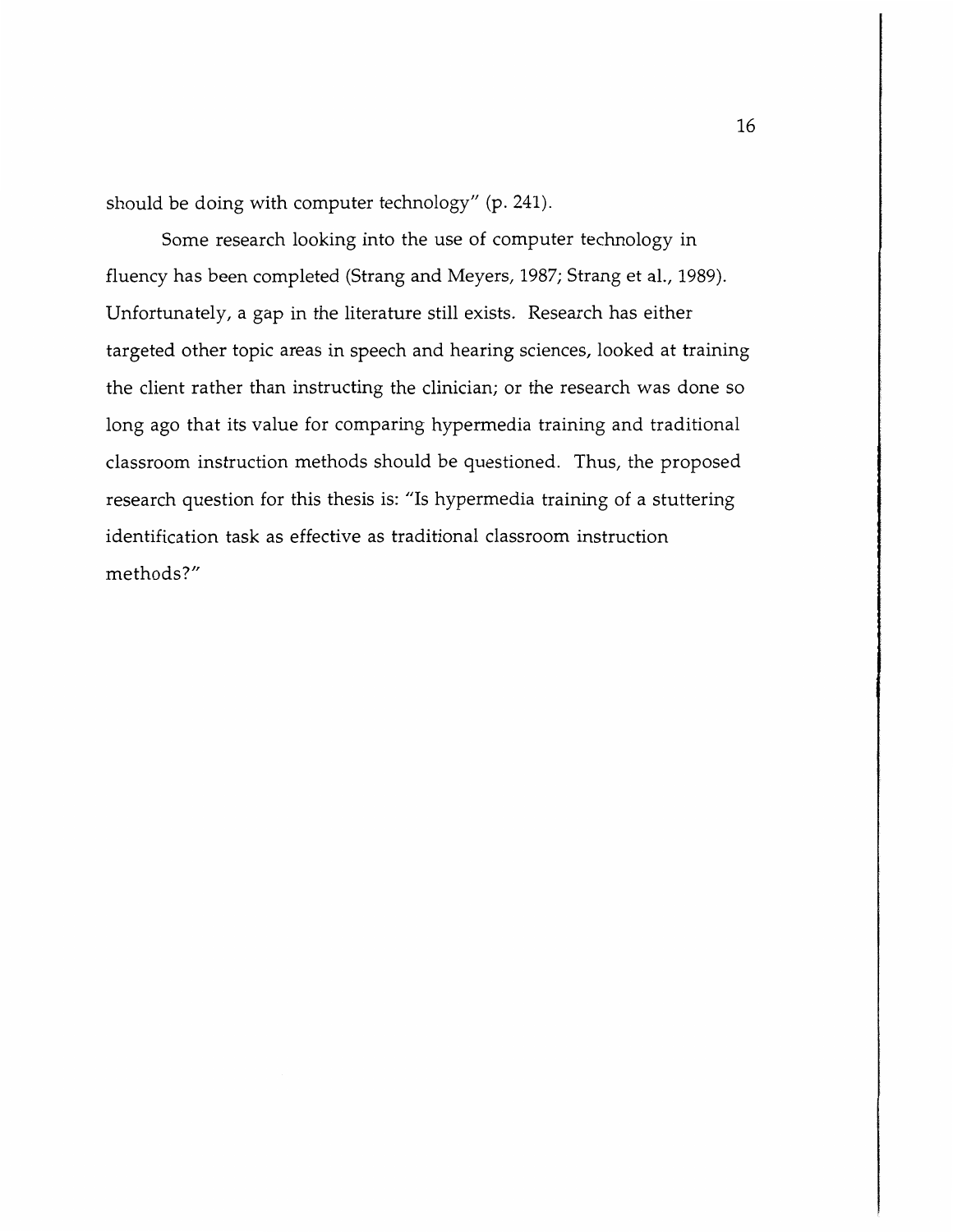### CHAPTER III METHOD

#### Subjects

The twenty-eight subjects used in this study were undergraduate students in speech and hearing sciences. Subjects were selected on the criteria of their academic major being speech and hearing sciences and current enrollment in the Disorders of Communication II (SPHR 495 / 595) course offered during the Winter 1997 quarter from the Speech and Hearing Sciences Department at Portland State University. Subjects were randomly placed into one of two groups, the hypermedia training group or the traditional classroom instruction group. Before participating, signed permission was obtained for all subjects and a pure-tone audiometric screening at 20 dB HL for the frequencies of 500, 1000, 2000 and 4000 Hz was performed. Subjects either not passing the hearing screening or not attending all three class sessions covering the stuttering identification material were allowed to participate in the study, although their data was not included in the statistical analysis of this study.

### Materials

The materials traditionally used for instructing students in stuttering identification were used in instructing the Disorders of Communication Class II and were based on the methods described in the SSI-3 (Riley, 1994). Emphasis was placed on the identification of a stuttering event. Stuttering events are defined as prolongations, fixations, part word repetitions, and whole word, single syllable, repetitions.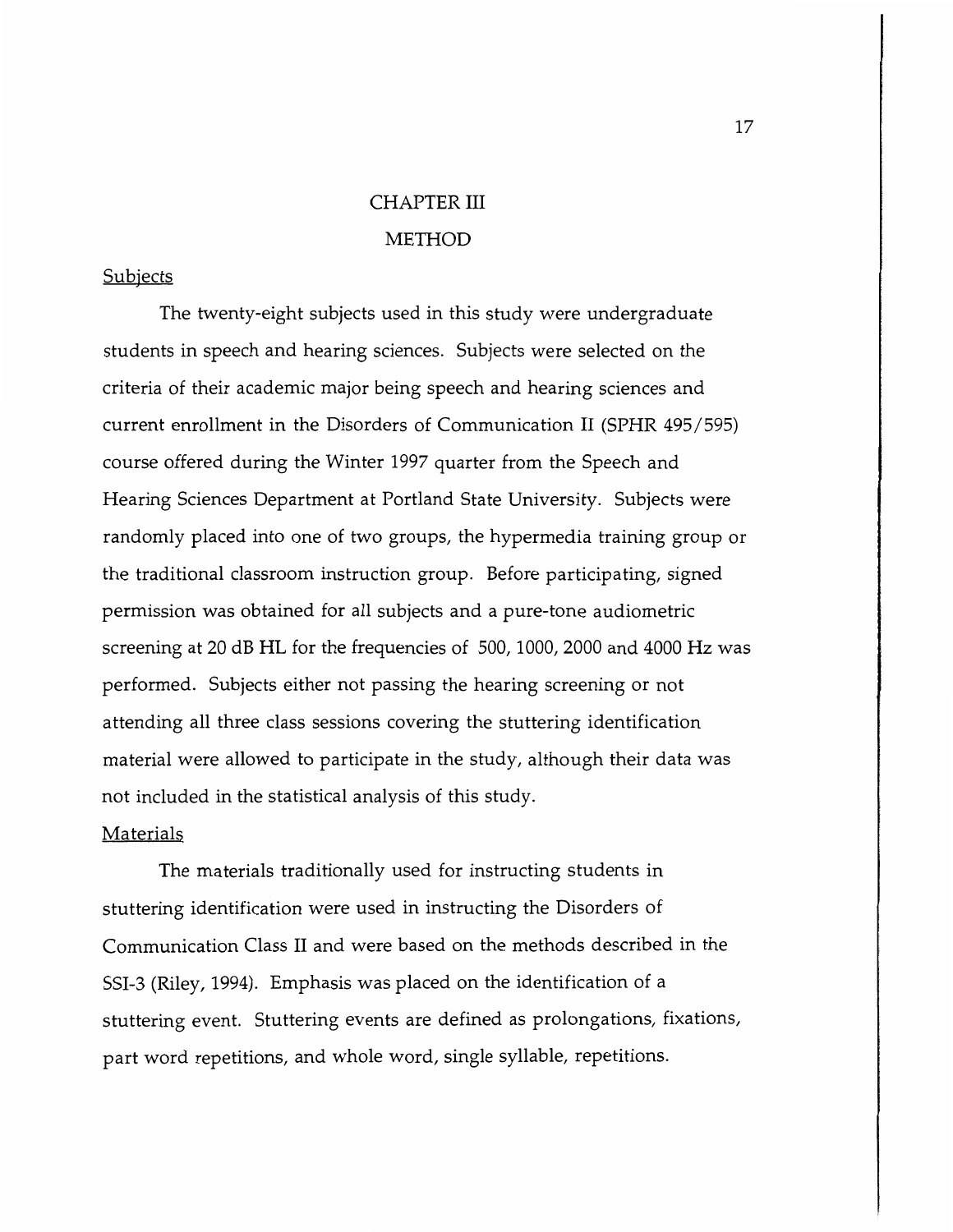The class instructor and developer of the hypermedia training program were provided with an outline of instructional materials from which they were guided in the development of class lectures and hypermedia training program. These materials included:

(a) written text describing stuttering identification;

(b) definitions of key terms;

(c) audio files of spoken text;

( d) video clips of two children, two adolescents and three adults, a female and two males, which contrast stuttering vs. non-stuttering; (e) samples of stuttered speech during a repetition, prolongation, and stoppage;

(f) samples of stuttered speech by an adult male during the reading of seven sample passages.

The hypermedia program was developed with the multimedia development tool Macromedia Director 4.0. Interactivity was provided within the program for all audiovisual samples in order to provide students with the ability to type stuttered words into an input field and match their responses against those of the independent judges.

A total of eight clients from the Portland State University and Florida State University Speech and Hearing Clinics provided speech samples to be used in this research study. From this point on, the individuals providing videotaped speech samples will be referred to as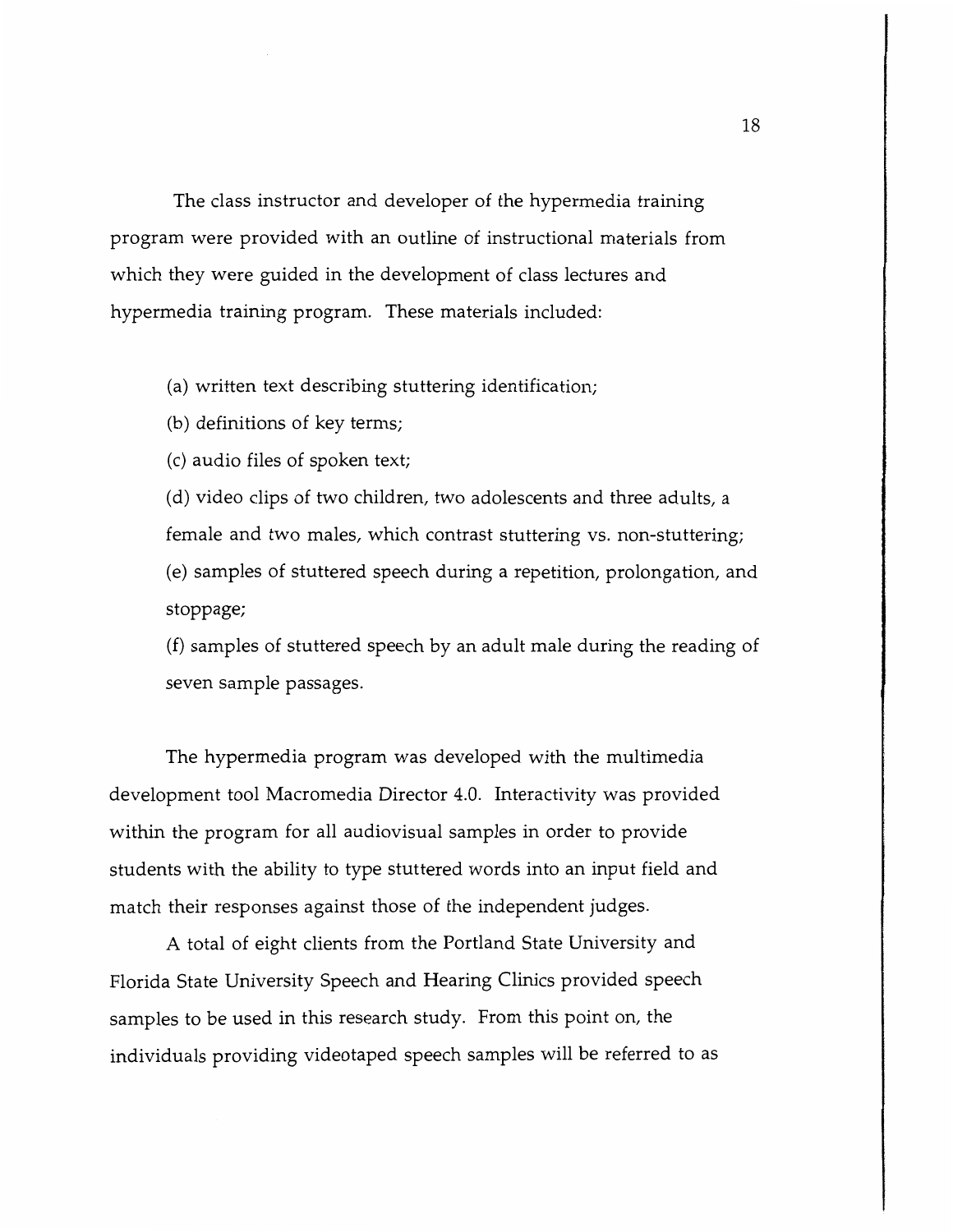clients and the undergraduate students, who served as judges for the hypermedia and classroom instruction modules, will be referred to as subjects. The clients were selected on the age, sex, type and severity of their stuttering in order to obtain a representative sample. The subjects used in the study were randomly assigned to either the hypermedia training or traditional classroom instruction group. This was performed by printing an alphabetical listing of all class members and assigning every other individual to one of the two groups.

The speaking samples originally recorded on videotape were made into QuickTime movies using the program Adobe Premiere 4.0. The movies were integrated with text and other multimedia components into a hypermedia training program using the multimedia development tool Macromedia Director 4.0. The multimedia computer laboratory at Portland State University was utilized to edit the component parts including audiovisual speech samples, written definitions and text of script, audio files of the script/ speech samples, and input fields, for providing feedback to the user. The hypermedia training program allowed the subjects to select various audiovisual clips and make choices as to whether or not stuttering occurred during a given speech sample. Subjects had the ability to type in the words they believed were stuttered on by the client reading the passage, click a button and receive immediate feedback comparing their choices with that of the judges. Feedback was also provided to the users as to why some passages did not contain occurrences of stuttering. In addition, subjects were provided with access to on-line tutorials, which

19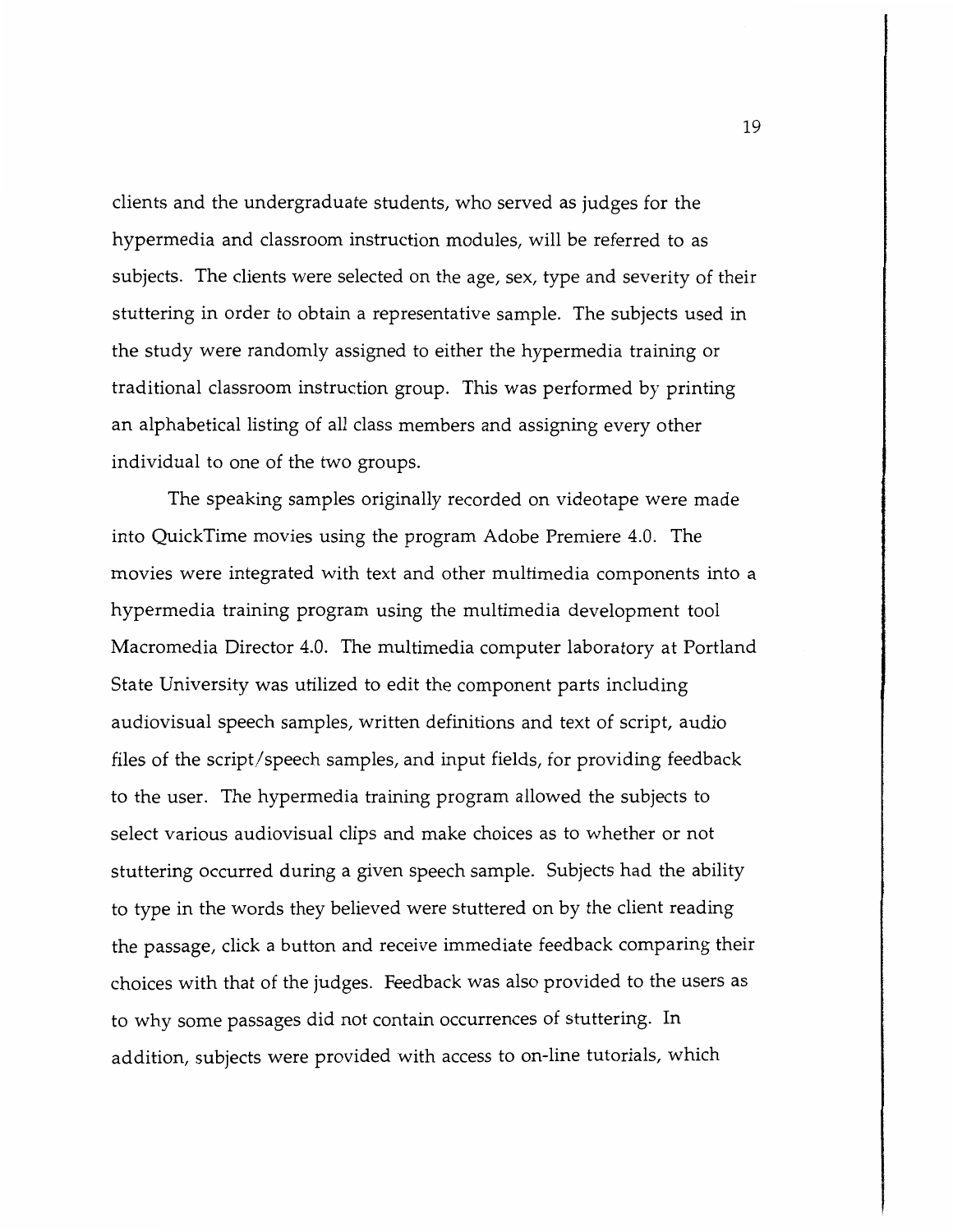showed definitions for key terms.

The specific system used to edit the QuickTime movies and create the hypermedia training program was a Macintosh Power PC 8500 / 1200 with 16 megabytes of random access memory (RAM), and a 17" Apple Vision Monitor interfaced to a JVC Ultra Spec Drive videocassette recorder via a Sony SB-V3 AV Selector. The audiovisual samples were digitized with sound settings set for 16-bit stereo with a rate of 44.100 kHz. The video compression settings were conducted in a Cinepak High quality format, at 15 frames per second, with a data rate limit of 150 kilobytes/ second to prevent the audio and video portions of the samples from being asynchronous.

Several changes were made to improve the stuttering identification program (see Table 1) used in this research study. These changes were made in order to provide subjects in the hypermedia training group with an improved version of the program which reflected the suggestions of subjects in the hypermedia group in Tetnowski and Martin's (1996) study.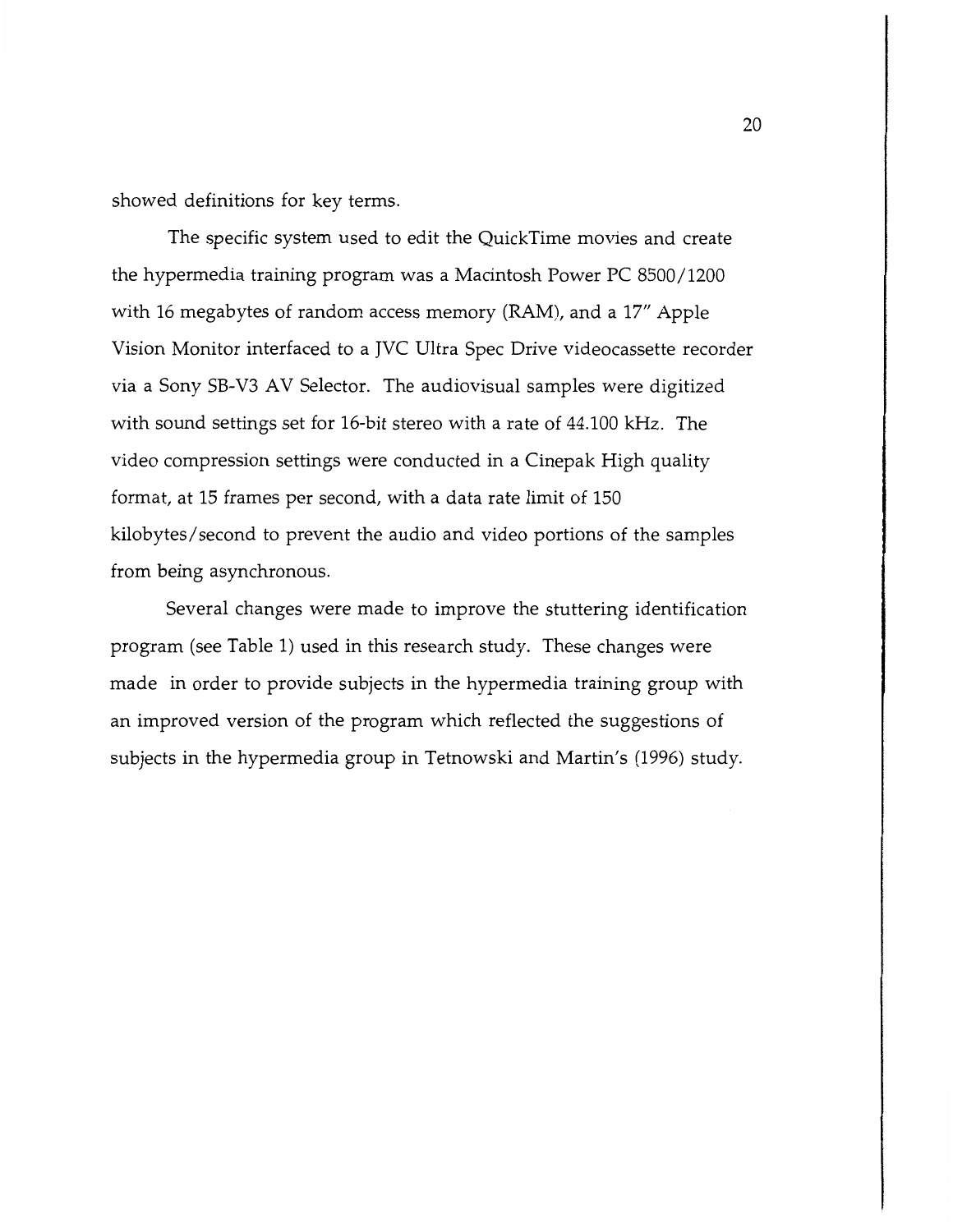### Table 1

### IMPROVEMENTS TO STUTTERING IDENTIFICATION PROGRAM FOR CURRENT RESEARCH STUDY

|                         | Tetnowski and Martin (1996) | Current Study    |
|-------------------------|-----------------------------|------------------|
| Testing Method          | paper/pencil                | within program   |
| Number of Clients       | 2                           | 8                |
| Number of Videos        | 9                           | 14               |
| Size of Videos (pixels) | 160 by 120                  | 240 by 180       |
| Size of Text            | 12 pt. text                 | 14 pt. to 48 pt. |

### Procedure

Prior to gaining access *to* the hypermedia training program, those subjects assigned to the hypermedia training group received fifteen minutes of instructional classroom time from the course instructor in order *to* educate them on the specifics of both where and how *to* use the hypermedia program. During the week that subjects in the hypermedia training group were provided with access to the hypermedia program, subjects in the classroom instruction group received five hours of direct instruction, from the usual professor of the course, over three class periods. Subjects in the hypermedia training group were limited to five hours of instruction time with the hypermedia training program and were asked *to*  log their name and time in/ out whenever using the program during the one week instructional period.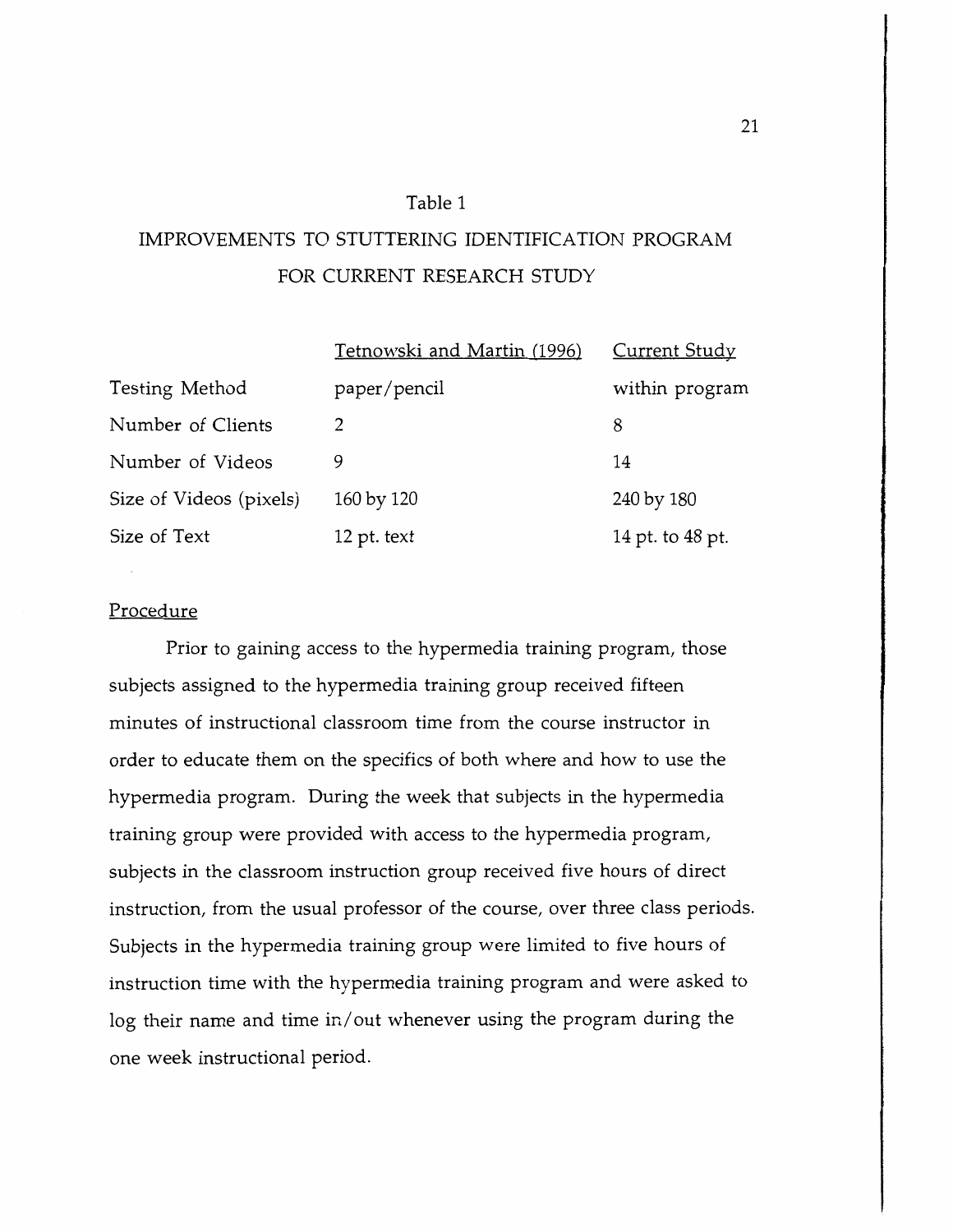Videotape analysis was utilized as the post-testing method for both sample groups as it is the more traditional technique. All subjects were post-tested together. Each subject was randomly seated in the classroom, given a copy of the Stuttering Identification Form (Appendix A), and read the instructions at the top of the form. The instructions stated, "While observing the videotaped reading sample, mark all occurrences of stuttering by circling each stuttered word. At the conclusion, total the number of stuttered words and return this sheet to your instructor." The speech sample was an adolescent male reading a passage from the SSI-III which was provided on a VHS tape and projected on a 25" RCA Color TV. The data for those subjects not meeting the study's criteria were not included in the statistical analysis. Following the assessment phase, subjects in the hypermedia training group were surveyed for their comments using the Questionnaire For Subjects in the Hypermedia Training Group (Appendix B) and all subjects in both groups were provided with access to the stuttering identification program and videotaped copies of classroom lectures.

### Analysis

Every word (unit) selected by each subject was compared against the unanimous selections of a panel of three experienced and American Speech-Language-Hearing Association (ASHA) certified speech-language pathologists (SLP's) with experience in stuttering. The decisions of the judges were based on the methods detailed in the SSI-3. Only those instances of stuttering which had unanimous agreement among all three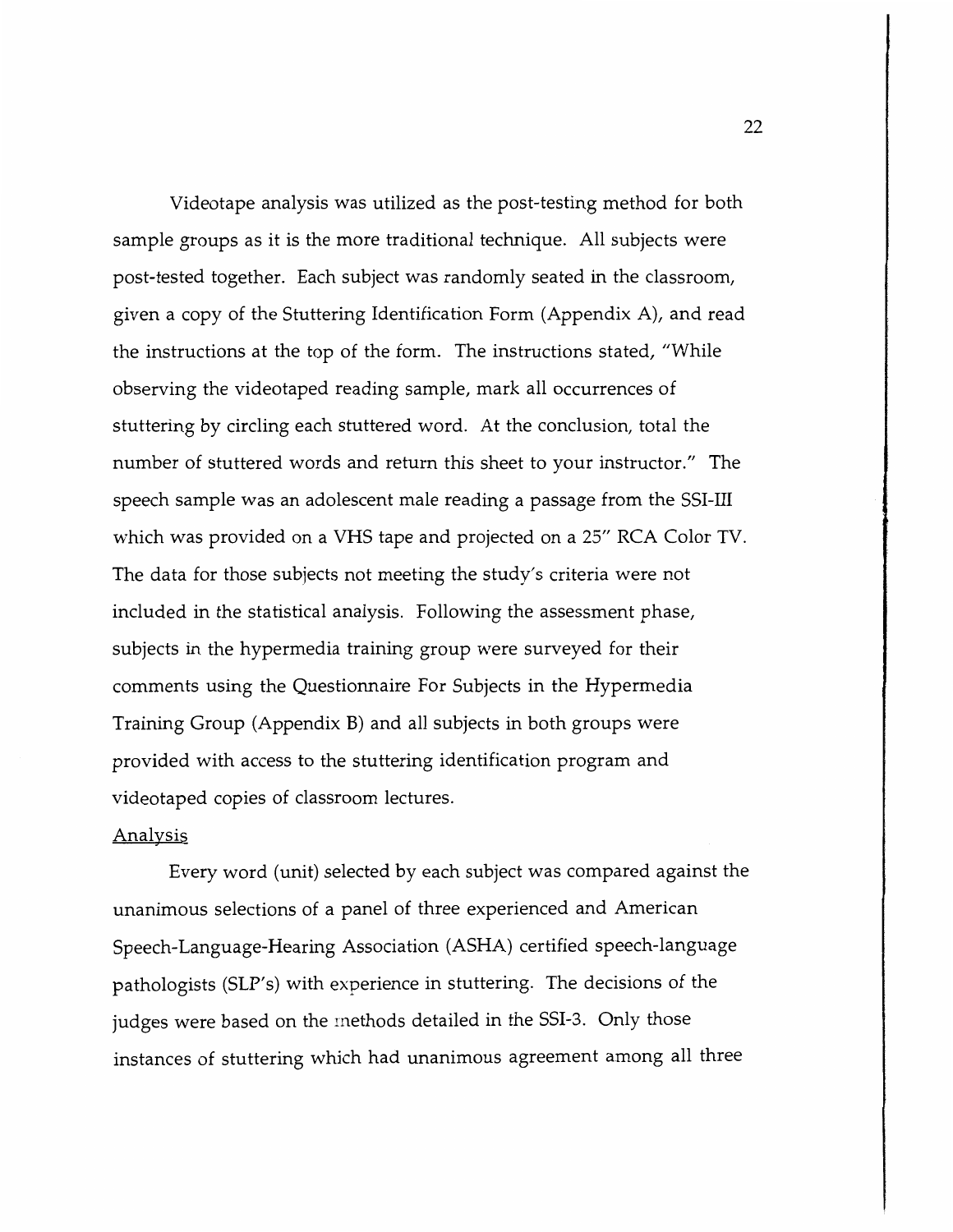judges were classified as stuttering. Comparisons were made as to whether the word (unit) was selected as stuttered/not stuttered. From this data a total number of unit-by-unit agreements for each subject and group was calculated. Comparisons by group using basic statistics such as mean, median, range and standard deviation scores were made and presented in tables. An unequal variance t-test was performed in order to determine, "Is hypermedia training of a stuttering identification task as effective as traditional classroom instruction methods?"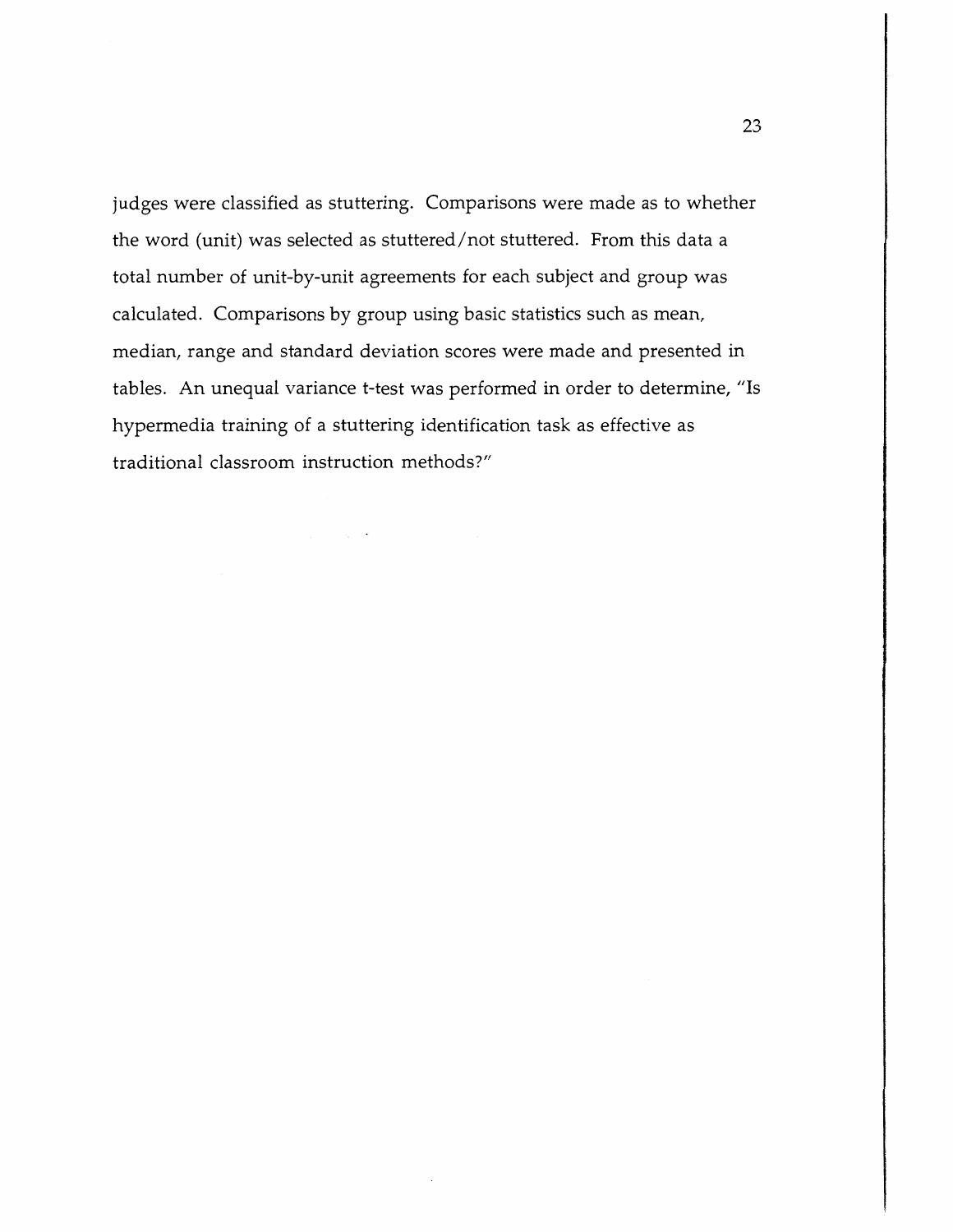### CHAPTER IV RESULTS AND DISCUSSION RESULTS

The purpose of this research study was to determine if hypermedia training could be an effective method for instructing undergraduate students in stuttering identification. Specifically, the proposed research question for this thesis is: "Is hypermedia training of a stuttering identification task as effective as traditional classroom instruction methods?" The results of a recent study by Tetnowski and Martin (1996) found that there was no significant difference between the scores of students trained through hypermedia training or traditional classroom instruction methods. In order to lend support to the study completed by Tetnowski and Martin (1996), the findings in the current study must show either no significant difference between the scores of the two groups or that subjects in the hypermedia training group performed better on the stuttering identification task.

#### Analysis

Forty-three subjects began the study with twenty-eight completing the protocol. Subjects were not included in the study for the following reasons: not passing the hearing screening, attending all class lectures or participating in the post-testing phase of the research study. Data from the hypermedia training group (n=13) and traditional classroom instruction group (n=15) were analyzed in this research study. Subjects in the hypermedia group received a higher stuttering identification accuracy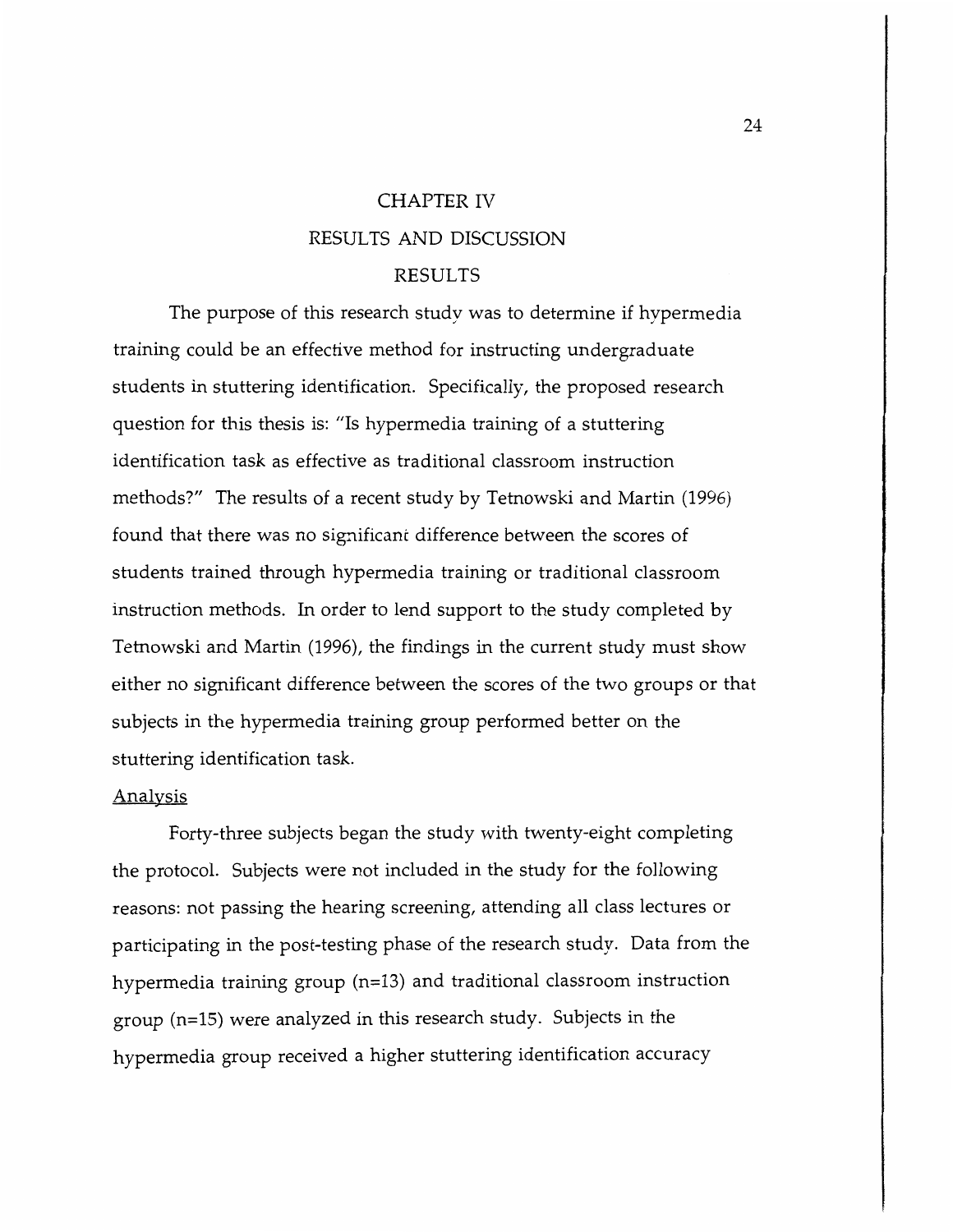percentage of 74.17% as compared to an average of 69.21% for subjects in the traditional classroom instruction group. This is evidenced by a more accurate unit-by-unit agreement between the subject scores and that of the judges. The mean score for unit-by-unit agreements of words on the selected speech sample was 91.23 for subjects in the hypermedia training group and 85.13 for subjects in the traditional classroom instruction group out of a total of 123 possible unit-by-unit agreements. Results of this analysis are shown in Table 2.

### Table 2

# Hypermedia Classroom Training Group **Instruction Group** Subjects 13 15 Total Possible Agreements 123 123 Mean # of Agreements 91.23 85.13 Median # of Agreements 91 91 Range of Agreements 84 - 102 81 - 88 Standard Deviation 5.39 2.30 Accuracy 74.17% 69.21%

GROUP DATA COMPARISON

t = 3.89  $p = .0016 *$ 

\* Significant beyond p < .05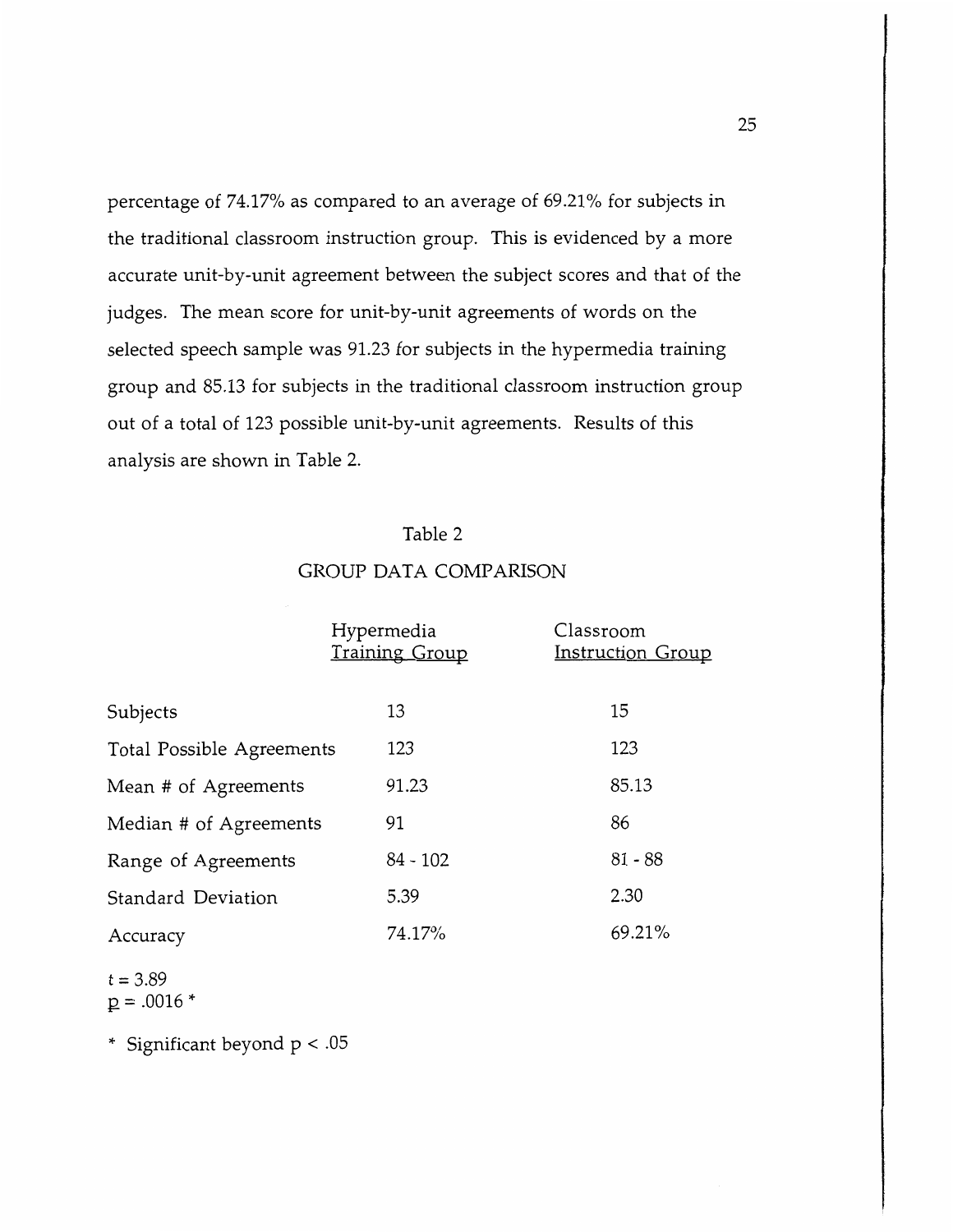An analysis of each of the two groups is provided on Tables 3 and 4. Ten of the thirteen subjects in the hypermedia group received a stuttering identification accuracy percentage of 72% or better. Their performance on this task was as good or better than all of the subjects in the group receiving traditional classroom instruction. In addition, the stuttering identification accuracy for two of the subjects in the hypermedia group was better than 80%. Overall, eighteen of the twenty-eight subjects participating in the study received a received a stuttering identification accuracy percentage of 70% or better. The lowest accuracy percentage received by any of the subjects participating in the study was 66%, which is still much better than "chance" agreement of 50%. The scores for the subjects receiving traditional classroom instruction showed less variance (7) than the scores of subjects using the hypermedia program (18). There was a seventeen word difference between the judges selections of stuttered words (48) and that of the subject choosing the highest number of stuttered words (31). Subjects in the hypermedia training group spent an average of 1 hour, 34 minutes using the hypermedia training program; the range of usage was from 55 minutes to 2 hours, 45 minutes.

There was a significant difference (t =  $3.89$ ,  $p = .0016$ ) in the mean unit-by-unit identification of stuttered words between the two groups. There is convincing evidence to support a difference between the scores of subjects in the groups receiving hypermedia training and traditional classroom instruction at the .05 alpha level.

Based upon the analysis above, the null hypothesis: "No significant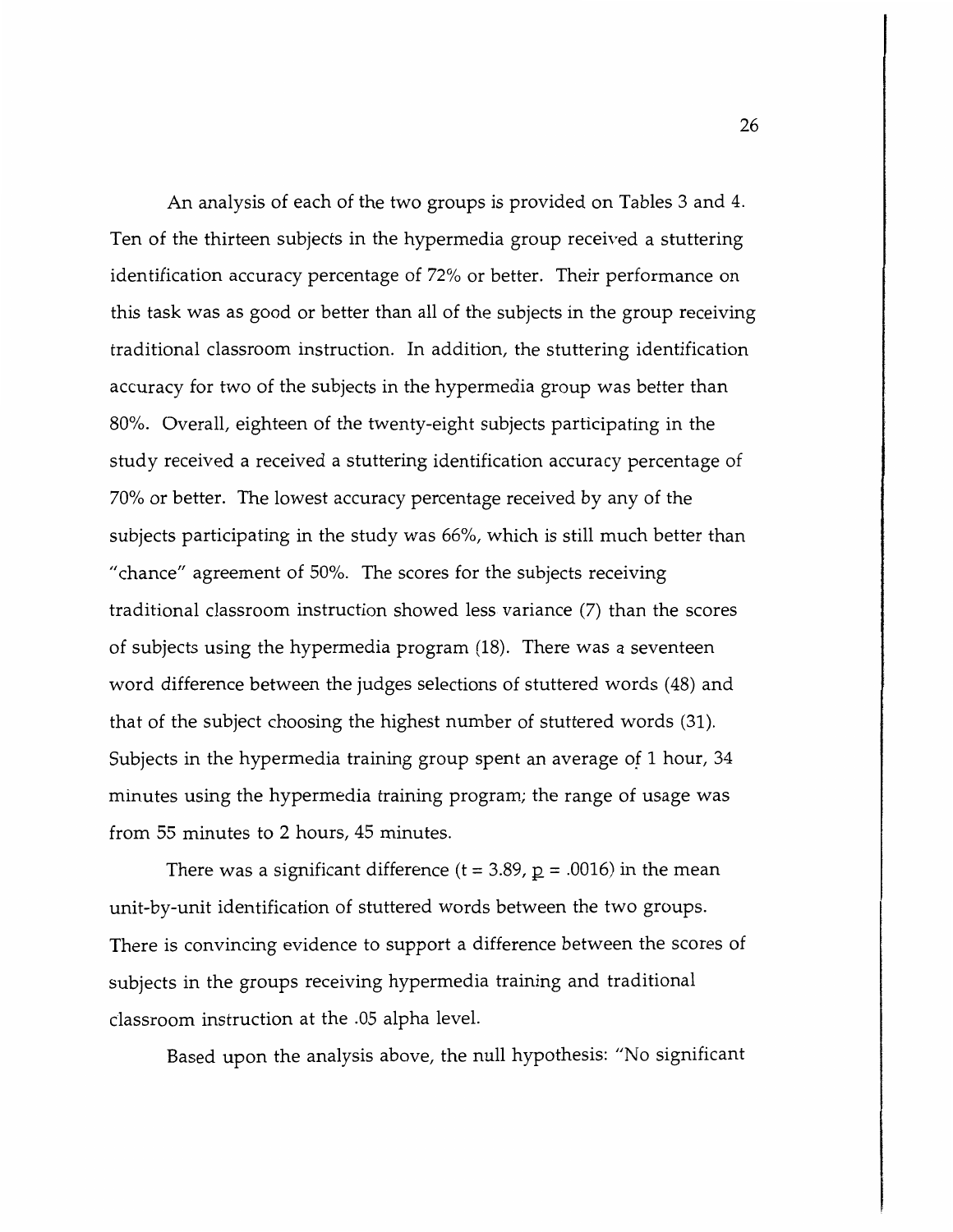difference exists between the scores of students instructed through hypermedia training or through traditional classroom instruction methods" was rejected.

 $\epsilon$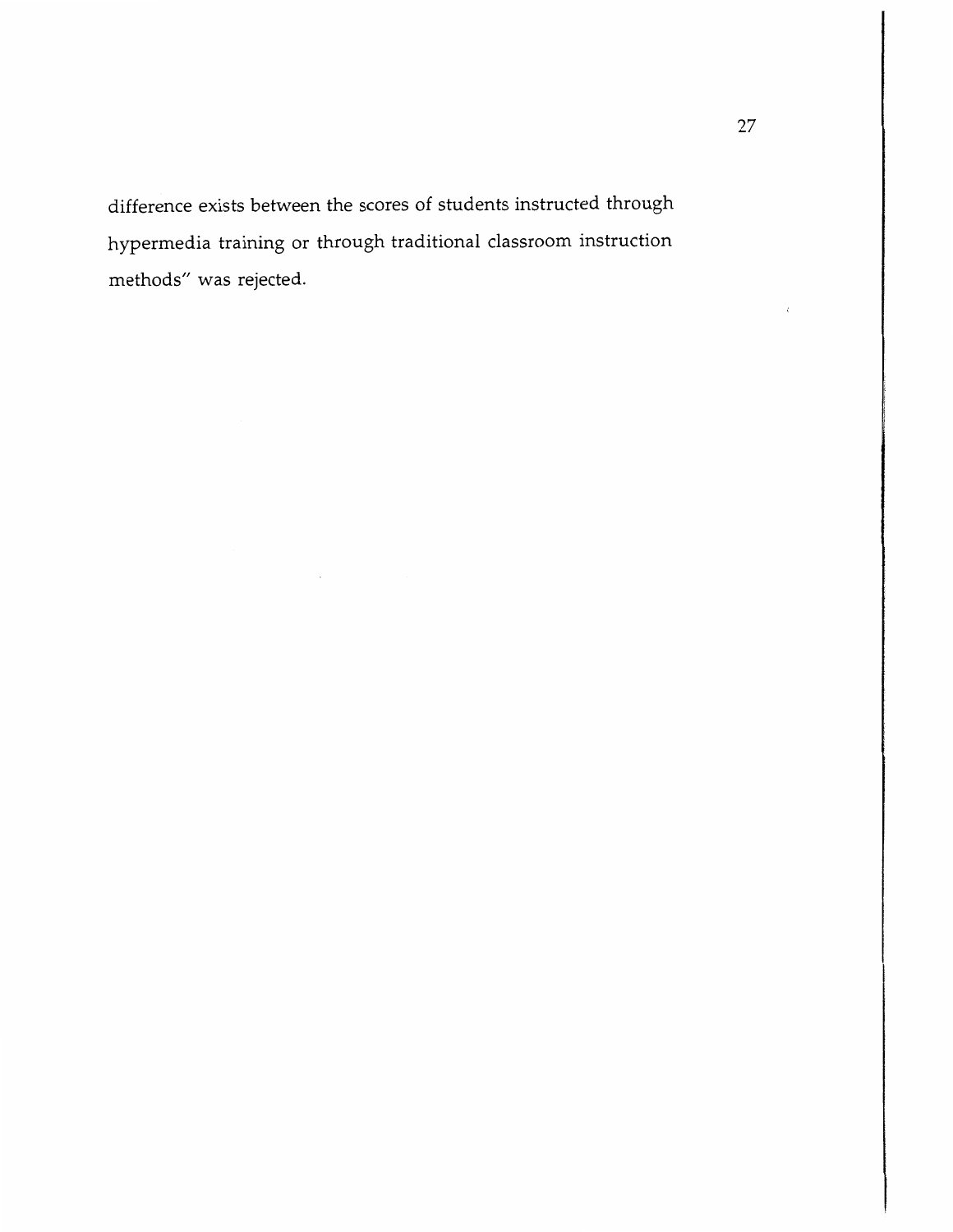### Table 3

### SUBJECT DATA FOR HYPERMEDIA TRAINING GROUP

| Subject | <b>Stuttered Words</b> | <b>Agreements</b> | <b>Accuracy</b> |
|---------|------------------------|-------------------|-----------------|
| 101     | 22                     | 93                | 76%             |
| 102     | 13                     | 88                | 72%             |
| 104     | $10\,$                 | 85                | 69%             |
| 105     | 21                     | 94                | 76%             |
| 107     | 9                      | 84                | 68%             |
| 108     | 17                     | 90                | 73%             |
| 109     | 13                     | 88                | 72%             |
| 110     | 23                     | 96                | 78%             |
| 111     | 17                     | 92                | 75%             |
| 112     | 31                     | 102               | 83%             |
| 114     | 16                     | 91                | 74%             |
| 115     | 12                     | 85                | 69%             |
| 116     | 23                     | 98                | 80%             |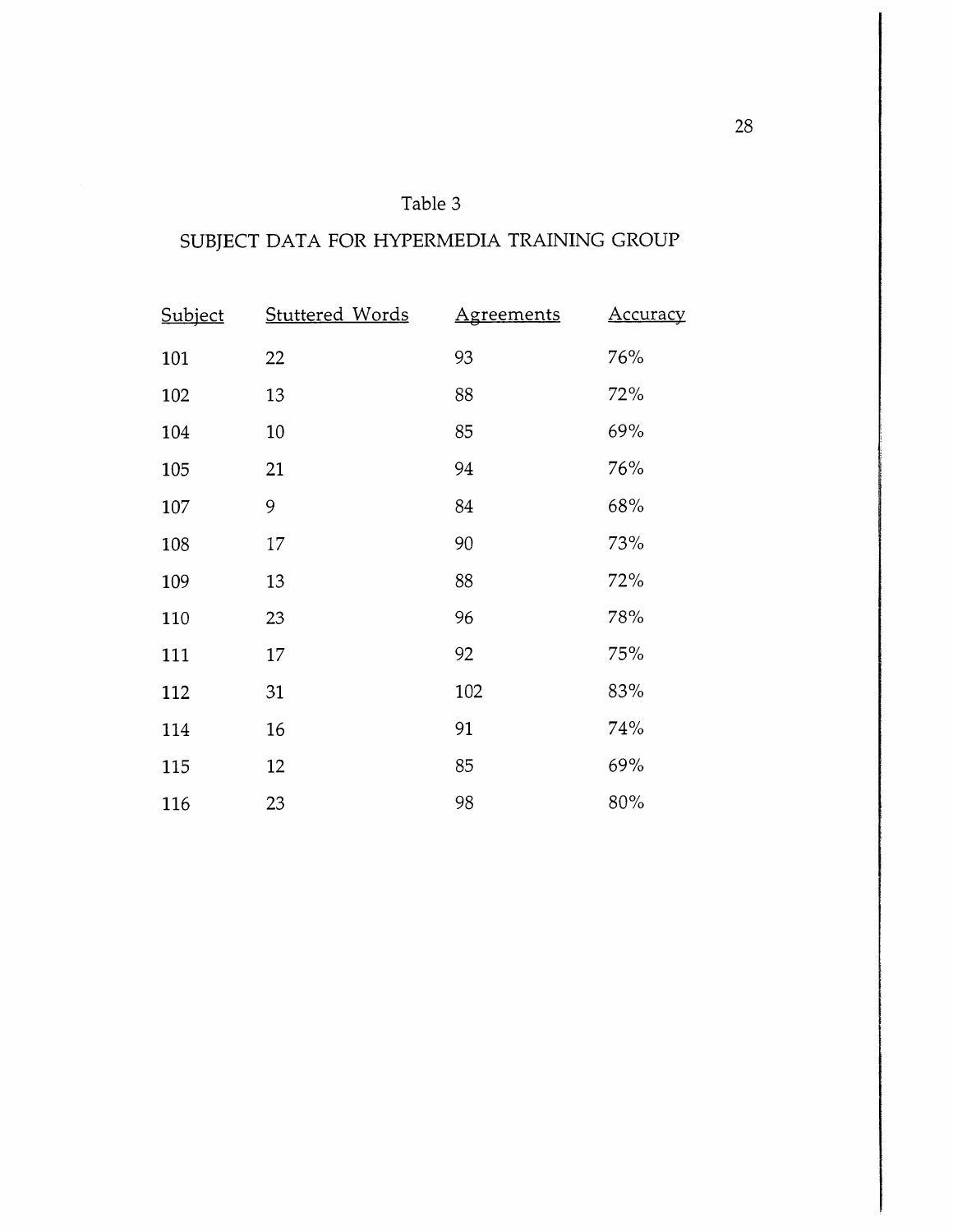### Table 4

### SUBJECT DATA FOR

### TRADITIONAL CLASSROOM INSTRUCTION GROUP

| Subject        | Stuttered Words | <b>Agreements</b> | <u>Accuracy</u> |
|----------------|-----------------|-------------------|-----------------|
| $\mathbf{1}$   | 13              | 88                | 72%             |
| $\overline{2}$ | 11              | 86                | 70%             |
| $\mathfrak{Z}$ | 13              | 88                | 72%             |
| 6              | 9               | 84                | 68%             |
| $\overline{7}$ | 10              | 85                | 69%             |
| 8              | $10\,$          | 85                | 69%             |
| 10             | 14              | 87                | 71%             |
| $11\,$         | $8\,$           | 83                | 67%             |
| $12\,$         | $10\,$          | 83                | 67%             |
| $\pm 3$        | 12              | 87                | 71%             |
| 14             | 13              | 86                | 70%             |
| 15             | 12              | 87                | $71\%$          |
| 16             | 11              | 86                | 70%             |
| $17\,$         | 8               | 81                | 66%             |
| 18             | 9               | 81                | 66%             |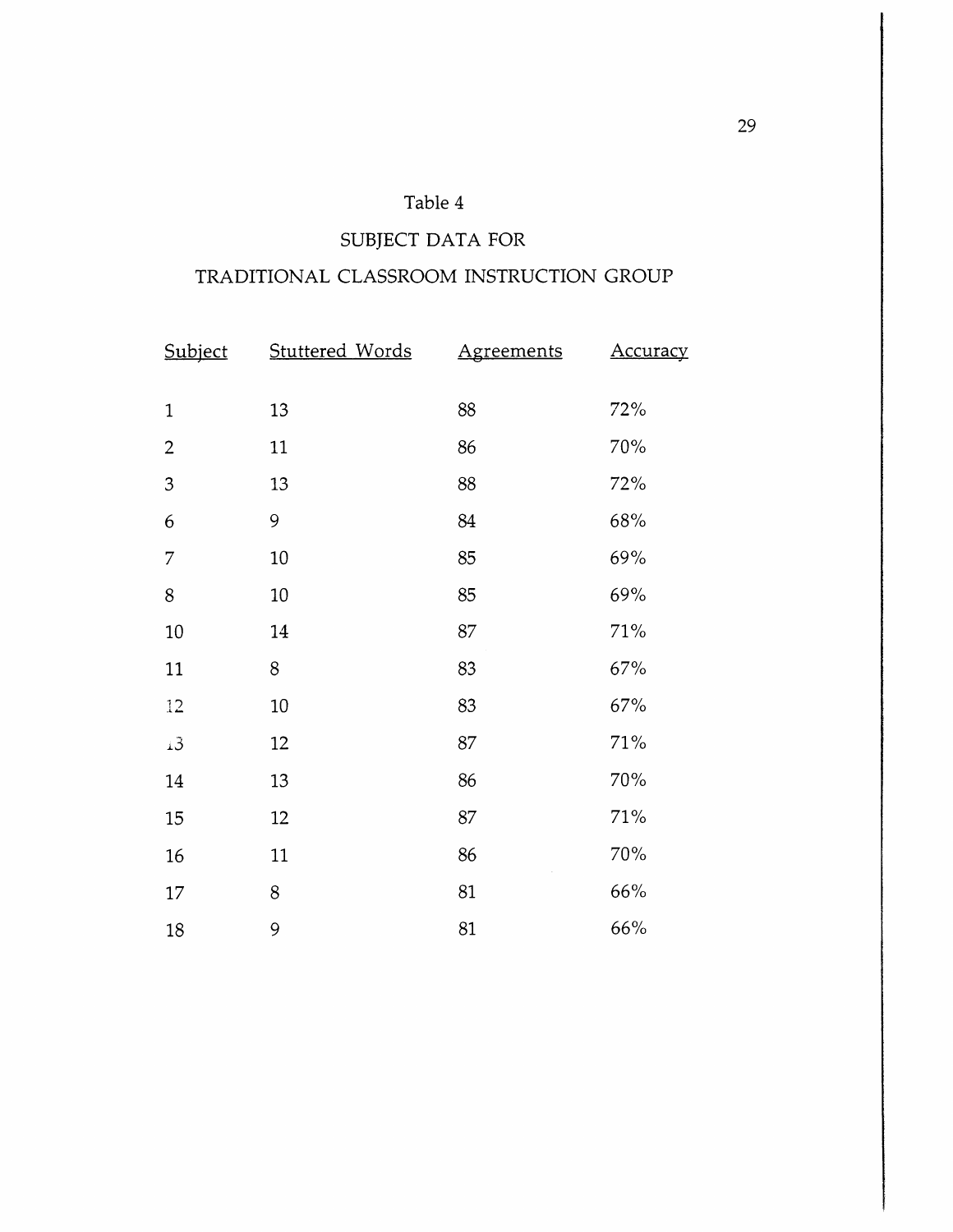#### DISCUSSION

This research study sought to determine if a significant difference exists between the scores of students instructed through hypermedia training or through traditional classroom instruction methods. Analysis of data gathered in this study indicates that there was a significant difference between the scores of subjects in the groups receiving hypermedia training versus traditional classroom instruction.

Results also appear to indicate that not only was there a significant difference in scores between the two groups, but overall, subjects in the hypermedia group actually performed better than those in the group receiving traditional classroom instruction. This occurred despite the fact that as a group, subjects in the hypermedia training group spent less time using the program than subjects in the traditional classroom instruction group did receiving in-class instruction.

Several reasons may help to explain why, overall, subjects in the hypermedia training group performed better than subjects in the group receiving traditional classroom instruction. Poor acoustics and lighting may make it difficult for some students to perform well in the traditional learning environment. When subjects have access to hypermedia training they are able to use the program when they are most alert and better able to concentrate on the material presented. Nonetheless, it is important to consider that these same results may not be obtained with groups who exhibit different selection criteria than those used in this research study. Further studies which evaluate the use of hypermedia training with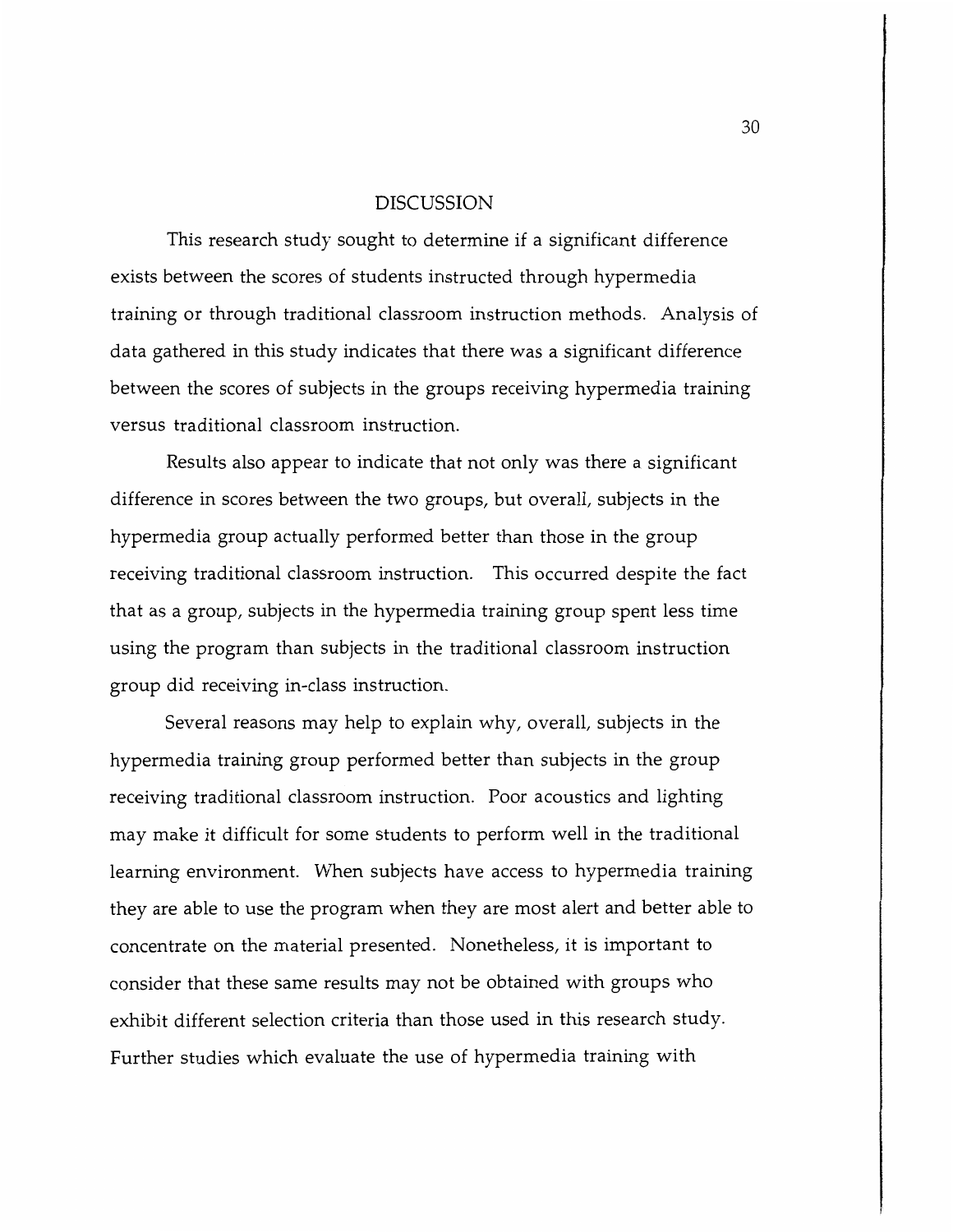students at a variety of institutions or with current SLP's will be important in determining further justification for the use of this hypermedia training program.

There are a couple of factors which support the results of this research study. The larger sample size used in this research study tends to account for differences between the subjects in each group. Unlike some studies which may compare the scores of the total number of stuttered words, this research study used the unit-by-unit agreement scores. Some studies have used analysis of stuttered words and have failed to account for the actions of a subject who simply circles every word they thought was stuttered, thus increasing the likelihood of more correct responses for stuttered words. Using the unit-by-unit identification method, emphasis is placed on accuracy as the selection of whether a unit (word) was not stuttered upon is as important as those units (words) that were stuttered.

It should be noted, however, that there are many factors which could affect the outcome of a study of this type. These include the instructor(s), development of the hypermedia program and the background of the subjects. For example, if an instructor lacks an extensive background in stuttering or his/her teaching methods are ineffective, students in the traditional classroom instruction group may perform poorly on the posttesting portion of this study. In addition, if the hypermedia program is not user-friendly or it does not function properly, students can become frustrated and not wish to continue using the program. Lastly, individuals with an extensive background in computer software may perform better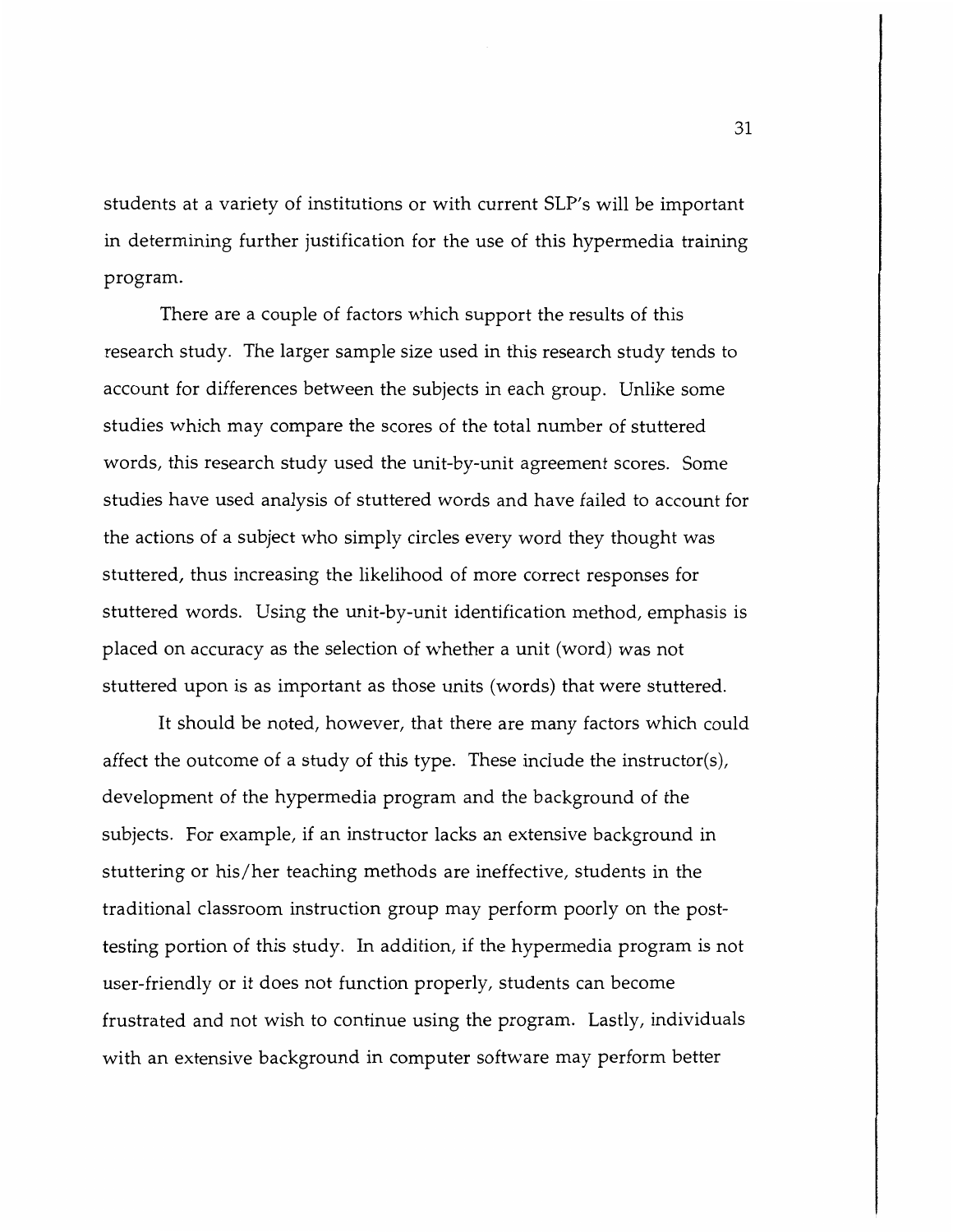than those with minimal experience in this area. Anxiety caused by unfamiliarity with computers may cause some individuals to spend more time determining how to use the program than actually learning about stuttering identification. For the undergraduate students in this study, conducted in the Speech and Hearing Sciences Department at Portland State University, with materials provided by the professor of Disorders of Communication II course, and with his assistance to the author, we find convincing evidence to support a difference between the scores of subjects in the groups receiving hypermedia training and traditional classroom instruction.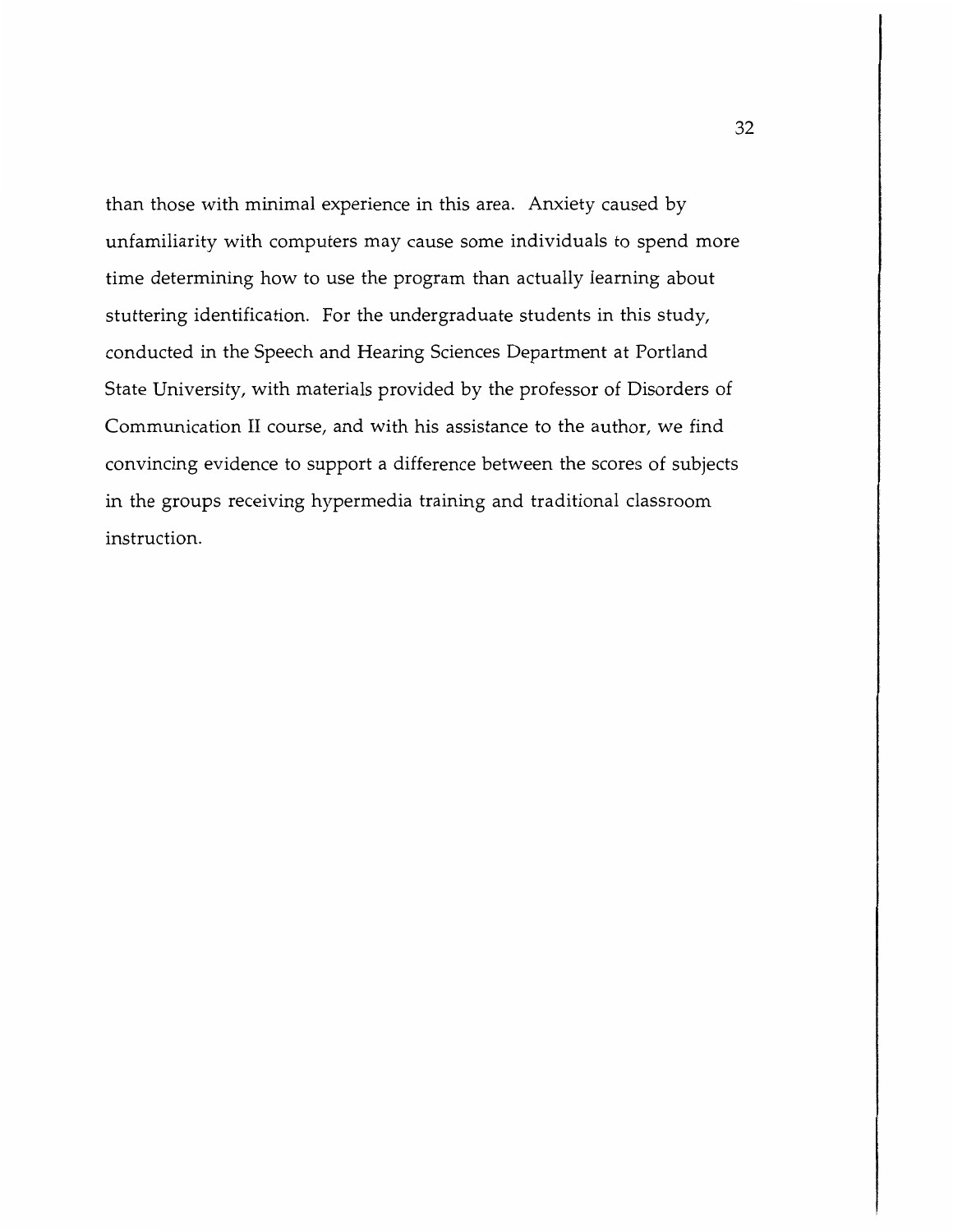## CHAPTER V SUMMARY AND IMPLICATIONS SUMMARY

The research question addressed in this study was: "Is hypermedia training of a stuttering identification task as effective as traditional classroom teaching methods?" The results of this study can be used to assist in the determination of whether computer technology is a viable option for providing students with instruction in stuttering identification.

A recent study by Tetnowski and Martin (1996) showed no significant differences in stuttering identification between groups receiving hypermedia training and traditional classroom instruction. Tetnowski and Martin (1996) hypothesized that if computer technology could be proven through subsequent research studies to be a viable method of instructing students in stuttering identification, in-class time normally spent providing students with basic background knowledge could be used for other course topics. This would allow instructors to provide competent clinical training without sacrificing classroom time.

Subjects were recruited from an undergraduate class offered by the Speech and Hearing Sciences Department at Portland State University. All subjects were speech and hearing sciences majors. Subjects were randomly placed into a group receiving either hypermedia training or traditional classroom instruction. Data from subjects not passing a hearing screening or attending all three class sessions covering the stuttering identification material was not analyzed in this research study. Following exclusion of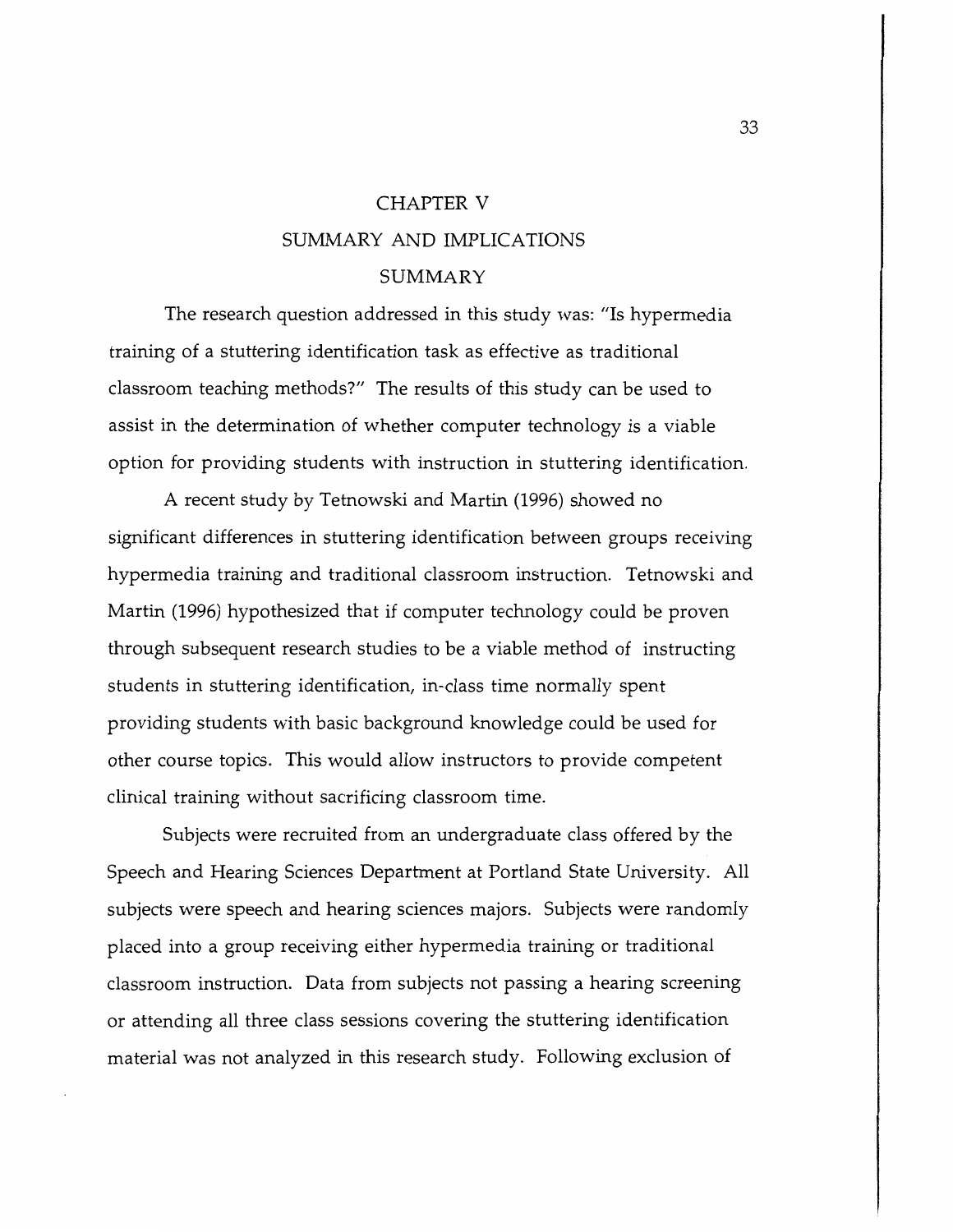the data for some participants due to not meeting study criteria, thirteen subjects in the hypermedia group and fifteen subjects in the traditional classroom instruction group remained.

While the classroom instruction group received five hours of direct instruction over three class periods, the subjects in the hypermedia training group received fifteen minutes of instructional classroom time from the professor and were provided access to a hypermedia training program that incorporated materials like those used in classroom lectures.

Videotape analysis was utilized as the post-testing method for both sample groups. All subjects were post-tested together. After being randomly seated in the classroom, subjects observed a videotaped speech sample and marked all occurrences of stuttering.

Following completion of this task, every word (unit) selected by each subject was compared against the unanimous selections made by a panel of three experienced and ASHA certified SLP's with experience in stuttering. The decisions of the judges were based on the methods detailed in the Stuttering Severity Instrument for Children and Adults - 3rd Edition (SSI-3). Comparisons were made as to whether the word (unit) was selected as stuttered/ not stuttered. From this data a total number of unit-by-unit agreements for each subject and group was calculated.

An unequal variance t-test was performed in order to determine, "Is hypermedia training of a stuttering identification task as effective as traditional classroom instruction methods?" Results showed a significant difference between the scores of subjects trained through the hypermedia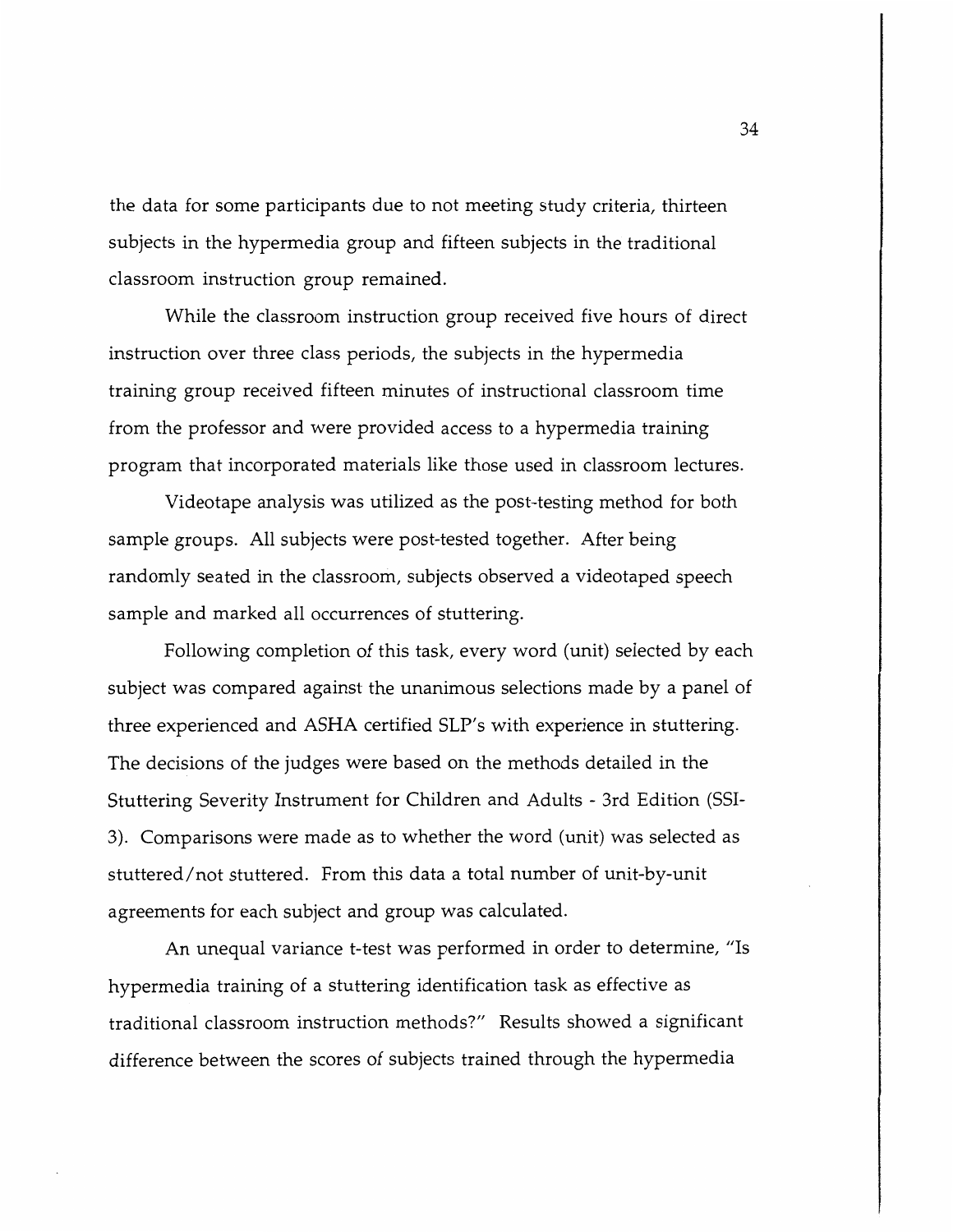program and through traditional classroom instruction methods (t= 3.89, p= .0016). Thus, the null hypothesis: "No significant difference exists between the scores of students instructed through hypermedia training or through traditional classroom instruction methods" was rejected.

### IMPLICATIONS

Subjects stated that what they enjoyed best about using the hypermedia program was the flexibility, the ability to work at one's own pace and when they wanted. In addition, several subjects cited the numerous clips illustrating examples of what is/is not stuttering, the ability to perform practice exercises to identify stuttering, and the ability to review the material provided as many times as they wished. One subject stated that she enjoyed the feature allowing the material to be read to the listener and went on to say that the program had "great features - grea<sup>t</sup> examples and was very easy to use."

Subjects also provided input on what was difficult about using the program and how it could be improved in future versions. Most suggestions centered on the functioning of the program rather than its content. They stated that they spent time looking for an available computer and when one was available, it would occasionally run out of available memory, making it necessary to re-start the computer. One subject expressed the desire to have the program available in an IBM-PC version as well; it is recommended that future versions support both platforms. Several subjects stated that they did miss the ability to ask questions to clarify materials presented in the programs content. Clearly,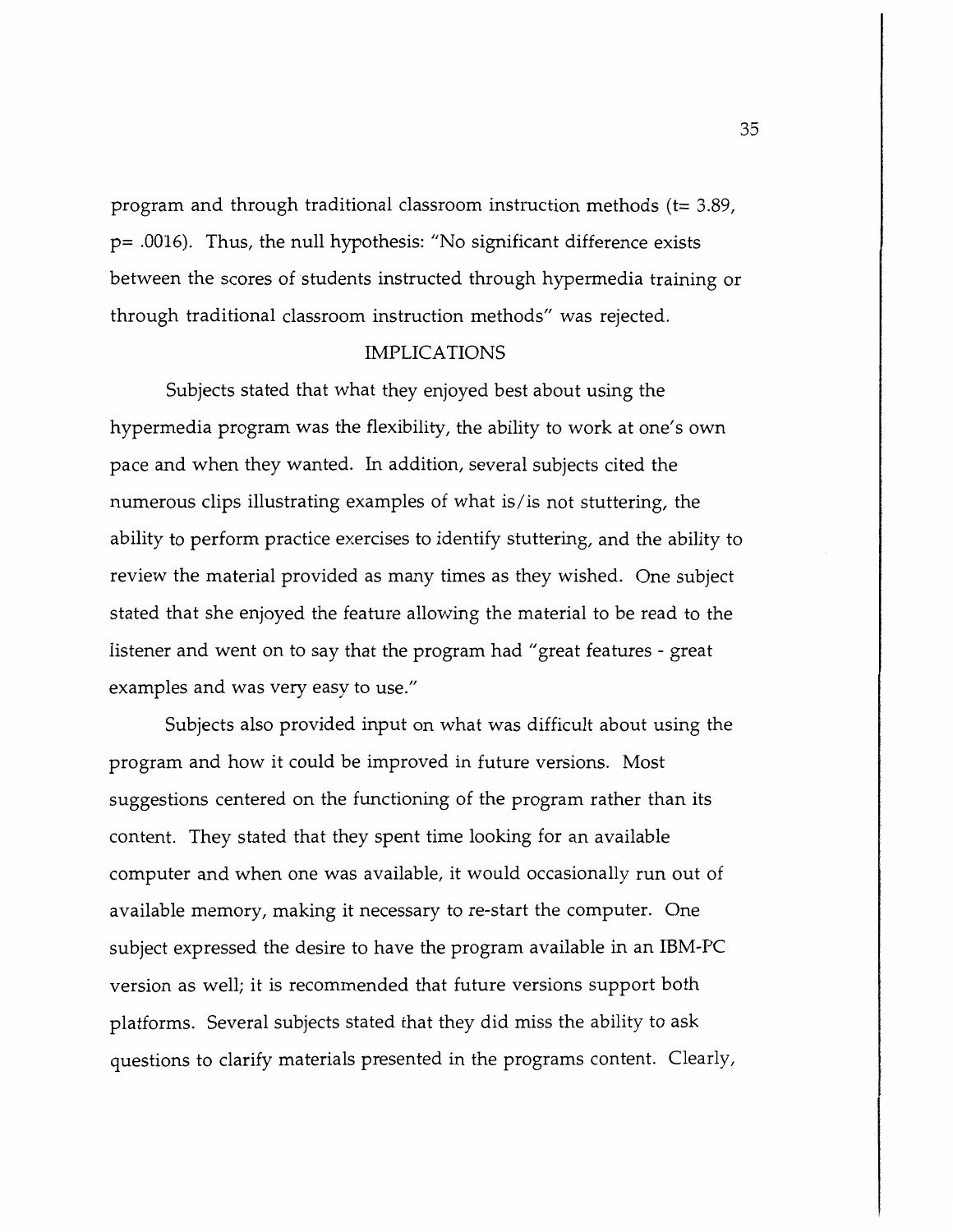instructors who use hypermedia training in place of in-class instruction must also provide students with a means of obtaining clarification on material covered. Providing the program on the Internet where users can ask questions, such as in a news group, or send electronic mail to the instructor directly, are two of many possible solutions.

In subsequent studies, it is suggested that both pre-testing and posttesting of subjects be conducted. By pre-testing it would have been possible to quantify the change in each subjects ability and one would have been able to determine the extent of each groups' progression. By post-testing without pre-testing, we are able to quantify the effect of the method. This has proven extremely informative for purposes of this study.

This current hypermedia training program was able to instruct students well enough to allow them *to* perform the stuttering identification task with 75% accuracy. These results are better than mere chance (50%), or that of many previous studies (Coyle & Mallard, 1979; Curlee, 1981; Emerick, 1960; MacDonald & Martin, 1973; Young, 1975) which showed results below 60%, however improvements can still be made as they are still not as high as the results (>80%) obtained by Kelly & Conture (1988) and Zebrowski (1991).

Not only was an effective instructional program developed for purposes of this research study, but further steps were taken to determine its effectiveness in instructing students in a real-world environment. In both the present study and that conducted by Tetnowski and Martin (1996), hypermedia has been shown *to* be an effective method for educating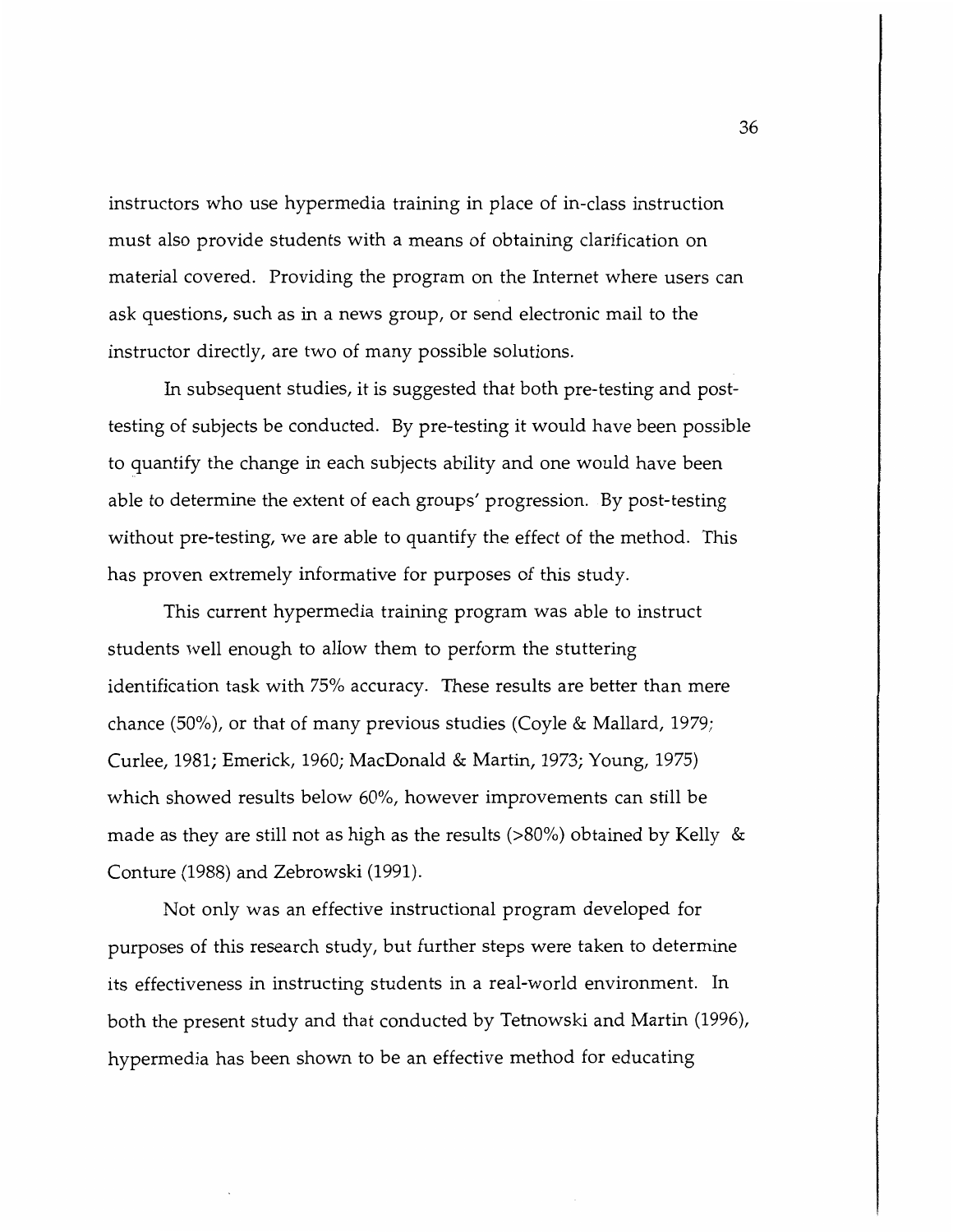students in stuttering identification. If development of effective hypermedia programs can be conducted in other areas of speech communication, such as voice disorders, aphasia and dysphagia, hypermedia may prove to be useful in these areas as well.

 $\label{eq:1} \mathcal{L}(\mathbf{x}) = \mathcal{L}(\mathbf{x}) \mathcal{L}(\mathbf{x}) = \mathcal{L}(\mathbf{x}) \mathcal{L}(\mathbf{x})$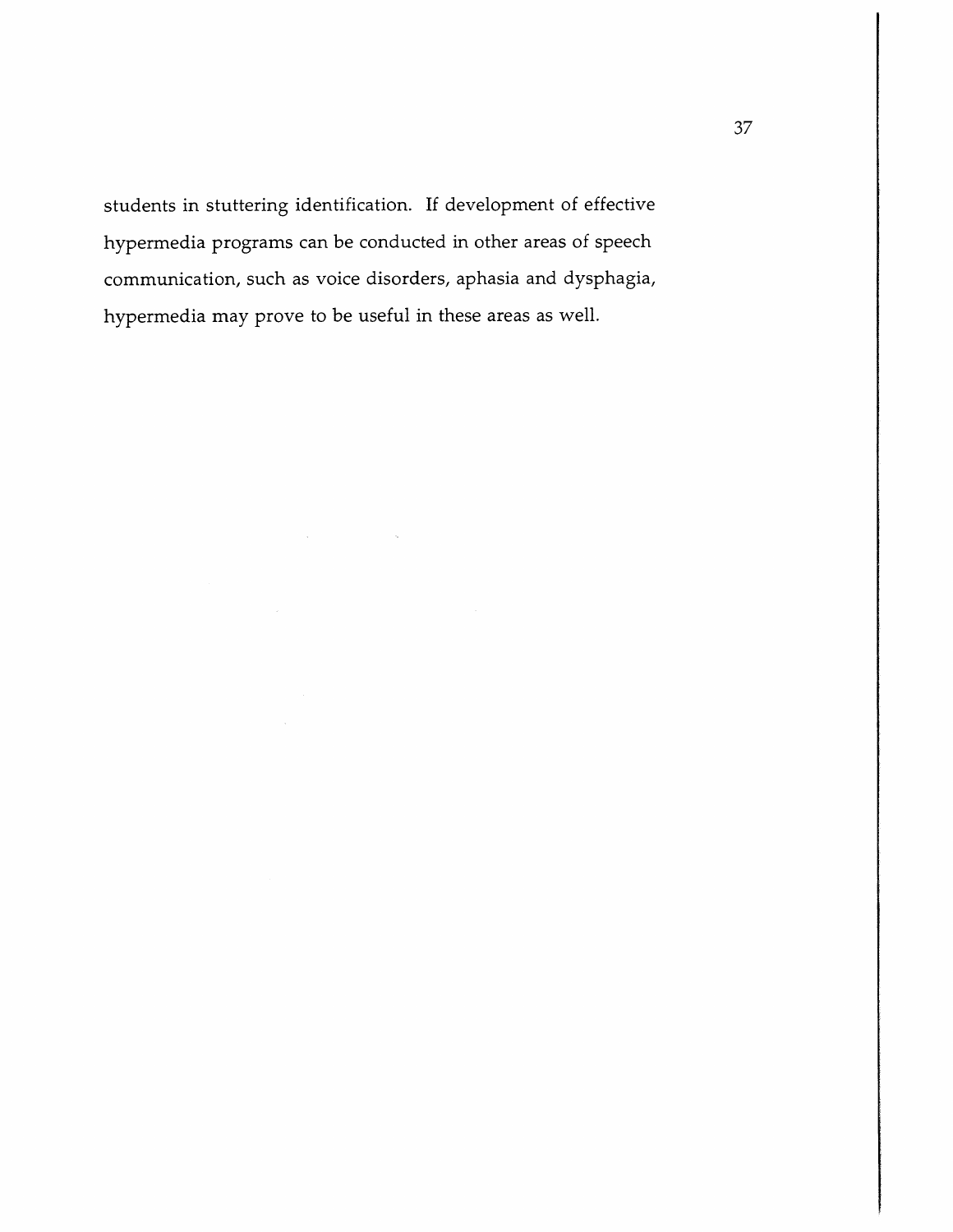#### REFERENCES

Cooper, J. (1990). Research directions in stuttering: Consensus and conflict. In J.A. Cooper (Ed.) Research needs in stuttering: Roadblocks and future directions. <u>ASHA Reports, 18</u>, 98-100.

Cordes, A. (1994). The reliability of observational data: I. Theories and methods for speech-language pathology. <u>Journal of Speech and </u> Hearing Research. 37, 264-278.

Cordes, A., & Ingham, R. (1994). The reliability of observational data: II. Issues in the identification of measurement of stuttering events. <u>Journal </u> of Speech and Hearing Research, 37, 279-294.

Cordes, A., Ingham, R., Frank, P., & Ingham, J. (1992). Time-interval analysis of intrajudge agreement for stuttering event judgments. <u>Journal of</u> Speech and Hearing Research. 35, 483-494.

Coyle, M., & Mallard, A. (1979). Word-by-word analysis of observer agreement utilizing audio and audiovisual techniques. <u>Journal of Fluency </u> Disorders. 4, 23-28.

Curlee, R., Perkins, W., & Michael, W. Reliability of judgments of instances of stuttering. Paper presented at the Annual Convention of the American Speech and Hearing Association, New York, 1970.

Curlee, R. (1981). Observer Agreement on Disfluency and Stuttering. Journal of Speech and Hearing Research. 24. 595-600.

Emerick, L. (1960). Extensional definition and attitude toward stuttering. Journal of Speech and Hearing Research. 3, 181-186.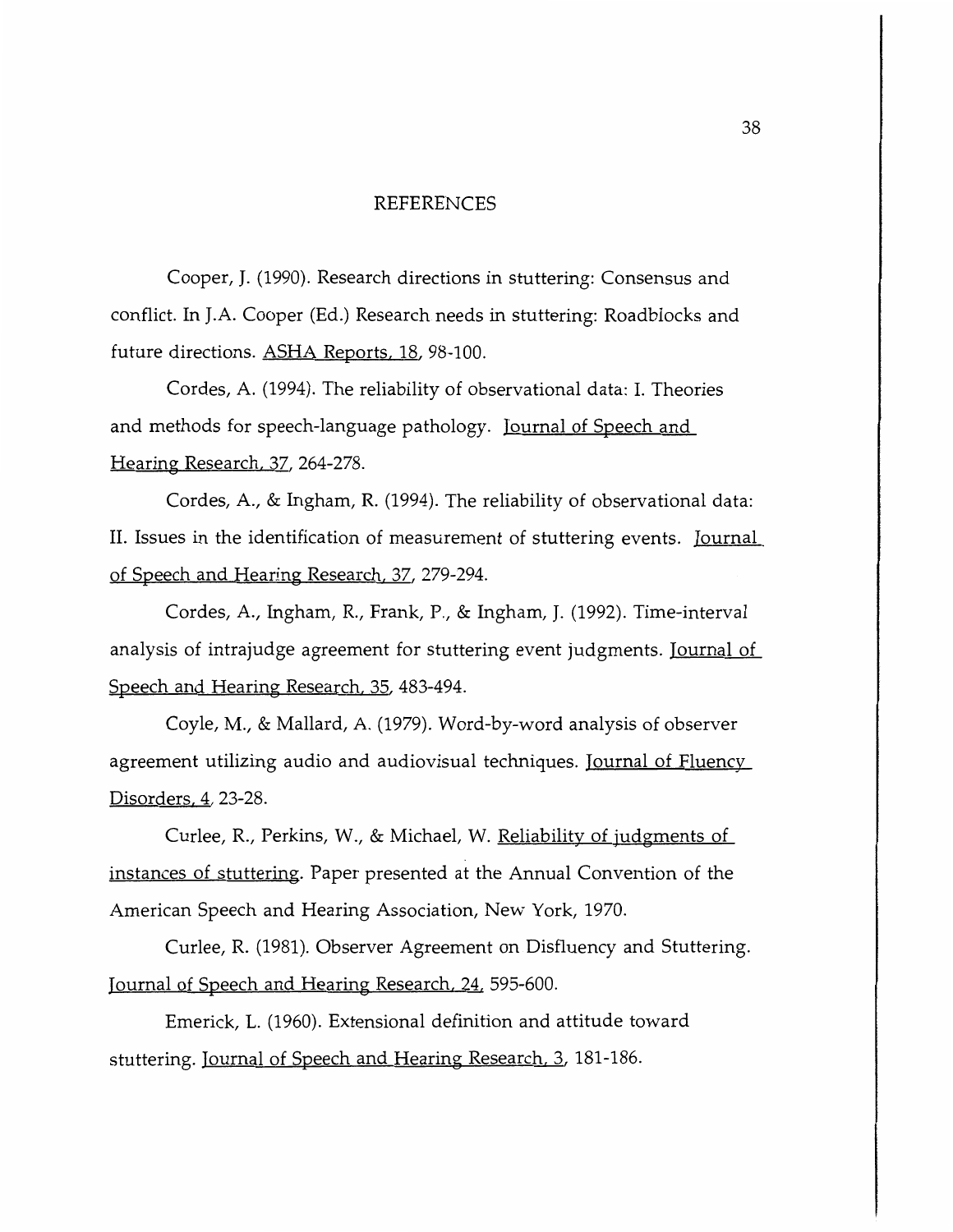Ham, R. (1989). What are we measuring? <u>Journal of Fluency</u> Disorders, 14, 231-243.

Henri, B. (1994). Graduate student preparation: Tomorrow's challenge. Asha, 36(1), 43-47.

Hughes, D., Fey, M., Kertoy, M., & Nelson, N. (1993). <u>Computer-</u> assisted instruction for learning Developmental Sentence Scoring: An experimental comparison. Unpublished manuscript, Central Michigan University.

Hughes, D., Lehman, M., Scukanec, G., & Tatchell, R. (1993). Computer-technology: Use in training programs. Asha, 35(9), 38-39.

Ingham, R. (1990). Commentary on Perkins (1990) and Moore and Perkins (1990): On the valid role of reliability in identifying "What is stuttering?". Journal of Speech and Hearing Disorders, 55, 394-397.

Ingham, R., & Cordes, A. (1992). Interclinic differences in stutteringevent counts. Journal of Fluency Disorders, 17, 171-176.

Ingham, R., Cordes, A., Ingham, J., & Gow, M. (1995). Identifying the onset and offset of stuttering events. <u>Journal of Speech and Hearing</u> Research, 38, 315-326.

Kelly, E., & Conture, E. (1988). Acoustic and perceptual correlates of adult stutters' typical and imitated stutterings. Journal of Fluency Disorders, 13, 233-252.

Kully, D., & Boberg, E. (1988). An investigation of interclinic agreement in the identification of fluent and stuttered syllables. Journal of Fluency Disorders, 13, 309-318.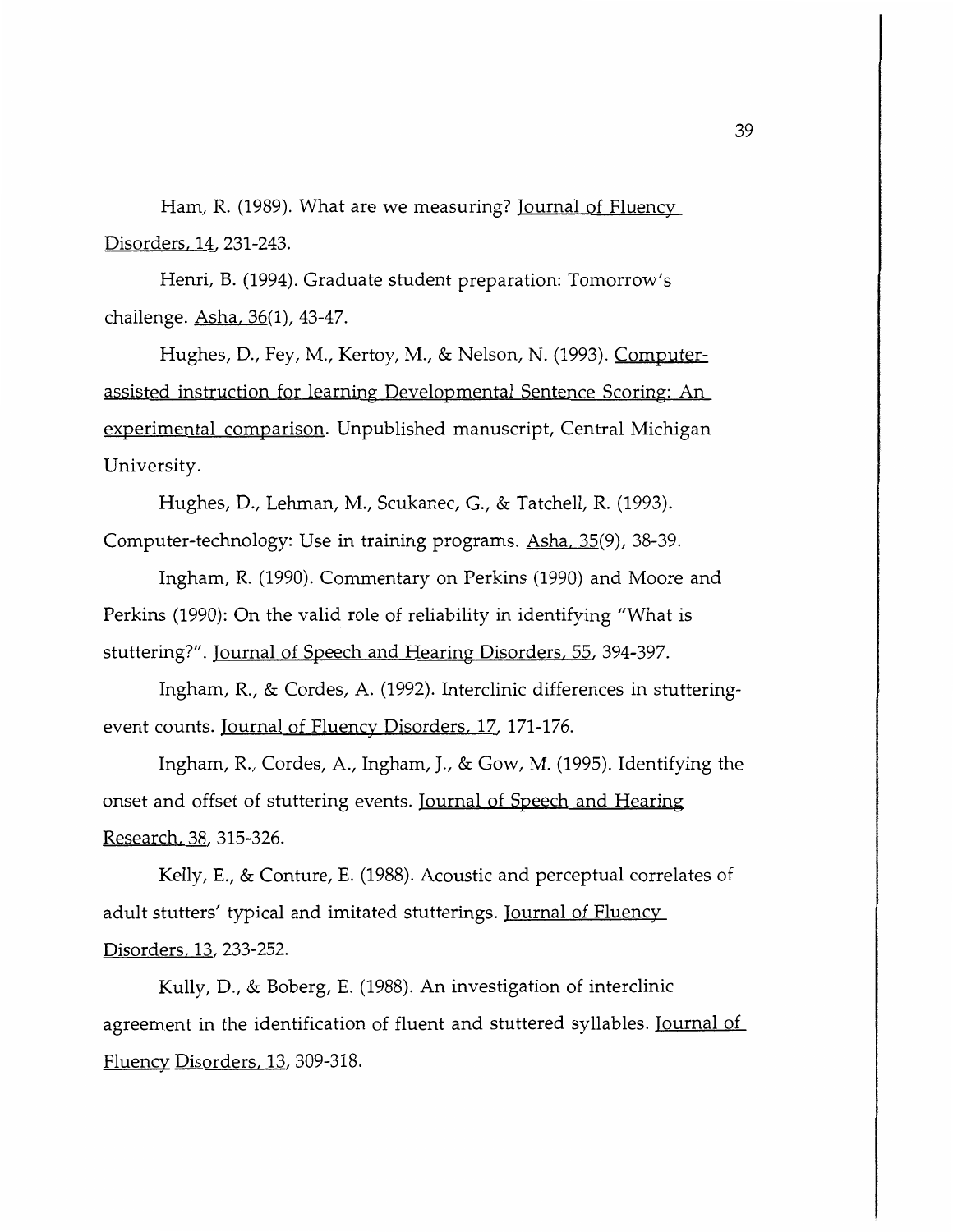Lee, L. (1974). Developmental sentence analysis. Evanston, IL: Northwestern University Press.

Lieberth, A., & Martin, D. (1995). Authoring and hypermedia. Language, Speech, and Hearing Services in the Schools. 26. 241-247.

Liu, M., & Reed, W. (1994). The relationship between the learning strategies and learning styles in a hypermedia environment. Computers in Human Behavior. 10(4), 419-434.

MacArthur, C., & Haynes, J. (1995). Student assistant for learning from text (SALT): A hypermedia reading aid. Journal of Learning Disabilities. 28(3), 150-159.

MacDonald, J., & Martin, R. (1973). Stuttering and disfluency as two reliable and unambiguous response classes. Journal of Speech and Hearing Research. 7, 595-600.

Moore, S., & Perkins, W. (1990) Validity and reliability of judgments of authentic and simulated stuttering. <u>Journal of Speech and Hearing</u> Disorders, 55, 383-391.

Nicolosi, L., Harryman, E., Kresheck, J. (1996). Terminology of Communication Disorders. Baltimore, Maryland: Williams and Wilkins.

Ott-Rose, M., & Cochran, P. (1992). Teaching action verbs with computer-controlled videodisc vs. traditional picture stimuli. The Journal for Computer Users in Speech and Hearing. 8, 15-32.

Perkins, W. (1990) What is stuttering? <u>Journal of Speech and</u> Hearing Disorders. 55, 370-382.

Riley, G. (1994). Stuttering Severity Instrument For Children and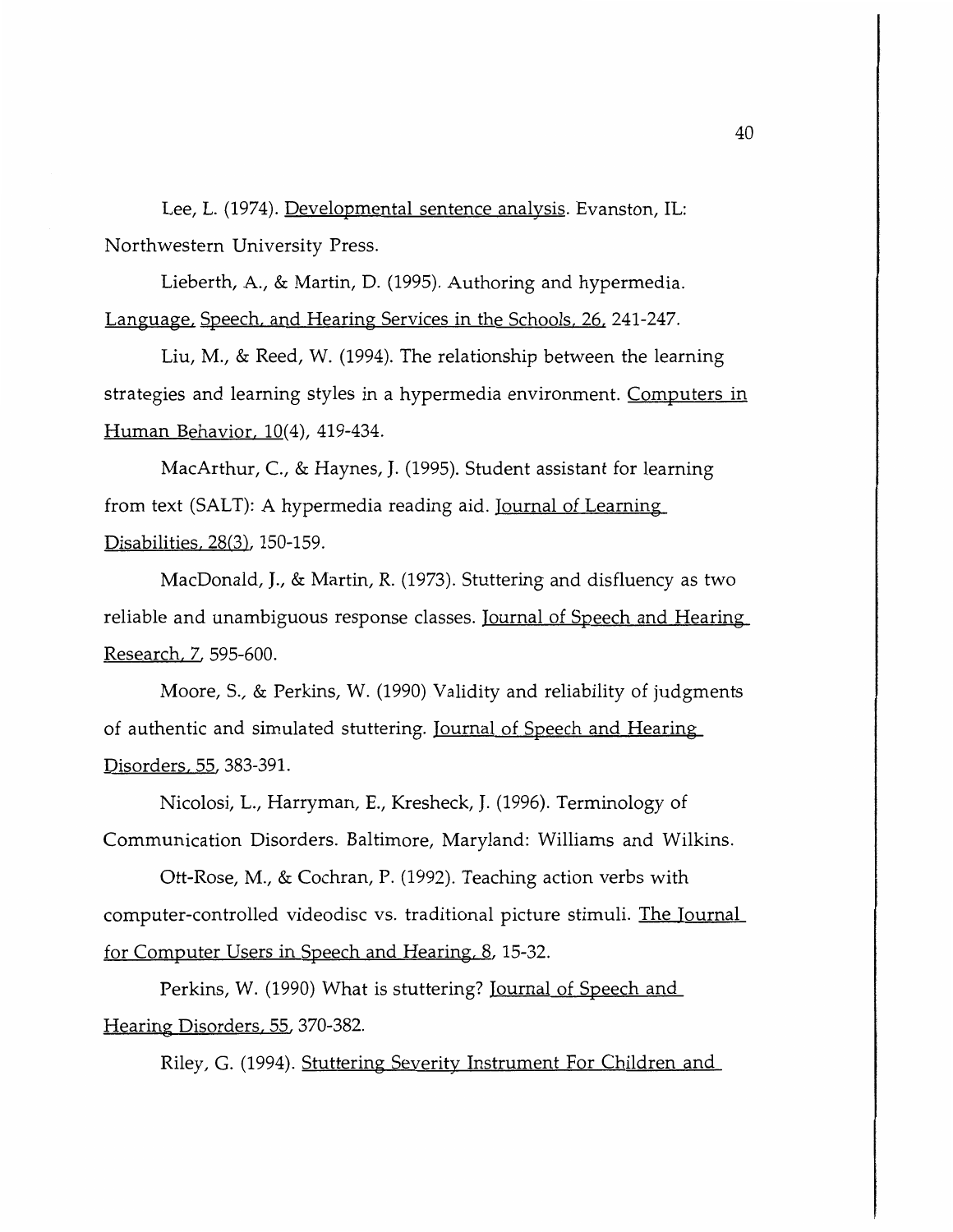Adults (3rd Edition). Austin; TX: PRO-ED.

Schery, T., & O'Connor, L. (1992). The effectiveness of school-based computer language intervention with severely handicapped children. Language, Speech and Hearing Services in Schools, 23, 43-47.

Sommers, R., & Caruso, A. (1995). Inservice training in speechlanguage pathology: Are we meeting the needs of fluency training?. American Journal of Speech-Language Pathology, 4(3), 22-28.

Strang, H., & Meyers, S. (1987). A microcomputer simulation to evaluate and train effective intervention techniques in listing partners of preschool stutterers. Journal of Fluency Disorders, 12, 205-215.

Strang, H., Meyers, S., & Hall, E. (1989). Impact of microcomputer simulation training on student-clinicians' ability to effectively intervene with preschool stutters. Journal of Fluency Disorders, 14, 135-151.

Tetnowski, J., & Martin, D. (1996, November). Hypermedia training of graduate students in a stuttering identification task. Presented at the annual meeting of the American Speech-Language-Hearing Association, Seattle, WA.

Tuthill, C.E. (1946). A quantitative study of extensional meaning with special reference to stuttering. Speech Monographs, 13, 81-98.

Young, M. (1975). Observer agreement for marking moments of stuttering. Journal of Speech and Hearing Research, 19, 530-540.

Young, M. (1984). Identification of stuttering and stutters. In R. Curlee & W. Perkins (Eds.), Nature and treatment of stuttering: New directions (pp. 13-30). San Diego, CA: College-Hill.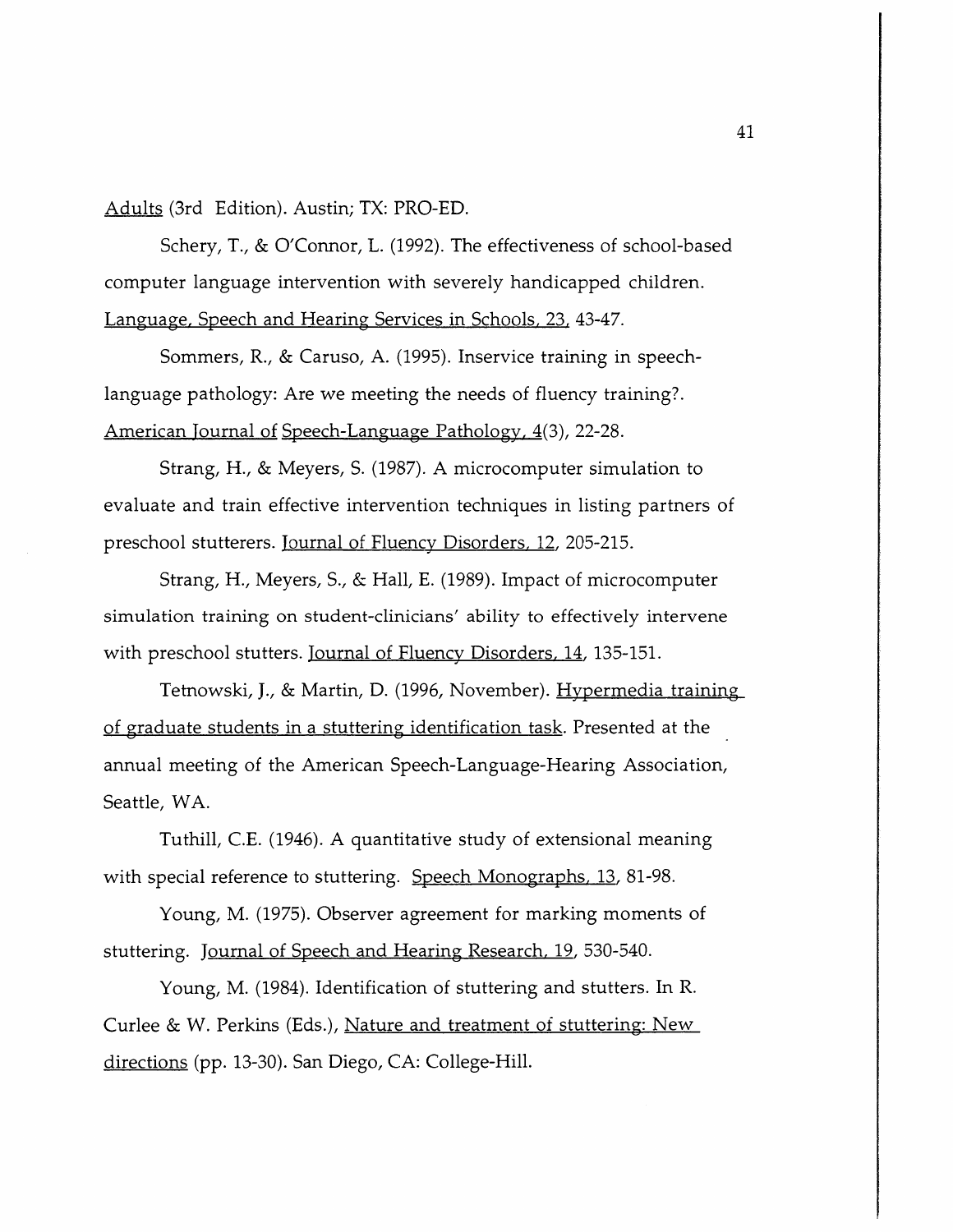Zebrowski, P. (1991). Duration of the speech disfluencies of beginning stutters. Journal of Speech and Hearing Research, 34, 483-491.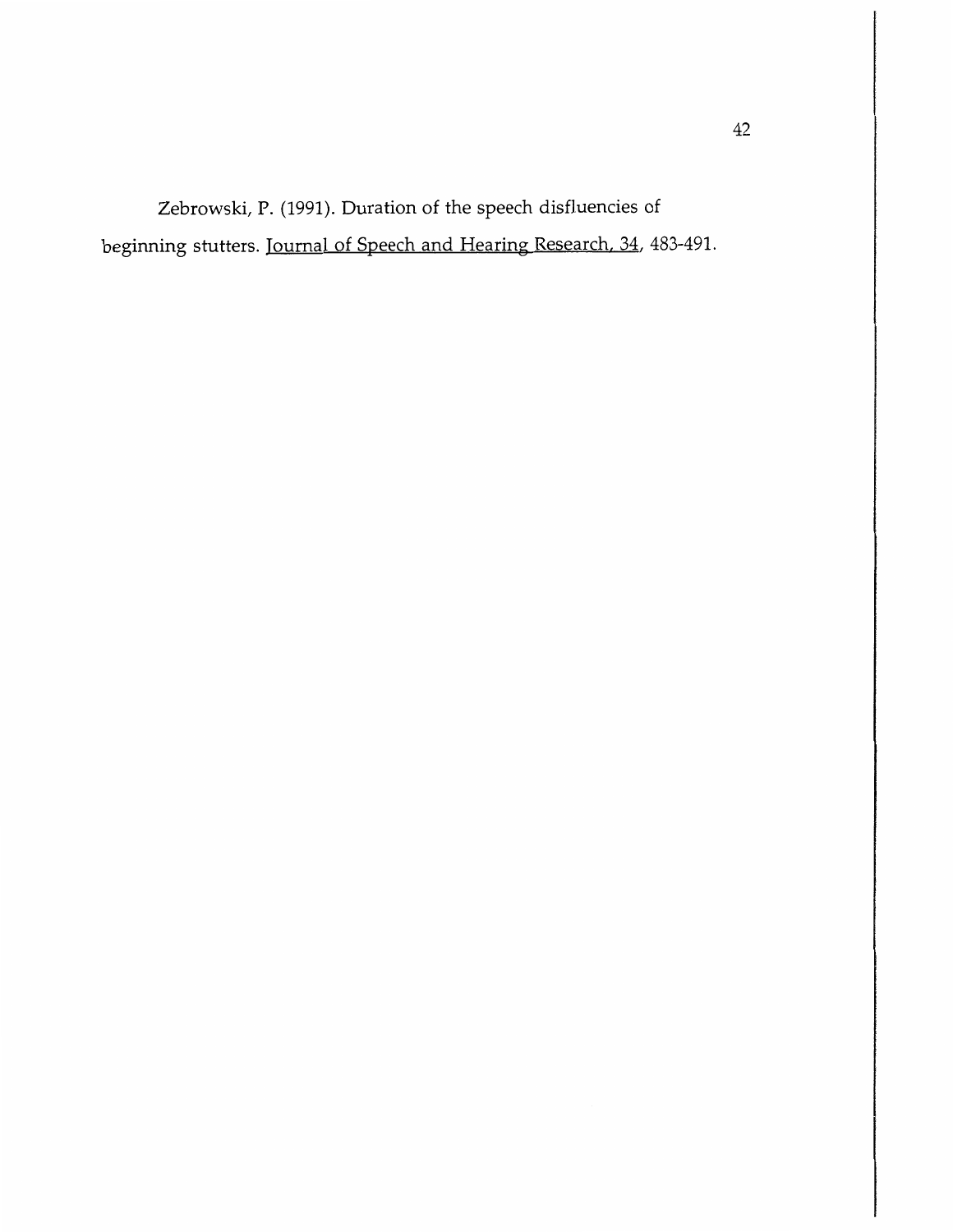### APPENDIX A

### POST-TESTING PASSAGE FOR STUTTERING IDENTIFICATION

Sample Group (Please Circle One): Hypermedia Training/In-Class Instruction Age: \_\_\_\_\_\_\_\_\_\_\_\_\_\_\_ (Optional) Sex (Please Circle One): Male/Female

Instructions: While observing the videotaped reading sample, mark all occurrences of stuttering by circling each stuttered word. At the conclusion, total the number of stuttered words and return this sheet to your instructor.

### OIL SUPPLY PASSAGE

WASHINGTON-Part of the nation's future oil supply may lie within some extraordinary organisms that have been called a "third form of life." A Colorado State University microbiologist reports obtaining pure hydrocarbon that could be converted to gasoline or lubricating oils from several of the organisms. The oily substance is "energy-rich, definitely a lubricant, combustible, and isn't soluble in water," says the researcher, Thomas Tornabene. And the oil is free of air-polluting sulfur. The discovery now is only a laboratory phenomenon; any commercial application is some time away. "Right now we are concentrating on the organisms' basic mechanisms," Tornabene says. "We have two genetic engineers looking at them to find ways of getting them to grow faster and to pump oil faster."